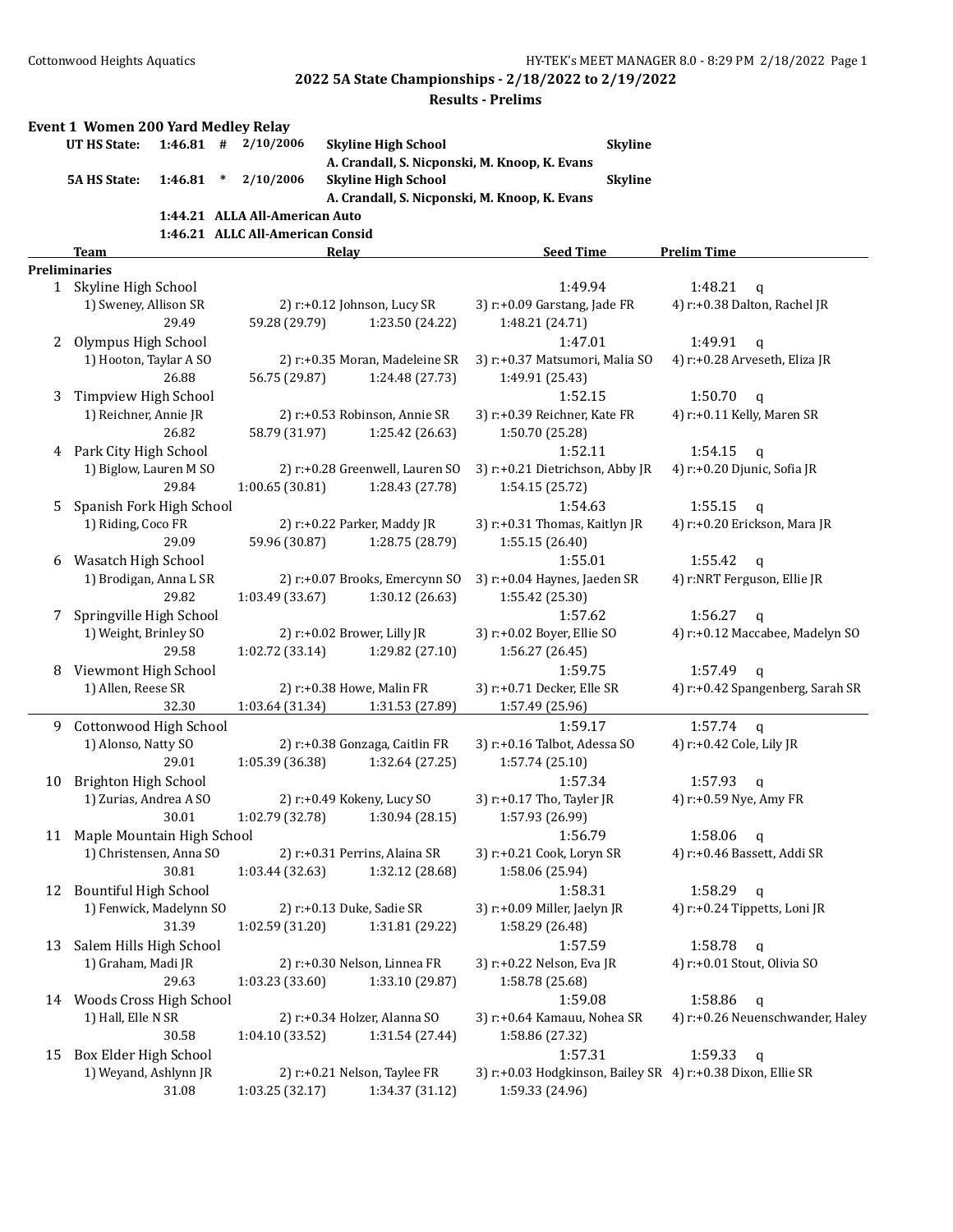|      | Preliminaries  (Event 1 Women 200 Yard Medley Relay)<br>Team | Relay                            |                                 | <b>Seed Time</b>                                            | <b>Prelim Time</b>                                              |
|------|--------------------------------------------------------------|----------------------------------|---------------------------------|-------------------------------------------------------------|-----------------------------------------------------------------|
| 16   | Timpanogos High School                                       |                                  |                                 | 2:01.55                                                     | 1:59.54<br>$\mathbf{q}$                                         |
|      | 1) Harris, Raiden R FR                                       |                                  |                                 | 2) r:+0.22 Khountham, Kassia SR 3) r:+0.38 Murdock, Evie SO | 4) r:+0.45 Riser, Taya SR                                       |
|      | 30.61                                                        | 1:05.57 (34.96)                  | 1:34.67 (29.10)                 | 1:59.54 (24.87)                                             |                                                                 |
|      | 17 Alta High School                                          |                                  |                                 | 2:02.04                                                     | 2:01.73                                                         |
|      | 1) Degering, Kate JR                                         | 2) r:+0.33 Wetzel, Jane SR       |                                 | 3) r:+0.13 Gassman, Lauren SR                               | 4) r:+0.46 Watt, Maddie SO                                      |
|      | 29.57                                                        | 1:05.57(36.00)                   | 1:32.96 (27.39)                 | 2:01.73 (28.77)                                             |                                                                 |
| 18   | Murray High School                                           |                                  |                                 | 1:58.73                                                     | 2:02.68                                                         |
|      | 1) Brimley, Emma SR                                          | 2) r:+0.33 Taylor, Alice SO      |                                 | 3) r:+0.40 Stone, Maryn JR                                  | 4) r:+0.30 Bernstein, Lauren JR                                 |
|      | 32.41                                                        | 1:07.03 (34.62)                  | 1:36.31 (29.28)                 | 2:02.68 (26.37)                                             |                                                                 |
|      | Highland High School                                         |                                  |                                 | 1:55.90                                                     | DQ 1:56.77                                                      |
|      | Early take-off swimmer #2                                    |                                  |                                 |                                                             |                                                                 |
|      | 1) Humbert, Grace SR                                         | 2) r:-0.10 Harward, Madi JR      |                                 | 3) r:-0.17 Plant, Ellinor FR                                | 4) r:+0.04 Counterman, Eden SR                                  |
|      | 30.07                                                        | 1:02.38 (32.31)                  | 1:31.19 (28.81)                 | DQ 1:56.77 (25.58)                                          |                                                                 |
|      | Provo High School                                            |                                  |                                 | 1:58.67                                                     | DQ 2:18.52                                                      |
|      | 1) Weeks, Savannah JR                                        | 2) r:-0.09 Snow, Sadie FR        |                                 | 3) r:+0.13 Mendez, Connie FR                                | 4) r:+0.20 Abraham, Rachel JR                                   |
|      | 36.54                                                        | 1:17.03 (40.49)                  | 1:49.36 (32.33)                 | DQ 2:18.52 (29.16)                                          |                                                                 |
|      | Event 2 Men 200 Yard Medley Relay                            |                                  |                                 |                                                             |                                                                 |
|      | $1:34.08$ #<br><b>UT HS State:</b>                           | 2/18/2022                        | <b>Olympus High School</b>      | <b>Olympus</b> -HS                                          |                                                                 |
|      |                                                              |                                  |                                 | W de la Garza, B Sink, A Turney, I Conner                   |                                                                 |
|      | <b>5A HS State:</b><br>1:34.08<br>$\ast$                     | 2/18/2022                        | <b>Olympus High School</b>      | Olympus -HS                                                 |                                                                 |
|      |                                                              |                                  |                                 | W de la Garza, B Sink, A Turney, I Conner                   |                                                                 |
|      |                                                              | 1:33.21 ALLA All-American Auto   |                                 |                                                             |                                                                 |
|      |                                                              | 1:34.74 ALLC All-American Consid |                                 |                                                             |                                                                 |
|      | Team                                                         | Relay                            |                                 | <b>Seed Time</b>                                            | <b>Prelim Time</b>                                              |
|      | <b>Preliminaries</b>                                         |                                  |                                 |                                                             |                                                                 |
|      | 1 Olympus High School                                        |                                  |                                 | 1:34.44                                                     | 1:34.08# qALLC                                                  |
|      | 1) de la Garza, Will M SO                                    | 2) r:+0.30 Sink, Bridger SR      |                                 | 3) r:+0.37 Turney, Alexander SR 4) r:+0.43 Conner, Ian JR   |                                                                 |
|      | 24.69                                                        | 50.58 (25.89)                    | 1:12.62 (22.04)                 | 1:34.08 (21.46)                                             |                                                                 |
| 2    | Skyline High School                                          |                                  |                                 | 1:37.55                                                     | 1:37.62<br>$\mathsf{q}$                                         |
|      | 1) Tu, Kevin FR                                              |                                  | 2) r:+0.03 Skamnes, Nicholas JR |                                                             | 3) r:+0.10 Springmeyer, Daschiel JI4) r:+0.07 Williams, Noah SR |
|      | 25.25                                                        | 52.96 (27.71)                    | 1:16.27(23.31)                  | 1:37.62 (21.35)                                             |                                                                 |
| 3    | Spanish Fork High School                                     |                                  |                                 | 1:39.09                                                     | 1:38.77<br>$\mathsf{q}$                                         |
|      | 1) Czarnecki, Feliks G JR                                    | 2) r:+0.21 Nielson, Alex JR      |                                 | 3) r:+0.16 Feland, Kaleb SR                                 | 4) r:+0.41 Hansen, Ben JR                                       |
|      | 24.53                                                        | 52.56 (28.03)                    | 1:15.85 (23.29)                 | 1:38.77 (22.92)                                             |                                                                 |
|      | 4 Lehi High School                                           |                                  |                                 | 1:40.15                                                     | 1:39.26<br>$\mathbf q$                                          |
|      | 1) Pulham, Andrew D JR                                       | 2) r:+0.23 Smith, Bridger JR     |                                 | 3) r:+0.19 Broadhead, Bryce JR                              | 4) r:+0.08 Pendleton, Matthew JR                                |
|      | 26.96                                                        | 53.05 (26.09)                    | 1:15.76 (22.71)                 | 1:39.26 (23.50)                                             |                                                                 |
| 5    | Wasatch High School                                          |                                  |                                 | 1:41.02                                                     | 1:39.81<br>$\mathbf q$                                          |
|      | 1) Orr, Stockton T JR                                        | 2) r:+0.05 Hicken, Jayden SR     |                                 | 3) r:+0.30 Staples, Rhys SR                                 | 4) r:+0.37 Webb, Parker SR                                      |
|      | 27.73                                                        | 52.43 (24.70)                    | 1:16.87 (24.44)                 | 1:39.81 (22.94)                                             |                                                                 |
| 6    | Timpview High School                                         |                                  |                                 | 1:39.10                                                     | 1:39.82<br>$\mathsf{q}$                                         |
|      | 1) Honey, Sean JR                                            | 2) r:+0.27 Matsu, Brady SR       |                                 | 3) r:+0.50 Whitney, Alijah SR                               | 4) r:+0.13 McFarland, Sebi SR                                   |
|      | 24.83                                                        | 54.26 (29.43)                    | 1:17.70 (23.44)                 | 1:39.82 (22.12)                                             |                                                                 |
| $*7$ | Park City High School                                        |                                  |                                 | 1:41.82                                                     | 1:40.97<br>$\mathsf{q}$                                         |
|      | 1) Fiscus, Ralph M JR                                        | 2) r:+0.20 Yoked, Reef JR        |                                 | 3) r:+0.37 Wrona, Sebastian FR                              | 4) r:+0.36 Hardy, Kyle JR                                       |
|      | 26.19                                                        | 54.17 (27.98)                    | 1:17.73 (23.56)                 | 1:40.97 (23.24)                                             |                                                                 |
| $*7$ | Cottonwood High School                                       |                                  |                                 | 1:42.31                                                     | 1:40.97<br>$\mathbf q$                                          |
|      | 1) Lokan, Collen JR                                          | 2) r:+0.35 Salisbury, Aidan SR   |                                 | 3) r:+0.38 Anders, Bode FR                                  | 4) r:+0.29 Lewon, Packard JR                                    |
|      | 26.36                                                        | 52.27 (25.91)                    | 1:16.79 (24.52)                 | 1:40.97 (24.18)                                             |                                                                 |
| 9    | Brighton High School                                         |                                  |                                 | 1:39.13                                                     | 1:41.89<br>$\mathbf{q}$                                         |
|      | 1) Taylor, Harrison J SO                                     | 2) r:+0.40 Fillmore, Parker JR   |                                 | 3) r:+0.24 Smith, Gavin FR                                  | 4) r:+0.62 Doyle, Drake FR                                      |
|      | 27.09                                                        | 55.02 (27.93)                    | 1:18.92 (23.90)                 | 1:41.89 (22.97)                                             |                                                                 |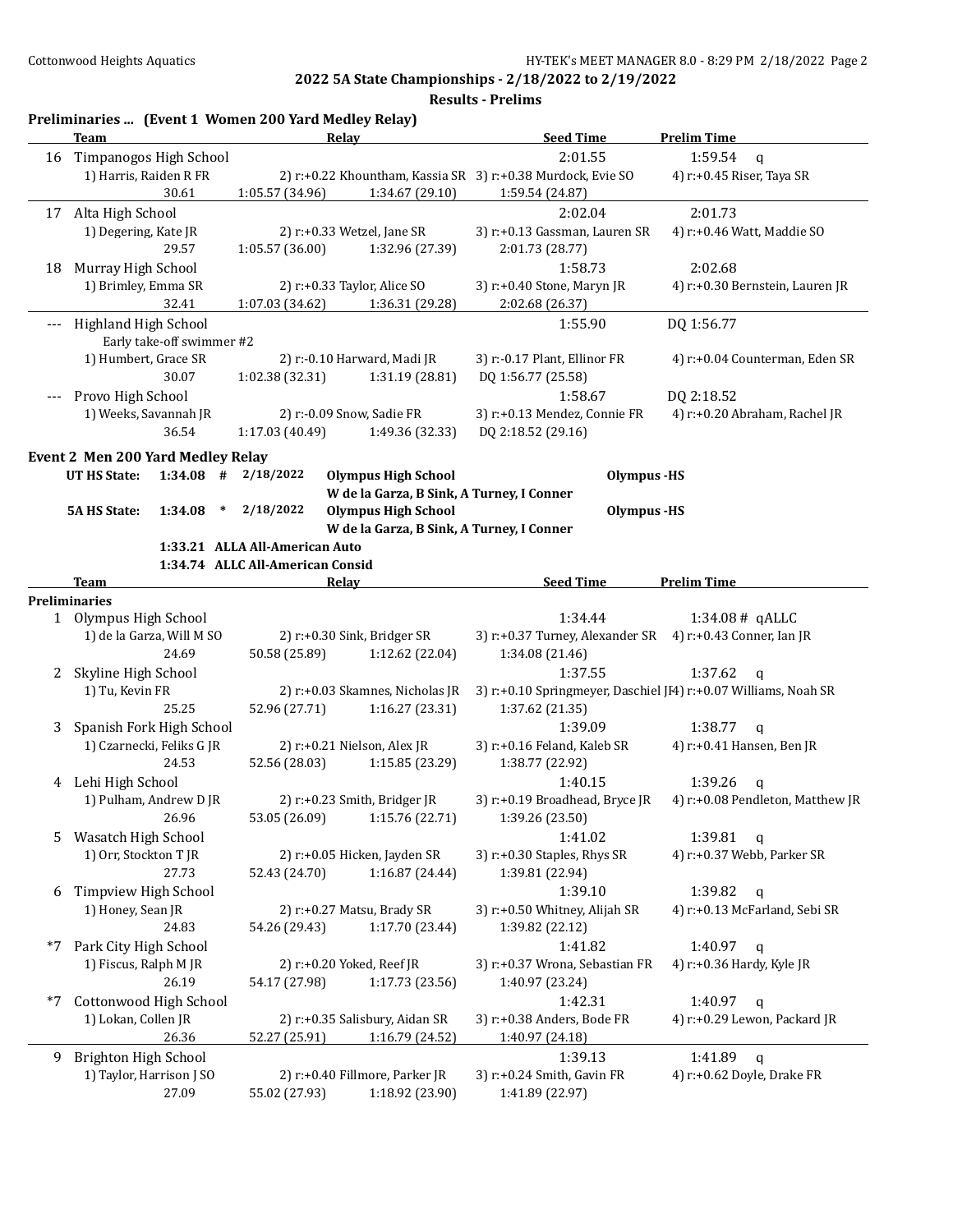**Results - Prelims**

## **Preliminaries ... (Event 2 Men 200 Yard Medley Relay)**

|    | <b>Team</b>                             | Relay                                                          | <b>Seed Time</b>               | <b>Prelim Time</b>                                             |
|----|-----------------------------------------|----------------------------------------------------------------|--------------------------------|----------------------------------------------------------------|
|    | 10 Woods Cross High School              |                                                                | 1:42.24                        | 1:42.16<br>$\mathbf{q}$                                        |
|    | 1) Chomjak, Abel R SR                   | 2) r:+0.41 Chamberlain, Justin SO 3) r:+0.36 Chomjak, Isaac SO |                                | 4) r:+0.34 Hunter, Lee SR                                      |
|    | 25.36                                   | 53.78 (28.42)<br>1:19.69 (25.91)                               | 1:42.16 (22.47)                |                                                                |
|    | 11 Provo High School                    |                                                                | 1:41.25                        | 1:42.27<br>q                                                   |
|    | 1) Johnson, Luke JR                     | 2) r:+0.46 Ibarra, Ludwig FR                                   | 3) r:+0.36 Wiechmann, Phil SO  | 4) r:+0.23 Okawa, Noah FR                                      |
|    | 25.46                                   | 53.65 (28.19)<br>1:19.69 (26.04)                               | 1:42.27 (22.58)                |                                                                |
|    | 12 Alta High School                     |                                                                | 1:45.38                        | 1:43.14<br>q                                                   |
|    | 1) Tasker, Griffin SO                   | 2) r:+0.50 Tu, Jaden SR                                        | 3) r:+0.39 Smith, Josh SO      | 4) r:+0.24 Hansen, Tyler SR                                    |
|    | 27.05                                   | 55.70 (28.65)<br>1:19.35(23.65)                                | 1:43.14 (23.79)                |                                                                |
| 13 | <b>Bountiful High School</b>            |                                                                | 1:42.41                        | 1:43.87<br>$\mathsf{q}$                                        |
|    | 1) Orme, Tyler SR                       | 2) r:+0.44 Duke, Andy FR                                       | 3) r:+0.34 Gunn, Tyler JR      | 4) r:+0.07 Monson, Spencer JR                                  |
|    | 26.94                                   | 55.68 (28.74)<br>1:20.66 (24.98)                               | 1:43.87 (23.21)                |                                                                |
|    | 14 Highland High School                 |                                                                | 1:43.73                        | 1:44.82<br>$\mathsf{q}$                                        |
|    | 1) Wright, Isaac JR                     | 2) r:+0.07 Murakami, Bennett SR 3) r:+0.32 Mayeda, Joshua SR   |                                | 4) r:+0.12 Vorwaller, Finnegan FR                              |
|    | 27.15                                   | 54.61 (27.46)<br>1:20.17(25.56)                                | 1:44.82 (24.65)                |                                                                |
| 15 | Murray High School                      |                                                                | 1:44.09                        | 1:46.07<br>q                                                   |
|    | 1) Holmberg, Gavin SR                   | 2) r:+0.23 Morris, Liam SR                                     | 3) r:+0.39 Hughes, Rustie SO   | 4) r:+0.39 Richter, Zach SO                                    |
|    | 25.82                                   | 56.17 (30.35)<br>1:22.55 (26.38)                               | 1:46.07 (23.52)                |                                                                |
| 16 | Springville High School                 |                                                                | 1:45.44                        | 1:46.21<br>$\mathsf{q}$                                        |
|    | 1) Anderson, Nathan FR                  | 2) r:+0.05 Ruiz, Isaac SO                                      | 3) r:+0.05 Jepperson, Kolby SO | 4) r:+0.21 Houser, Sean SO                                     |
|    | 27.11                                   | 58.35 (31.24)<br>1:22.92 (24.57)                               | 1:46.21 (23.29)                |                                                                |
| 17 | Uintah High School                      |                                                                | 1:46.84                        | 1:47.45                                                        |
|    | 1) Morton, Jagger SO                    | 2) r:+0.39 Darii, Artur JR                                     | 3) r:+0.16 Morton, Maddox SR   | 4) r:+0.41 Kiever, Wyatt SO                                    |
|    | 28.01                                   | 57.50 (29.49)<br>1:22.93 (25.43)                               | 1:47.45 (24.52)                |                                                                |
| 18 | Hillcrest High School                   |                                                                | 1:45.82                        | 1:47.51                                                        |
|    | 1) Iyengar, Abhi SO                     | 2) r:+0.01 Arevalo, Josh SR                                    | 3) r:+0.15 Bolster, Lucas SR   | 4) r:+0.31 Fessenden, Evan SO                                  |
|    | 29.41                                   | 57.06 (27.65)<br>1:23.43 (26.37)                               | 1:47.51 (24.08)                |                                                                |
|    | 19 Viewmont High School                 |                                                                | 1:46.17                        | 1:47.72                                                        |
|    | 1) Hale, Isaac FR                       | 2) r:+0.22 Chamberlain, Eric SO                                |                                | 3) r:+0.43 Chamberlain, Jared SR 4) r:+0.14 Webster, Andrew FR |
|    | 27.30                                   | 56.99 (29.69)<br>1:23.18 (26.19)                               | 1:47.72 (24.54)                |                                                                |
| 20 | Box Elder High School                   | 2) r:+0.37 Hodgkinson, Cooper SO 3) r:+0.24 Ferguson, Jacob SR | 1:45.30                        | 1:48.09                                                        |
|    | 1) McKee, Dallin FR<br>27.40            | 57.12 (29.72)<br>1:23.55 (26.43)                               | 1:48.09 (24.54)                | 4) r:+0.21 Berry, Logan SR                                     |
|    |                                         |                                                                |                                |                                                                |
|    | Event 3 Women 200 Yard Freestyle        |                                                                |                                |                                                                |
|    | $1:50.32$ # $2/11/2011$<br>UT HS State: | <b>Amanda A Barrett</b>                                        | <b>Brighton</b>                |                                                                |
|    | <b>5A HS State:</b><br>$1:50.32$ *      | 2/11/2011<br>Amanda A Barrett                                  | <b>Brighton</b>                |                                                                |
|    |                                         | 1:48.74 ALLA All-American Auto                                 |                                |                                                                |
|    | Name                                    | 1:50.57 ALLC All-American Consid<br>Yr School                  | <b>Seed Time</b>               | <b>Prelim Time</b>                                             |
|    | <b>Preliminaries</b>                    |                                                                |                                |                                                                |
|    | 1 Parker, Maddy                         | JR Spanish Fork High School                                    | 1:52.28                        | 1:55.51<br>q                                                   |
|    | r:+0.77 26.59                           | 55.17 (28.58)<br>1:25.79 (30.62)                               | 1:55.51 (29.72)                |                                                                |
| 2  | Sasivarevic, Hanna                      | JR Brighton High School                                        | 1:54.95                        | 1:57.09<br>q                                                   |
|    | r:+0.81 27.59                           | 1:26.92 (29.68)<br>57.24 (29.65)                               | 1:57.09 (30.17)                |                                                                |
| 3  | Bradley, Audrey M                       | SO Brighton High School                                        | 1:59.42                        | 1:59.42<br>q                                                   |
|    | 27.89                                   | 58.06 (30.17)<br>1:28.99 (30.93)                               | 1:59.42 (30.43)                |                                                                |
| 4  | Bulkley, Avery Q                        | FR Payson High School                                          | 1:59.90                        | 1:59.58<br>q                                                   |
|    | r:+0.68 28.58                           | 59.20 (30.62)<br>1:29.71 (30.51)                               | 1:59.58 (29.87)                |                                                                |
| 5  | Lane, Gretchen D                        | FR Park City High School                                       | 1:59.09                        | 1:59.99<br>q                                                   |
|    | r:+0.71 28.81                           | 1:30.45 (30.72)<br>59.73 (30.92)                               | 1:59.99 (29.54)                |                                                                |
| 6  | Eatough, Savannah                       | JR Provo High School                                           | 2:01.72                        | 2:00.17<br>q                                                   |
|    | r:+0.68 28.19                           | 1:30.34 (31.30)<br>59.04 (30.85)                               | 2:00.17 (29.83)                |                                                                |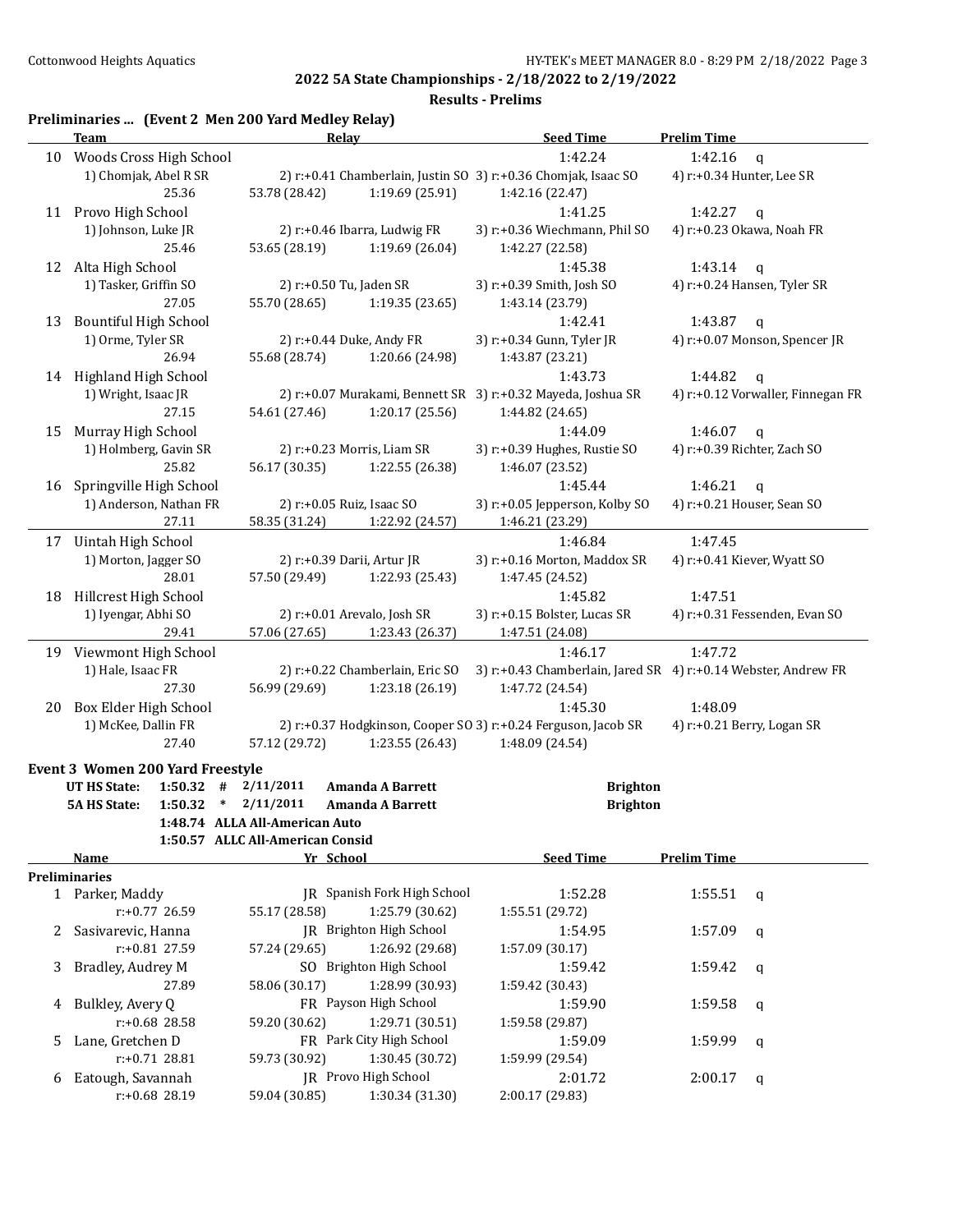### **Results - Prelims**

# **Preliminaries ... (Event 3 Women 200 Yard Freestyle)**

|     | <b>Name</b>                      | Yr School                                                 | <b>Seed Time</b>           | <b>Prelim Time</b> |             |
|-----|----------------------------------|-----------------------------------------------------------|----------------------------|--------------------|-------------|
|     | 7 Harris, Meg E                  | IR Wasatch High School                                    | 1:59.72                    | 2:00.33            | $\mathbf q$ |
|     | r:+0.59 27.05                    | 57.47 (30.42)<br>1:28.63 (31.16)                          | 2:00.33 (31.70)            |                    |             |
| 8   | Patterson, Sage                  | SR Bonneville High School                                 | 2:00.47                    | 2:01.46            | $\mathbf q$ |
|     | $r: +0.73$ 26.93                 | 1:28.39 (32.00)<br>56.39 (29.46)                          | 2:01.46 (33.07)            |                    |             |
| 9   | Bringard, Beca                   | SO Skyline High School                                    | 2:02.29                    | 2:01.76            | $\mathbf q$ |
|     | r:+0.84 28.25                    | 59.38 (31.13)<br>1:30.93 (31.55)                          | 2:01.76 (30.83)            |                    |             |
| 10  | Henry, Gabby P                   | SO Viewmont High School                                   | 2:00.78                    | 2:02.90            | q           |
|     | r:+0.87 27.95                    | 58.60 (30.65)<br>1:30.68 (32.08)                          | 2:02.90 (32.22)            |                    |             |
|     | 11 Lawson, Leila J               | SO Orem High School                                       | 2:05.89                    | 2:03.23            | q           |
|     | r:+0.80 29.02                    | 1:00.87 (31.85)<br>1:32.38 (31.51)                        | 2:03.23 (30.85)            |                    |             |
| 12  | Maccabee, Madelyn                | SO Springville High School                                | 2:04.67                    | 2:04.22            | q           |
|     | r:+0.68 28.77                    | 59.78 (31.01)<br>1:31.85 (32.07)                          | 2:04.22 (32.37)            |                    |             |
| 13  | Hicken, Ashlyn                   | SR Wasatch High School                                    | 2:04.64                    | 2:04.43            | q           |
|     | $r: +0.62$ 28.16                 | 59.43 (31.27)<br>1:31.92 (32.49)                          | 2:04.43 (32.51)            |                    |             |
| 14  | Snyder, Lauren S                 | SR Wasatch High School                                    | 2:03.40                    | 2:04.44            | q           |
|     | r:+0.67 28.59                    | 59.81 (31.22)<br>1:32.11 (32.30)                          | 2:04.44 (32.33)            |                    |             |
| 15  | Bell, Lainie                     | SR East High School                                       | 2:03.74                    | 2:04.61            | q           |
|     | r:+0.77 29.24                    | 1:00.93 (31.69)<br>1:32.36 (31.43)                        | 2:04.61 (32.25)            |                    |             |
| 16  | Bahr, Kaylee M                   | SR Mountain View High School                              | 2:05.56                    | 2:04.88            | q           |
|     | $r: +0.67$ 28.65                 | 1:00.37 (31.72)<br>1:32.38 (32.01)                        | 2:04.88 (32.50)            |                    |             |
| 17  | Troxel, Calla R                  | IR Park City High School                                  | 2:05.98                    | 2:05.87            |             |
|     | r:+0.79 28.85                    | 1:00.88 (32.03)<br>1:33.50 (32.62)                        | 2:05.87 (32.37)            |                    |             |
| 18  | Knight, Penelope J               | FR Olympus High School                                    | 2:08.17                    | 2:06.04            |             |
|     | r:+0.71 28.56                    | 1:00.49 (31.93)<br>1:33.00 (32.51)                        | 2:06.04 (33.04)            |                    |             |
| 19  | Haynes, Avery M                  | FR Wasatch High School                                    | 2:06.73                    | 2:06.54            |             |
|     | r:+0.76 28.98                    | 1:00.25 (31.27)<br>1:32.96 (32.71)                        | 2:06.54 (33.58)            |                    |             |
| 20  | Phillips, Sydney                 | SR Timpview High School                                   | 2:07.36                    | 2:06.78            |             |
|     | r:+0.69 29.07                    | 1:00.81 (31.74)<br>1:33.63 (32.82)                        | 2:06.78 (33.15)            |                    |             |
|     | 21 Walton, Maren                 | SO Murray High School                                     | 2:07.38                    | 2:07.02            |             |
|     | r:+0.67 28.88                    | 1:01.28 (32.40)<br>1:34.57 (33.29)                        | 2:07.02 (32.45)            |                    |             |
| 22  | Biglow, Lauren M                 | SO Park City High School                                  | 2:04.24                    | 2:07.69            |             |
|     | r:+0.69 28.88                    | 1:01.07 (32.19)<br>1:34.18(33.11)                         | 2:07.69 (33.51)            |                    |             |
| 23. | Cazier, Megan N                  | SO Maple Mountain High School                             | 2:06.41                    | 2:07.75            |             |
|     | r:+0.85 28.79                    | 1:00.64 (31.85)<br>1:34.10 (33.46)                        | 2:07.75 (33.65)            |                    |             |
|     | 24 Pierce, Aurora                | SO Maple Mountain High School                             | 2:10.29                    | 2:07.87            |             |
|     | r:+0.78 29.13                    | 1:01.35 (32.22)<br>1:34.80 (33.45)                        | 2:07.87 (33.07)            |                    |             |
|     | 25 Van Patten, Denver            | SR Jordan High School                                     | 2:06.80                    | 2:08.15            |             |
|     | $r: +0.71$ 28.67                 | 1:33.18 (33.10)<br>1:00.08(31.41)                         | 2:08.15 (34.97)            |                    |             |
| 26  | Swenson, Tayte E                 | FR Park City High School                                  | 2:06.24                    | 2:08.99            |             |
|     | r:+0.69 29.50                    | 1:35.70 (33.77)<br>1:01.93 (32.43)                        | 2:08.99 (33.29)            |                    |             |
|     | 27 Davis, Rebecca                | SR Skyline High School                                    | 2:08.05                    | 2:09.02            |             |
|     | r:+0.76 29.26                    | 1:34.72 (33.46)<br>1:01.26 (32.00)                        | 2:09.02 (34.30)            |                    |             |
| 28  | Swenson, Amy                     | FR Box Elder High School                                  | 2:10.66                    | 2:09.08            |             |
|     | r:+0.73 29.09                    | 1:35.47 (33.94)<br>1:01.53(32.44)                         | 2:09.08 (33.61)            |                    |             |
| 29. | Gover, Andelyn<br>r:+0.80 30.30  | FR Northridge High School                                 | 2:09.36                    | 2:09.84            |             |
|     |                                  | 1:02.46 (32.16)<br>1:35.97 (33.51)<br>SO Lehi High School | 2:09.84 (33.87)            |                    |             |
| 30  | Smith, Rilynn M<br>r:+0.81 29.08 | 1:36.30 (33.94)                                           | 2:10.68                    | 2:10.08            |             |
|     |                                  | 1:02.36 (33.28)<br>JR East High School                    | 2:10.08 (33.78)<br>2:07.73 | 2:11.48            |             |
| 31  | Tanner, Angie<br>28.88           | 1:36.50 (34.85)<br>1:01.65 (32.77)                        | 2:11.48 (34.98)            |                    |             |
|     | 32 Jonart, Sage                  | SR Skyline High School                                    | 2:10.33                    | 2:13.75            |             |
|     | 31.49                            | 1:39.86 (34.26)<br>1:05.60 (34.11)                        | 2:13.75 (33.89)            |                    |             |
|     |                                  |                                                           |                            |                    |             |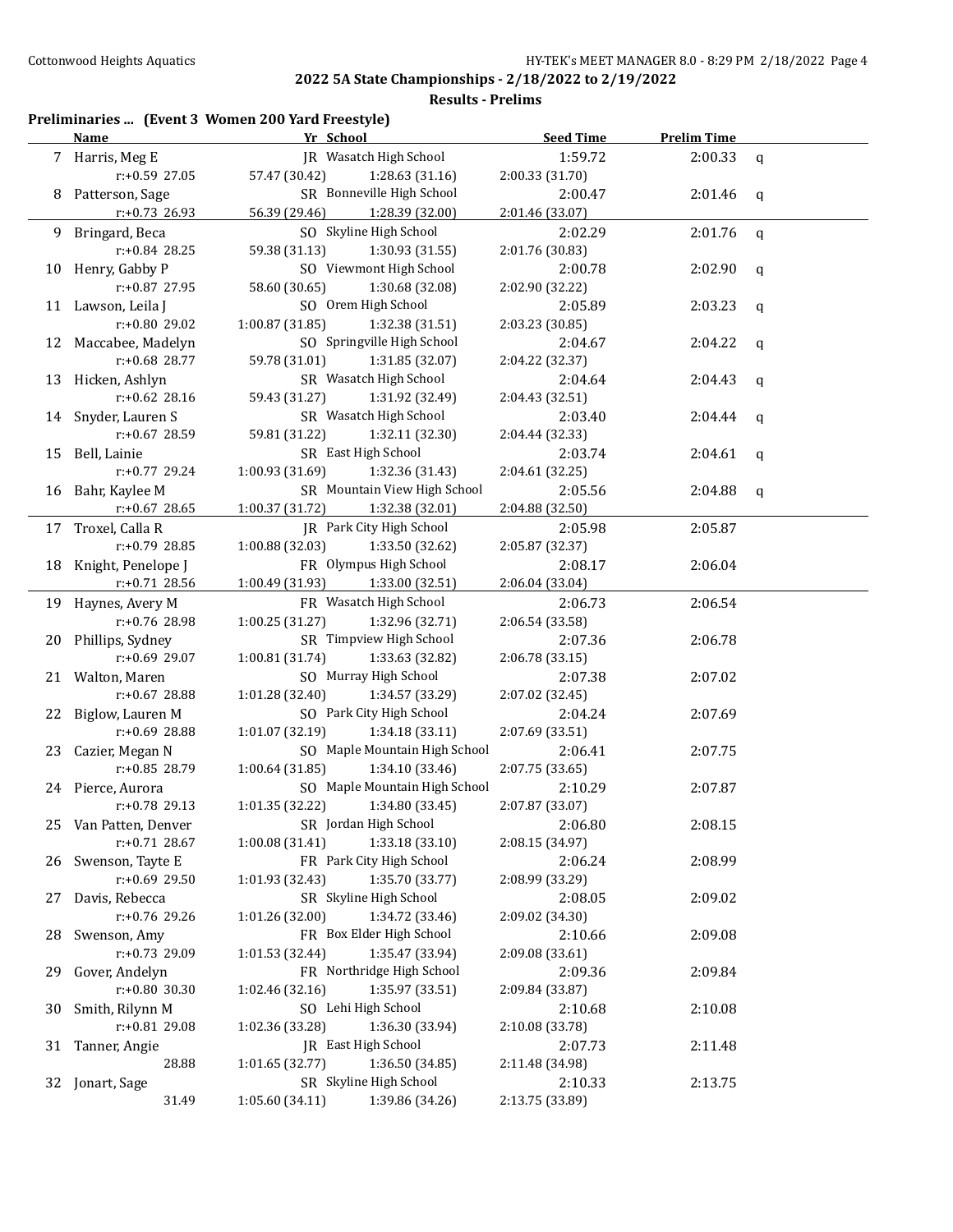|    | <b>Event 4 Men 200 Yard Freestyle</b> |                  |                                  |                               |                  |                    |              |
|----|---------------------------------------|------------------|----------------------------------|-------------------------------|------------------|--------------------|--------------|
|    | <b>UT HS State:</b>                   |                  | $1:38.39$ # $2/20/2021$          | <b>Tanner Nelson</b>          |                  | <b>Bigham</b>      |              |
|    | <b>5A HS State:</b>                   | $1:39.07$ *      | 1/29/2013                        | <b>Long M Gutierrez</b>       |                  | <b>Brighton</b>    |              |
|    |                                       |                  | 1:38.40 ALLA All-American Auto   |                               |                  |                    |              |
|    |                                       |                  | 1:40.13 ALLC All-American Consid |                               |                  |                    |              |
|    | Name                                  |                  |                                  | Yr School                     | <b>Seed Time</b> | <b>Prelim Time</b> |              |
|    | <b>Preliminaries</b>                  |                  |                                  |                               |                  |                    |              |
|    | 1 Detjen, Daniel p                    |                  |                                  | SR Brighton High School       | 1:44.18          | 1:43.61 $q$        |              |
|    |                                       | $r: +0.76$ 24.21 | 50.39 (26.18)                    | 1:16.97 (26.58)               | 1:43.61 (26.64)  |                    |              |
|    | 2 Browne, Logan                       |                  |                                  | SR Highland High School       | 1:47.23          | 1:44.36            | q            |
|    |                                       | $r: +0.68$ 24.20 | 50.47 (26.27)                    | 1:17.37 (26.90)               | 1:44.36 (26.99)  |                    |              |
| *3 | Broadhead, Bryce P                    |                  |                                  | JR Lehi High School           | 1:46.85          | 1:44.87            | q            |
|    |                                       | $r: +0.70$ 24.55 | 51.48 (26.93)                    | 1:18.56 (27.08)               | 1:44.87 (26.31)  |                    |              |
| *3 | Kunz, Tallin                          |                  |                                  | JR Payson High School         | 1:46.54          | 1:44.87            | q            |
|    |                                       | $r: +0.64$ 24.47 | 50.70 (26.23)                    | 1:17.91 (27.21)               | 1:44.87 (26.96)  |                    |              |
|    | Quackenbush, Matt D                   |                  |                                  | SR Olympus High School        | 1:45.88          | 1:44.89            | q            |
|    |                                       | $r: +0.67$ 24.63 | 51.31 (26.68)                    | 1:18.21 (26.90)               | 1:44.89 (26.68)  |                    |              |
| 6  | Scott, Braedon T                      |                  |                                  | JR Cedar Valley High School   | 1:49.84          | 1:45.10            | q            |
|    |                                       | $r: +0.57$ 24.65 | 52.10 (27.45)                    | 1:19.03 (26.93)               | 1:45.10 (26.07)  |                    |              |
|    | Stewart, Alexander                    |                  |                                  | SO Skyline High School        | 1:45.04          | 1:45.40            | q            |
|    |                                       | $r: +0.73$ 24.51 | 51.37 (26.86)                    | 1:18.45 (27.08)               | 1:45.40 (26.95)  |                    |              |
| 8  | Ridge, Isaac                          |                  |                                  | SO Alta High School           | 1:45.64          | 1:46.80            | $\mathbf q$  |
|    |                                       | r:+0.76 24.41    |                                  | 51.16 (26.75) 1:18.76 (27.60) | 1:46.80 (28.04)  |                    |              |
| 9  | Sinclair, Adam                        |                  |                                  | JR Skyline High School        | 1:50.90          | 1:46.82            | $\mathsf{q}$ |
|    |                                       | r:+0.62 25.09    | 52.35 (27.26)                    | 1:20.02 (27.67)               | 1:46.82 (26.80)  |                    |              |
| 10 | de la Garza, Will M                   |                  |                                  | SO Olympus High School        | 1:45.53          | 1:46.95            | q            |
|    |                                       | $r: +0.66$ 24.55 | 51.76 (27.21)                    | 1:19.56 (27.80)               | 1:46.95 (27.39)  |                    |              |
| 11 | Doyle, Drake M                        |                  |                                  | FR Brighton High School       | 1:48.75          | 1:48.02            | q            |
|    |                                       | $r: +0.85$ 24.75 | 52.15 (27.40)                    | 1:20.69 (28.54)               | 1:48.02 (27.33)  |                    |              |
| 12 | Sanft, Isaac                          |                  |                                  | SR Timpview High School       | 1:52.15          | 1:49.14            | q            |
|    |                                       | $r: +0.84$ 25.38 | 52.62 (27.24)                    | 1:20.92 (28.30)               | 1:49.14 (28.22)  |                    |              |
| 13 | Richter, Zach                         |                  |                                  | SO Murray High School         | 1:46.49          | 1:50.46            | q            |
|    |                                       | $r: +0.61$ 24.86 | 51.99 (27.13)                    | 1:20.77 (28.78)               | 1:50.46 (29.69)  |                    |              |
|    | 14 Mousser, Easton                    |                  |                                  | FR Springville High School    | 1:52.18          | 1:50.85            | $\mathbf q$  |
|    |                                       | r:+0.76 24.93    | 52.47 (27.54)                    | 1:21.63 (29.16)               | 1:50.85 (29.22)  |                    |              |
|    | 15 Vorwaller, Asher                   |                  |                                  | SO Highland High School       | 1:52.03          | 1:52.05            |              |
|    |                                       | $r: +0.68$ 25.02 | 52.39 (27.37)                    | 1:21.77 (29.38)               | 1:52.05 (30.28)  |                    | q            |
|    | 16 Brace, Harper                      |                  |                                  | JR Skyline High School        | 1:52.22          | 1:52.29            |              |
|    |                                       |                  |                                  |                               | 1:52.29 (31.04)  |                    | q            |
|    |                                       | $r: +0.66$ 25.08 | 52.34 (27.26)                    | 1:21.25 (28.91)               |                  |                    |              |
| 17 | Taylor, Jaimeson O                    |                  |                                  | FR Park City High School      | 1:52.46          | 1:52.34            |              |
|    |                                       | r:+0.64 26.29    | 54.49 (28.20)                    | 1:23.57 (29.08)               | 1:52.34 (28.77)  |                    |              |
| 18 | Bangerter, Ethan                      |                  |                                  | JR Brighton High School       | 1:54.79          | 1:52.58            |              |
|    |                                       | r:+0.78 25.06    | 52.41 (27.35)                    | 1:21.85 (29.44)               | 1:52.58 (30.73)  |                    |              |
| 19 | Hirschi, Owen                         |                  |                                  | SO Jordan High School         | 1:54.17          | 1:52.79            |              |
|    |                                       | $r: +0.73$ 25.30 | 53.47 (28.17)                    | 1:23.12 (29.65)               | 1:52.79 (29.67)  |                    |              |
| 20 | Monson, Spencer                       |                  |                                  | JR Bountiful High School      | 1:53.25          | 1:53.31            |              |
|    |                                       | $r: +0.69$ 25.27 | 53.92 (28.65)                    | 1:23.68 (29.76)               | 1:53.31 (29.63)  |                    |              |
| 21 | de la Garza, Collin E                 |                  |                                  | SO Olympus High School        | 1:53.59          | 1:53.35            |              |
|    |                                       | $r.+0.72$ 26.28  | 54.77 (28.49)                    | 1:24.53 (29.76)               | 1:53.35 (28.82)  |                    |              |
| 22 | Anderson, Tyler G                     |                  |                                  | JR Park City High School      | 1:54.21          | 1:53.67            |              |
|    |                                       | r:+0.70 24.99    | 53.29 (28.30)                    | 1:23.34 (30.05)               | 1:53.67 (30.33)  |                    |              |
| 23 | Burnham, Brandon J                    |                  |                                  | SR Brighton High School       | 1:53.80          | 1:54.25            |              |
|    |                                       | $r: +0.85$ 26.15 | 55.05 (28.90)                    | 1:24.64 (29.59)               | 1:54.25 (29.61)  |                    |              |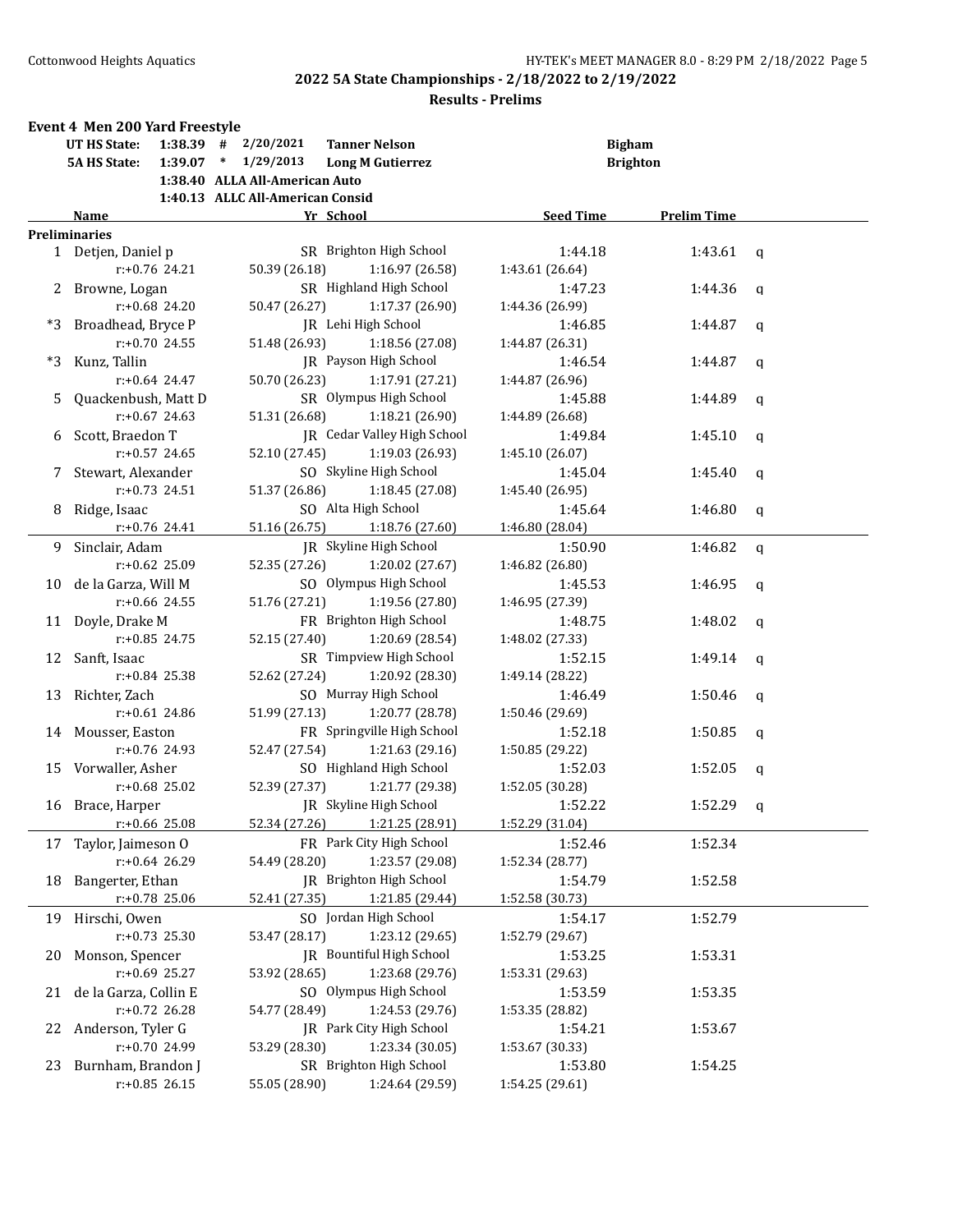## **Results - Prelims**

## **Preliminaries ... (Event 4 Men 200 Yard Freestyle)**

|    | <b>Name</b>                                      | Yr School                        |                                            | <b>Seed Time</b>           | <b>Prelim Time</b> |             |
|----|--------------------------------------------------|----------------------------------|--------------------------------------------|----------------------------|--------------------|-------------|
|    | 24 Fregoso, Miguel                               |                                  | SO Skyline High School                     | 1:53.81                    | 1:54.48            |             |
|    | $r: +0.73$ 25.82                                 | 54.39 (28.57)                    | 1:24.35 (29.96)                            | 1:54.48 (30.13)            |                    |             |
|    | 25 Bushnell, Bryton J                            |                                  | FR Wasatch High School                     | 1:54.60                    | 1:54.85            |             |
|    | $r: +0.77$ 25.86                                 | 54.23 (28.37)                    | 1:24.67 (30.44)                            | 1:54.85 (30.18)            |                    |             |
|    | 26 Moran, Miles L                                |                                  | <b>IR</b> Olympus High School              | 1:54.47                    | 1:55.04            |             |
|    | $r: +0.7026.91$                                  | 56.23 (29.32)                    | 1:25.87 (29.64)                            | 1:55.04 (29.17)            |                    |             |
|    | 27 Bodily, Cale J                                |                                  | SR Box Elder High School                   | 1:55.13                    | 1:57.18            |             |
|    | r:+0.79 25.59                                    | 55.52 (29.93)                    | 1:26.66 (31.14)                            | 1:57.18 (30.52)            |                    |             |
|    | 28 Orr, Stockton T                               |                                  | <b>IR</b> Wasatch High School              | 1:56.13                    | 1:57.95            |             |
|    | $r: +0.71$ 25.77                                 | 54.89 (29.12)                    | 1:25.87 (30.98)                            | 1:57.95 (32.08)            |                    |             |
|    | 29 Ferguson, Jacob                               |                                  | SR Box Elder High School                   | 1:55.24                    | 1:58.46            |             |
|    | $r: +0.81$ 26.85                                 | 56.96 (30.11)                    | 1:28.03(31.07)                             | 1:58.46 (30.43)            |                    |             |
|    | 30 Chamberlain, Jared                            |                                  | SR Viewmont High School                    | 1:54.76                    | 2:00.18            |             |
|    | $r: +0.70$ 26.54                                 | 56.65 (30.11)                    | 1:28.44 (31.79)                            | 2:00.18 (31.74)            |                    |             |
|    | Robbins, Ian                                     | SR East High School              |                                            | 1:52.09                    | DQ 1:56.34         |             |
|    | No touch on turn                                 |                                  |                                            |                            |                    |             |
|    | r:+0.65 25.57                                    | 55.10 (29.53)                    | 1:24.37 (29.27)                            | DQ 1:56.34 (31.97)         |                    |             |
|    | Tanner, Glen                                     | FR East High School              |                                            | 1:54.10                    | DQ 1:56.90         |             |
|    | Unsportsmanlike conduct                          |                                  |                                            |                            |                    |             |
|    | $r: +0.71$ 26.36                                 | 55.53 (29.17)                    | 1:26.15(30.62)                             | DQ 1:56.90 (30.75)         |                    |             |
|    |                                                  |                                  |                                            |                            |                    |             |
|    | Event 5 Women 200 Yard IM                        |                                  |                                            |                            |                    |             |
|    | <b>UT HS State:</b>                              | $2:03.41$ # $2/9/2019$           | <b>Rachel E Butler</b>                     |                            | <b>Brighton</b>    |             |
|    | <b>5A HS State:</b>                              | $2:03.41$ * $2/9/2019$           | <b>Rachel E Butler</b>                     |                            | <b>Brighton</b>    |             |
|    |                                                  | 2:01.51 ALLA All-American Auto   |                                            |                            |                    |             |
|    |                                                  | 2:03.64 ALLC All-American Consid |                                            |                            |                    |             |
|    | Name                                             | Yr School                        |                                            | <b>Seed Time</b>           | <b>Prelim Time</b> |             |
|    | <b>Preliminaries</b><br>1 MacWilliams, Colleen J |                                  | SR Olympus High School                     | 2:07.48                    | 2:08.31            |             |
|    | $r: +0.74$ 27.73                                 | 59.07 (31.34)                    | 1:37.67 (38.60)                            | 2:08.31 (30.64)            |                    | q           |
|    |                                                  |                                  | JR Timpview High School                    | 2:15.10                    |                    |             |
|    | 2 Reichner, Annie<br>$r: +0.79$ 29.01            | 1:02.18 (33.17)                  | 1:41.07 (38.89)                            |                            | 2:11.60            | q           |
|    |                                                  |                                  | FR Highland High School                    | 2:11.60 (30.53)            |                    |             |
| 3  | Black, Veronica<br>$r: +0.71$ 28.44              |                                  |                                            | 2:10.93                    | 2:11.62            | q           |
|    |                                                  | 1:01.50(33.06)                   | 1:40.98 (39.48)                            | 2:11.62 (30.64)            |                    |             |
|    | 4 Richter, Kathleen<br>$r: +0.76$ 28.42          |                                  | FR Murray High School                      | 2:16.05                    | 2:12.05            | $\mathbf q$ |
|    |                                                  | 1:00.39(31.97)                   | 1:41.05 (40.66)                            | 2:12.05 (31.00)            |                    |             |
| 5. | Lawson, Kaiya L                                  |                                  | SR Olympus High School                     | 2:12.34                    | 2:12.28            | q           |
|    | $r: +0.83$ 29.00                                 | 1:03.05 (34.05)                  | 1:41.21 (38.16)                            | 2:12.28 (31.07)            |                    |             |
|    | 6 Kamauu, Nohea E                                |                                  | SR Woods Cross High School                 | 2:12.31                    | 2:12.58            | q           |
|    | r:+0.83 28.62                                    | 1:02.73 (34.11)                  | 1:41.28 (38.55)                            | 2:12.58 (31.30)            |                    |             |
|    | 7 Liu, Elaine                                    |                                  | FR Skyline High School                     | 2:13.05                    | 2:12.94            | q           |
|    | r:+0.70 29.02                                    | 1:02.49 (33.47)                  | 1:40.84 (38.35)                            | 2:12.94 (32.10)            |                    |             |
| 8  | Greenwell, Lauren N                              |                                  | SO Park City High School                   | 2:17.27                    | 2:14.69            | q           |
|    | r:+0.76 29.18                                    | 1:02.88 (33.70)                  | 1:42.36 (39.48)                            | 2:14.69 (32.33)            |                    |             |
| 9. | Talbot, Adessa                                   |                                  | SO Cottonwood High School                  | 2:16.85                    | 2:15.69            | q           |
|    | r:+0.83 28.49                                    | 1:01.37 (32.88)                  | 1:43.05 (41.68)                            | 2:15.69 (32.64)            |                    |             |
| 10 | Moulton, Isabelle                                |                                  | SR Wasatch High School                     | 2:15.64                    | 2:16.70            | q           |
|    | $r: +0.73$ 28.54                                 | 1:02.47 (33.93)                  | 1:43.64 (41.17)                            | 2:16.70 (33.06)            |                    |             |
|    |                                                  |                                  |                                            |                            | 2:16.92            | q           |
|    | 11 Humbert, Grace                                |                                  | SR Highland High School                    | 2:17.23                    |                    |             |
|    | $r: +0.68$ 30.37                                 | 1:03.26 (32.89)                  | 1:43.63 (40.37)                            | 2:16.92 (33.29)            |                    |             |
|    | 12 Kokeny, Lucy K<br>$r: +0.74$ 30.21            | 1:04.27 (34.06)                  | SO Brighton High School<br>1:44.52 (40.25) | 2:15.99<br>2:18.49 (33.97) | 2:18.49            | q           |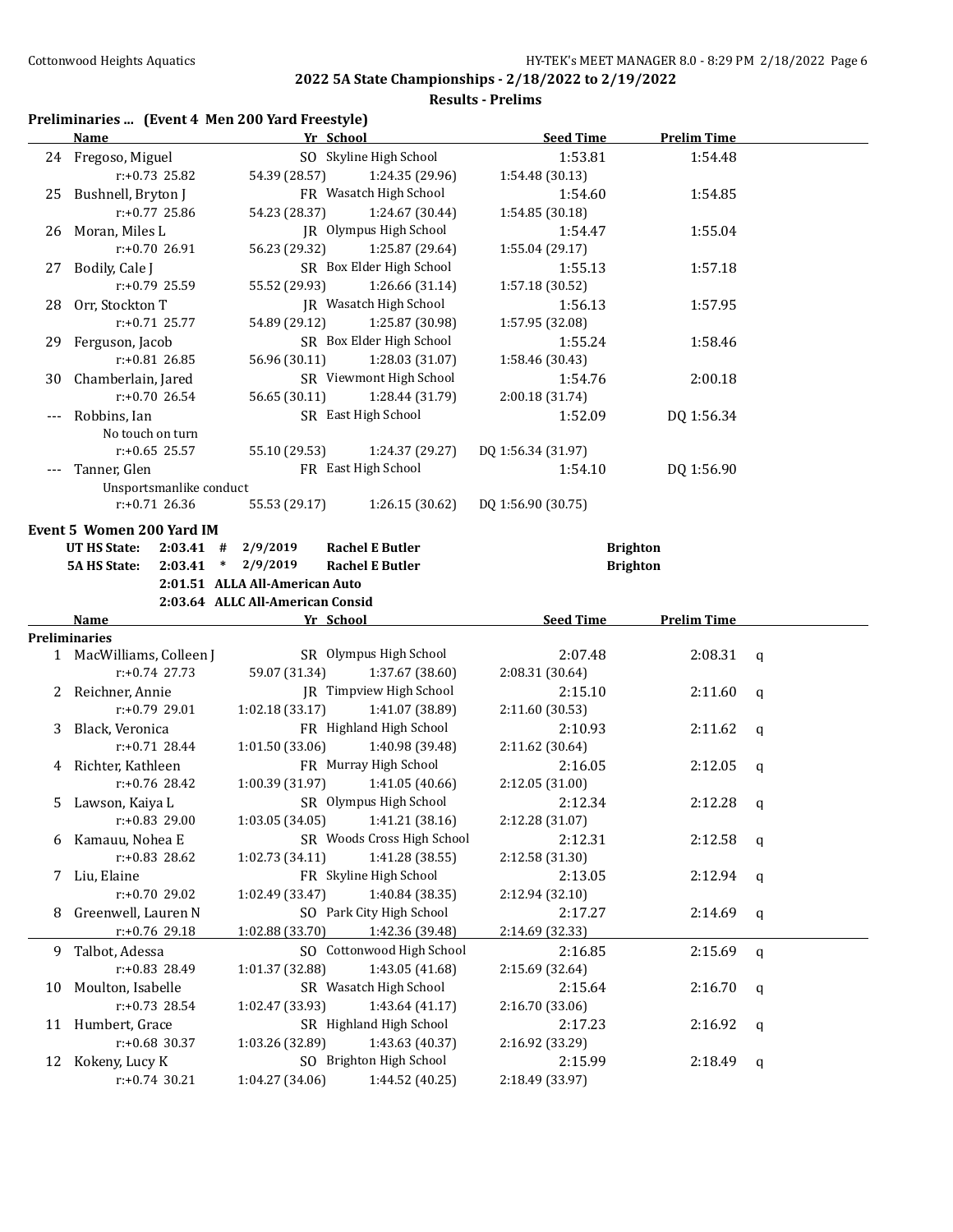**Results - Prelims**

## **Preliminaries ... (Event 5 Women 200 Yard IM)**

|      | <u>Name</u>                              |                                  | Yr School                     | <b>Seed Time</b>           | <b>Prelim Time</b> |              |
|------|------------------------------------------|----------------------------------|-------------------------------|----------------------------|--------------------|--------------|
|      | 13 Degering, Kate                        |                                  | JR Alta High School           | 2:20.84                    | 2:19.74            | $\mathsf{q}$ |
|      | $r: +0.74$ 30.85                         | 1:04.90(34.05)                   | 1:47.43 (42.53)               | 2:19.74 (32.31)            |                    |              |
|      | 14 Nelson, Linnea S                      |                                  | FR Salem Hills High School    | 2:18.85                    | 2:19.90            | q            |
|      | $r: +0.76$ 30.22                         | 1:06.49(36.27)                   | 1:47.29 (40.80)               | 2:19.90 (32.61)            |                    |              |
|      | 15 Harward, Madi                         |                                  | JR Highland High School       | 2:19.78                    | 2:20.24            | $\mathsf{q}$ |
|      | $r: +0.85$ 30.20                         | 1:06.22 (36.02)                  | 1:45.98 (39.76)               | 2:20.24 (34.26)            |                    |              |
|      | 16 Brooks, Emercynn L                    |                                  | SO Wasatch High School        | 2:17.82                    | 2:20.72            | q            |
|      | r:+0.72 31.32                            | 1:04.88 (33.56)                  | 1:47.88 (43.00)               | 2:20.72 (32.84)            |                    |              |
|      | 17 Dietrichson, Abby A                   |                                  | JR Park City High School      | 2:22.60                    | 2:20.93            |              |
|      | $r: +0.76$ 29.71                         | 1:05.28 (35.57)                  | 1:47.61 (42.33)               | 2:20.93 (33.32)            |                    |              |
| 18   | Dunn, Olivia                             |                                  | SR Highland High School       | 2:23.00                    | 2:22.25            |              |
|      | r:+0.69 29.72                            | 1:04.87(35.15)                   | 1:49.23 (44.36)               | 2:22.25 (33.02)            |                    |              |
|      | 19 Hansen, Ava                           |                                  | SO Timpview High School       | 2:23.90                    | 2:22.31            |              |
|      | r:+0.56 30.04                            | 1:05.37(35.33)                   | 1:49.35 (43.98)               | 2:22.31 (32.96)            |                    |              |
| 20 - | Djunic, Sofia                            |                                  | JR Park City High School      | 2:21.63                    | 2:22.87            |              |
|      | $r: +0.74$ 31.50                         | 1:08.90 (37.40)                  | 1:47.92 (39.02)               | 2:22.87 (34.95)            |                    |              |
|      |                                          |                                  | SO Springville High School    |                            |                    |              |
|      | 21 Weight, Brinley<br>r:+0.82 31.57      | 1:05.66 (34.09)                  | 1:50.06 (44.40)               | 2:22.67<br>2:23.04 (32.98) | 2:23.04            |              |
|      |                                          |                                  | <b>IR</b> Murray High School  |                            |                    |              |
| 22   | Poprzenovic, Stephanie<br>r:+0.74 29.70  | 1:06.04(36.34)                   | 1:49.07 (43.03)               | 2:24.44                    | 2:23.98            |              |
|      |                                          |                                  | FR Wasatch High School        | 2:23.98 (34.91)            |                    |              |
| 23   | Staples, Seren R                         |                                  |                               | 2:22.40                    | 2:24.39            |              |
|      | r:+0.70 30.11                            | 1:07.45 (37.34)                  | 1:48.43 (40.98)               | 2:24.39 (35.96)            |                    |              |
|      | 24 Matsumori, Malia J                    |                                  | SO Olympus High School        | 2:22.48                    | 2:24.40            |              |
|      | r:+0.84 29.60                            | 1:05.18 (35.58)                  | 1:48.80 (43.62)               | 2:24.40 (35.60)            |                    |              |
| 25   | Nelson, Taylee D                         |                                  | FR Box Elder High School      | 2:23.37                    | 2:24.48            |              |
|      | r:+0.70 31.19                            | 1:08.72 (37.53)                  | 1:48.92 (40.20)               | 2:24.48 (35.56)            |                    |              |
|      | 26 Reichner, Kate                        |                                  | FR Timpview High School       | 2:20.67                    | 2:25.02            |              |
|      | r:+0.74 29.24                            | 1:06.10 (36.86)                  | 1:50.78 (44.68)               | 2:25.02 (34.24)            |                    |              |
|      | 27 Lay, Emma                             |                                  | SR Wasatch High School        | 2:22.08                    | 2:25.05            |              |
|      | r:+0.79 30.37                            | 1:06.97 (36.60)                  | 1:51.48 (44.51)               | 2:25.05 (33.57)            |                    |              |
|      | 28 Shi, Felicia                          |                                  | FR Skyline High School        | 2:25.44                    | 2:26.39            |              |
|      | r:+0.82 30.84                            | 1:06.37(35.53)                   | 1:51.24 (44.87)               | 2:26.39 (35.15)            |                    |              |
|      | 29 Perrins, Alaina                       |                                  | SR Maple Mountain High School | 2:25.01                    | 2:26.76            |              |
|      | r:+0.73 32.30                            | 1:09.08 (36.78)                  | 1:51.38 (42.30)               | 2:26.76 (35.38)            |                    |              |
|      | 30 Lane, Bridget J                       |                                  | SO Park City High School      | 2:25.49                    | 2:27.91            |              |
|      | $r: +0.79$ 31.15                         | 1:09.54 (38.39)                  | 1:53.44 (43.90)               | 2:27.91 (34.47)            |                    |              |
|      | 31 Riding, Sophie                        |                                  | JR Spanish Fork High School   | 2:27.55                    | 2:28.84            |              |
|      | $r: +0.77$ 30.37                         | 1:08.72 (38.35)                  | 1:54.86 (46.14)               | 2:28.84 (33.98)            |                    |              |
|      | 32 Brower, Lilly                         |                                  | JR Springville High School    | 2:28.03                    | 2:31.75            |              |
|      | $r: +0.74$ 32.87                         | 1:13.42 (40.55)                  | 1:55.23 (41.81)               | 2:31.75 (36.52)            |                    |              |
|      | Event 6 Men 200 Yard IM                  |                                  |                               |                            |                    |              |
|      | <b>UT HS State:</b><br>1:48.75<br>#      | 2/9/2019                         | <b>Jordan R Tiffany</b>       |                            | <b>Lone Peak</b>   |              |
|      | 1:52.57<br><b>5A HS State:</b><br>$\ast$ | 2/7/2013                         | <b>Long M Gutierrez</b>       |                            | <b>Brighton</b>    |              |
|      |                                          | 1:49.57 ALLA All-American Auto   |                               |                            |                    |              |
|      |                                          | 1:51.57 ALLC All-American Consid |                               |                            |                    |              |
|      | Name                                     |                                  | Yr School                     | <b>Seed Time</b>           | <b>Prelim Time</b> |              |
|      | <b>Preliminaries</b>                     |                                  |                               |                            |                    |              |
|      | 1 Conner, Ian D                          |                                  | JR Olympus High School        | 1:56.36                    | 1:54.89            | q            |
|      | $r: +0.64$ 24.46                         | 52.69 (28.23)                    | 1:27.87 (35.18)               | 1:54.89 (27.02)            |                    |              |
|      | 2 VanBrocklin, Evan M                    |                                  | SR Olympus High School        | 1:51.85                    | 1:55.76            | q            |

r:+0.58 24.18 53.96 (29.78) 1:27.58 (33.62) 1:55.76 (28.18)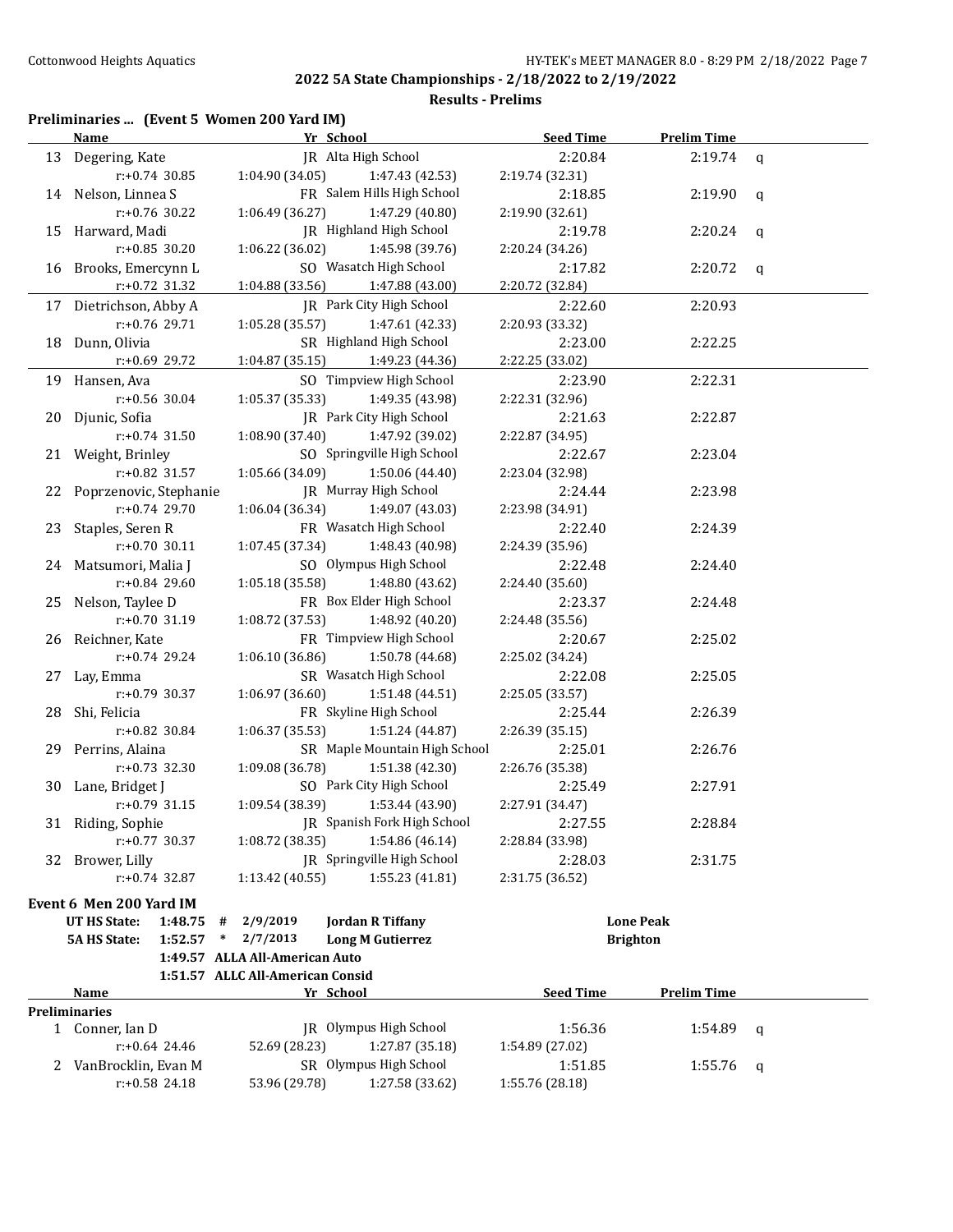#### **Results - Prelims**

## **Preliminaries ... (Event 6 Men 200 Yard IM)**

|    | <b>Name</b>            | Yr School                            | <b>Seed Time</b> | <b>Prelim Time</b> |              |
|----|------------------------|--------------------------------------|------------------|--------------------|--------------|
|    | 3 Feland, Kaleb        | SR Spanish Fork High School          | 1:57.82          | 1:57.01            | $\mathbf q$  |
|    | r:+0.64 24.87          | 54.67 (29.80)<br>1:29.58 (34.91)     | 1:57.01 (27.43)  |                    |              |
|    | 4 Keele, Lukas         | JR Skyline High School               | 1:59.61          | 1:57.07            | $\mathbf{q}$ |
|    | r:+0.68 24.85          | 54.06 (29.21)<br>1:28.43 (34.37)     | 1:57.07 (28.64)  |                    |              |
|    | 5 Honey, Sean          | <b>IR</b> Timpview High School       | 1:57.18          | 1:57.42            | q            |
|    | r:+0.71 25.33          | 54.57 (29.24)<br>1:30.28 (35.71)     | 1:57.42 (27.14)  |                    |              |
| 6  | Barton, Robs           | SO Jordan High School                | 2:00.18          | 1:58.79            | q            |
|    | $r: +0.63$ 25.68       | 55.92 (30.24)<br>1:30.51 (34.59)     | 1:58.79 (28.28)  |                    |              |
| 7  | Astle, Abe D           | SO Olympus High School               | 1:59.62          | 1:59.09            | q            |
|    | r:+0.72 26.31          | 56.30 (29.99)<br>1:30.12 (33.82)     | 1:59.09 (28.97)  |                    |              |
| 8  | Smith, Bridger A       | JR Lehi High School                  | 2:02.07          | 2:00.57            | q            |
|    | r:+0.66 26.94          | 57.62 (30.68)<br>1:31.76 (34.14)     | 2:00.57 (28.81)  |                    |              |
| 9. | Skamnes, Nicholas      | JR Skyline High School               | 2:00.48          | 2:00.85            | $\mathbf q$  |
|    | r:+0.74 26.74          | 57.63 (30.89)<br>1:31.45 (33.82)     | 2:00.85 (29.40)  |                    |              |
|    | 10 Fiscus, Ralph M     | JR Park City High School             | 2:00.83          | 2:01.29            | q            |
|    | r:+0.71 26.37          | 57.66 (31.29)<br>1:32.79 (35.13)     | 2:01.29 (28.50)  |                    |              |
|    | 11 Bishop, Jacob       | SR Skyline High School               | 2:04.75          | 2:02.18            | q            |
|    | r:+0.86 26.85          | 58.21 (31.36)<br>1:32.14 (33.93)     | 2:02.18 (30.04)  |                    |              |
|    | 12 Brockbank, Isaac    | SR Jordan High School                | 2:08.54          | 2:02.36            | q            |
|    | $r: +0.75$ 26.16       | 57.41 (31.25)<br>1:33.32 (35.91)     | 2:02.36 (29.04)  |                    |              |
|    | 13 Leavitt, Ethan      | JR Jordan High School                | 2:07.29          | 2:03.14            | $\mathsf{q}$ |
|    | r:+0.70 27.34          | 57.27 (29.93)<br>1:34.24 (36.97)     | 2:03.14 (28.90)  |                    |              |
|    | 14 Hartman, Owen F     | SO Olympus High School               | 2:06.59          | 2:04.28            | $\mathsf{q}$ |
|    | r:+0.68 26.82          | 57.17 (30.35)<br>1:33.84 (36.67)     | 2:04.28 (30.44)  |                    |              |
|    | 15 Anders, Bode        | FR Cottonwood High School            | 2:03.89          | 2:04.31            | $\mathsf{q}$ |
|    | r:+0.66 25.77          | 57.96 (32.19)<br>1:34.52 (36.56)     | 2:04.31 (29.79)  |                    |              |
|    | 16 Chamberlain, Eric A | SO Viewmont High School              | 2:02.69          | 2:06.20            | $\mathsf{q}$ |
|    | r:+0.70 25.78          | 56.88 (31.10)<br>1:36.22 (39.34)     | 2:06.20 (29.98)  |                    |              |
|    | 17 Nowell, Roman       | JR Box Elder High School             | 2:07.74          | 2:06.36            |              |
|    | r:+0.64 25.69          | 57.89 (32.20)<br>1:37.54 (39.65)     | 2:06.36 (28.82)  |                    |              |
|    | 18 Draney, David       | SR Box Elder High School             | 2:07.34          | 2:06.68            |              |
|    | $r: +0.74$ 26.53       | 58.80 (32.27)<br>1:36.30 (37.50)     | 2:06.68 (30.38)  |                    |              |
|    | 19 Chamberlain, Justin | SO Woods Cross High School           | 2:09.85          | 2:07.00            |              |
|    | r:+0.74 27.65          | 1:00.15 (32.50)<br>1:35.85 (35.70)   | 2:07.00 (31.15)  |                    |              |
|    | 20 Halbersleben, Jack  | SR Skyline High School               | 2:05.19          | 2:07.09            |              |
|    | $r: +0.86$ 27.24       | 58.47 (31.23)<br>1:36.04 (37.57)     | 2:07.09 (31.05)  |                    |              |
|    | 21 Darii, Artur        | JR Uintah High School                | 2:04.67          | 2:07.94            |              |
|    | r:+0.76 26.36          | 1:36.32 (38.05)<br>58.27 (31.91)     | 2:07.94 (31.62)  |                    |              |
| 22 | Stevens, Josh          | SO Salem Hills High School           | 2:08.32          | 2:08.94            |              |
|    | $r: +0.61$ 25.83       | 1:37.97 (38.19)<br>59.78 (33.95)     | 2:08.94 (30.97)  |                    |              |
| 23 | Ibarra, Ludwig         | FR Provo High School                 | 2:08.60          | 2:09.53            |              |
|    | r:+0.66 29.29          | 2:09.71 (31.55)<br>1:38.16 (1:08.87) | 2:09.53()        |                    |              |
|    | 24 Watt, Ryan m        | SR Alta High School                  | 2:10.15          | 2:10.61            |              |
|    | r:+0.80 27.63          | 1:40.97 (39.22)<br>1:01.75 (34.12)   | 2:10.61 (29.64)  |                    |              |
| 25 | Edwards, Parker D      | FR Wasatch High School               | 2:11.95          | 2:10.81            |              |
|    | $r: +0.65$ 27.78       | 1:02.84 (35.06)<br>1:41.58 (38.74)   | 2:10.81 (29.23)  |                    |              |
| 26 | Arevalo, Josh          | SR Hillcrest High School             | 2:11.45          | 2:10.95            |              |
|    | r:+0.70 28.18          | 1:02.46 (34.28)<br>1:40.04 (37.58)   | 2:10.95 (30.91)  |                    |              |
| 27 | Christensen, James S   | FR Orem High School                  | 2:14.39          | 2:13.30            |              |
|    | r:+0.79 29.26          | 1:42.87 (39.10)<br>1:03.77 (34.51)   | 2:13.30 (30.43)  |                    |              |
| 28 | Sonomura, Shion E      | FR Orem High School                  | 2:14.16          | 2:14.05            |              |
|    | r:+0.63 27.41          | 1:40.89 (39.56)<br>1:01.33 (33.92)   | 2:14.05 (33.16)  |                    |              |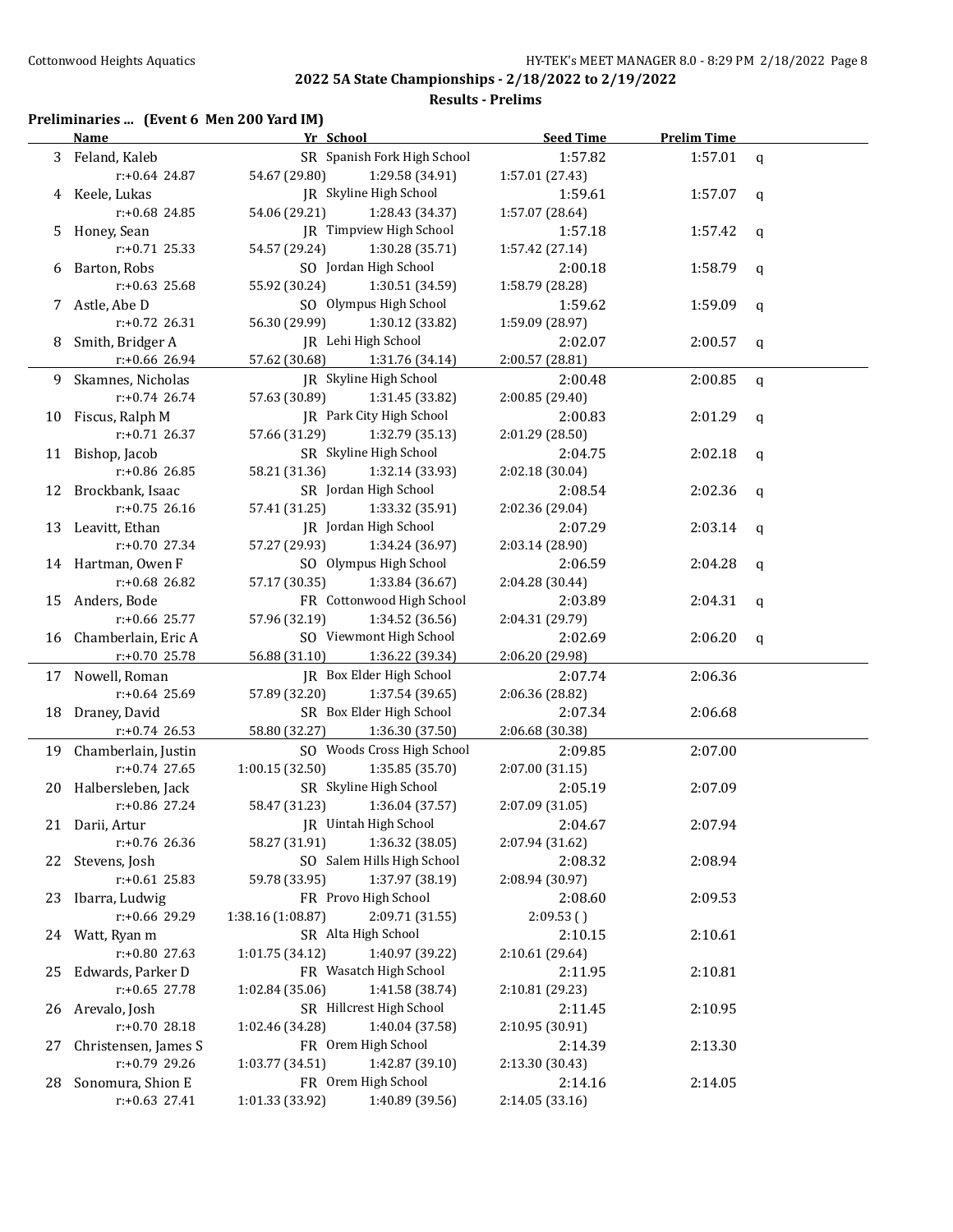|       | Name                                   |                                              | Yr School                     | <b>Seed Time</b>   | <b>Prelim Time</b> |             |
|-------|----------------------------------------|----------------------------------------------|-------------------------------|--------------------|--------------------|-------------|
|       | 29 Haycock, Enoch                      |                                              | SR Maple Mountain High School | 2:12.03            | 2:16.32            |             |
|       | r:+0.70 28.04                          | 1:01.59 (33.55)                              | 1:44.69 (43.10)               | 2:16.32 (31.63)    |                    |             |
| 30    | Rodriguez, Carlos A                    |                                              | JR Orem High School           | 2:13.53            | 2:19.85            |             |
|       | $r: +0.74$ 28.38                       | 1:04.89(36.51)                               | 1:45.83 (40.94)               | 2:19.85 (34.02)    |                    |             |
|       | Hodgkinson, Cooper                     |                                              | SO Box Elder High School      | 2:14.20            | DQ 2:13.53         |             |
|       | Alternating Kick - fly                 |                                              |                               |                    |                    |             |
|       | $r: +0.73$ 28.14                       |                                              |                               | DQ 2:13.53 (31.00) |                    |             |
|       |                                        | 1:02.24(34.10)                               | 1:42.53 (40.29)               |                    |                    |             |
|       | Chen, Michael                          |                                              | JR Hillcrest High School      | 2:13.72            | DQ 2:14.02         |             |
|       |                                        | Shoulders past vertical toward breast - back |                               |                    |                    |             |
|       | $r: +0.69$ 28.77                       | 1:05.46 (36.69)                              | 1:42.24 (36.78)               | DQ 2:14.02 (31.78) |                    |             |
|       | <b>Event 7 Women 50 Yard Freestyle</b> |                                              |                               |                    |                    |             |
|       | <b>UT HS State:</b><br>$23.25$ #       | 2/11/2005                                    | J. Fredsall / S. Watchorn     |                    | <b>Kearns</b>      |             |
|       | <b>5A HS State:</b><br>23.25           | 2/11/2005<br>$\ast$                          | <b>Jennifer Fredsall</b>      |                    | <b>Kearns</b>      |             |
|       |                                        | 23.20 ALLA All-American Auto                 |                               |                    |                    |             |
|       |                                        | 23.54 ALLC All-American Consid               |                               |                    |                    |             |
|       | Name                                   |                                              | Yr School                     | <b>Seed Time</b>   | <b>Prelim Time</b> |             |
|       | <b>Preliminaries</b>                   |                                              |                               |                    |                    |             |
|       | 1 Wall, Sara T                         |                                              | JR Park City High School      | 24.70              | 24.35              | q           |
|       | $r: +0.68$                             |                                              |                               |                    |                    |             |
|       |                                        |                                              | SR Timpanogos High School     | 25.08              |                    |             |
| 2     | Riser, Taya J                          |                                              |                               |                    | 24.53              | q           |
|       | $r: +0.71$                             |                                              |                               |                    |                    |             |
| 3     | Robinson, Annie                        |                                              | SR Timpview High School       | 24.90              | 24.73              | q           |
|       | $r: +0.56$                             |                                              |                               |                    |                    |             |
| 4     | Dalton, Rachel                         |                                              | JR Skyline High School        | 24.90              | 25.13              | q           |
|       | $r: +0.76$                             |                                              |                               |                    |                    |             |
| 5.    | Gassman, Lauren                        |                                              | SR Alta High School           | 25.82              | 25.19              | q           |
|       | $r: +0.63$                             |                                              |                               |                    |                    |             |
| 6     | Dixon, Ellie                           |                                              | SR Box Elder High School      | 25.15              | 25.37              | q           |
|       | $r: +0.76$                             |                                              |                               |                    |                    |             |
|       | 7 Patterson, Reagan                    |                                              | SO Bonneville High School     | 25.46              | 25.57              | q           |
|       | $r: +0.63$                             |                                              |                               |                    |                    |             |
|       | 8 Turagavou, Lavenia                   |                                              | JR Timpview High School       | 25.53              |                    |             |
|       |                                        |                                              |                               |                    | 25.64              | q           |
|       | $r: +0.65$                             |                                              |                               |                    |                    |             |
|       | 9 Weeks, Sydney                        |                                              | SO Provo High School          | 25.47              | 25.69              | $\mathbf q$ |
|       | $r: +0.71$                             |                                              |                               |                    |                    |             |
| 10    | Kelly, Maren                           |                                              | SR Timpview High School       | 25.89              | 25.71              | q           |
|       | $r: +0.67$                             |                                              |                               |                    |                    |             |
|       | 11 Haynes, Jaeden D                    |                                              | SR Wasatch High School        | 25.53              | 25.85              | q           |
|       | $r: +0.75$                             |                                              |                               |                    |                    |             |
| 12    | Ferguson, Ellie R                      |                                              | <b>IR</b> Wasatch High School | 25.57              | 25.86              | q           |
|       | $r: +0.59$                             |                                              |                               |                    |                    |             |
| 13    | Cole, Lily                             |                                              | JR Cottonwood High School     | 25.68              | 25.88              | q           |
|       | $r: +0.64$                             |                                              |                               |                    |                    |             |
|       | Williams, Isabella                     |                                              | FR Skyline High School        | 26.19              | 25.97              |             |
| 14    |                                        |                                              |                               |                    |                    | q           |
|       | $r: +0.76$                             |                                              |                               |                    |                    |             |
| $*15$ | Howe, Malin                            |                                              | FR Viewmont High School       | 25.53              | 25.98              | q           |
|       | $r: +0.78$                             |                                              |                               |                    |                    |             |
| *15   | Holzer, Alanna J                       |                                              | SO Woods Cross High School    | 26.02              | 25.98              | q           |
|       | $r: +0.76$                             |                                              |                               |                    |                    |             |
| 17    | Zobrist, Addison M                     |                                              | SO Lehi High School           | 26.24              | 26.04              |             |
|       | $r: +0.77$                             |                                              |                               |                    |                    |             |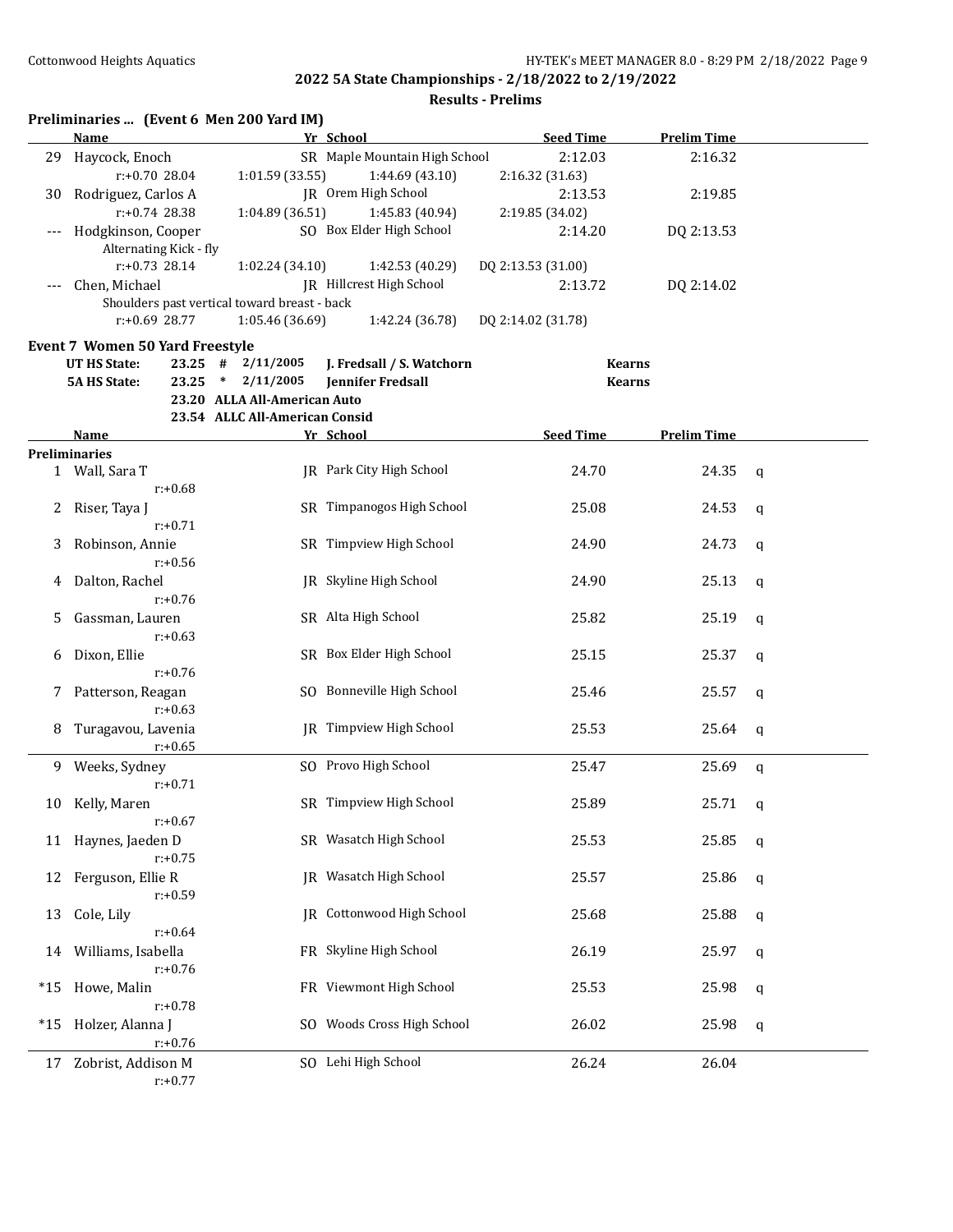## **Results - Prelims**

# **Preliminaries ... (Event 7 Women 50 Yard Freestyle)**

|     | Name                                 |                                                                | Yr School                     | <b>Seed Time</b> | <b>Prelim Time</b> |   |
|-----|--------------------------------------|----------------------------------------------------------------|-------------------------------|------------------|--------------------|---|
|     | 18 Arveseth, Eliza K<br>$r: +0.70$   |                                                                | <b>IR</b> Olympus High School | 25.89            | 26.09              |   |
| 19  | Spangenberg, Sarah<br>$r: +0.68$     |                                                                | SR Viewmont High School       | 26.04            | 26.10              |   |
| 20  | North, Elle<br>$r: +0.68$            |                                                                | JR Alta High School           | 26.15            | 26.15              |   |
| 21  | Counterman, Eden<br>$r: +0.73$       |                                                                | SR Highland High School       | 26.46            | 26.22              |   |
| 22  | Pikus, Kaylee<br>$r: +0.72$          |                                                                | JR Payson High School         | 26.33            | 26.28              |   |
| 23  | Johnson, Lucy<br>$r: +0.71$          |                                                                | SR Skyline High School        | 26.32            | 26.30              |   |
|     | 24 Evans, Kathleen L<br>$r: +0.75$   |                                                                | JR Park City High School      | 26.26            | 26.40              |   |
| 25  | Bonnett, Kaitlyn<br>$r: +0.68$       |                                                                | FR Provo High School          | 26.19            | 26.45              |   |
| 26  | McDonough, Clara<br>$r: +0.77$       |                                                                | FR Alta High School           | 26.63            | 26.49              |   |
| 27  | Turney, Olivia<br>$r: +0.74$         |                                                                | SO Skyline High School        | 26.41            | 26.51              |   |
| 28  | Troxel, Calla R<br>$r: +0.74$        |                                                                | JR Park City High School      | 26.67            | 26.62              |   |
| 29  | Tippetts, Loni<br>$r: +0.62$         |                                                                | IR Bountiful High School      | 26.69            | 26.71              |   |
| 30  | Brodigan, Anna L<br>$r: +0.73$       |                                                                | SR Wasatch High School        | 26.78            | 26.78              |   |
| 31  | Tho, Tayler A<br>$r: +0.73$          |                                                                | JR Brighton High School       | 26.95            | 27.14              |   |
| 32  | Zurmely, Sydney C<br>$r: +0.78$      |                                                                | SO Lehi High School           | 26.79            | 27.38              |   |
| --- | Kim, Audrey<br>$r: +0.84$            |                                                                | SO Unattached                 | 26.18            | X26.05             |   |
|     | <b>Event 8 Men 50 Yard Freestyle</b> |                                                                |                               |                  |                    |   |
|     | <b>UT HS State:</b>                  | $20.60$ # $2/8/1997$                                           | <b>Billy Betz</b>             |                  | Logan              |   |
|     | <b>5A HS State:</b>                  | 20.69 * 2/14/2020                                              | <b>Cameron Green</b>          |                  | Springville        |   |
|     |                                      | 20.54 ALLA All-American Auto<br>20.91 ALLC All-American Consid |                               |                  |                    |   |
|     | <b>Name</b>                          |                                                                | Yr School                     | <b>Seed Time</b> | <b>Prelim Time</b> |   |
|     | <b>Preliminaries</b>                 |                                                                |                               |                  |                    |   |
|     | 1 Saber, Jack A<br>$r: +0.69$        |                                                                | SR Olympus High School        | 21.50            | 21.37              | q |
| 2   | Astle, Ethan J<br>$r: +0.72$         |                                                                | SR Olympus High School        | 21.60            | 21.55              | q |
| 3   | Hicken, Jayden<br>$r: +0.74$         |                                                                | SR Wasatch High School        | 21.82            | 21.79              | q |
| *4  | Czarnecki, Feliks G<br>$r: +0.61$    |                                                                | JR Spanish Fork High School   | 22.09            | 21.88              | q |
| *4  | Williams, Noah<br>$r: +0.61$         |                                                                | SR Skyline High School        | 22.05            | 21.88              | q |
| 6   | Kim, Bruce J<br>$r: +0.59$           |                                                                | SR Brighton High School       | 22.60            | 22.11              | q |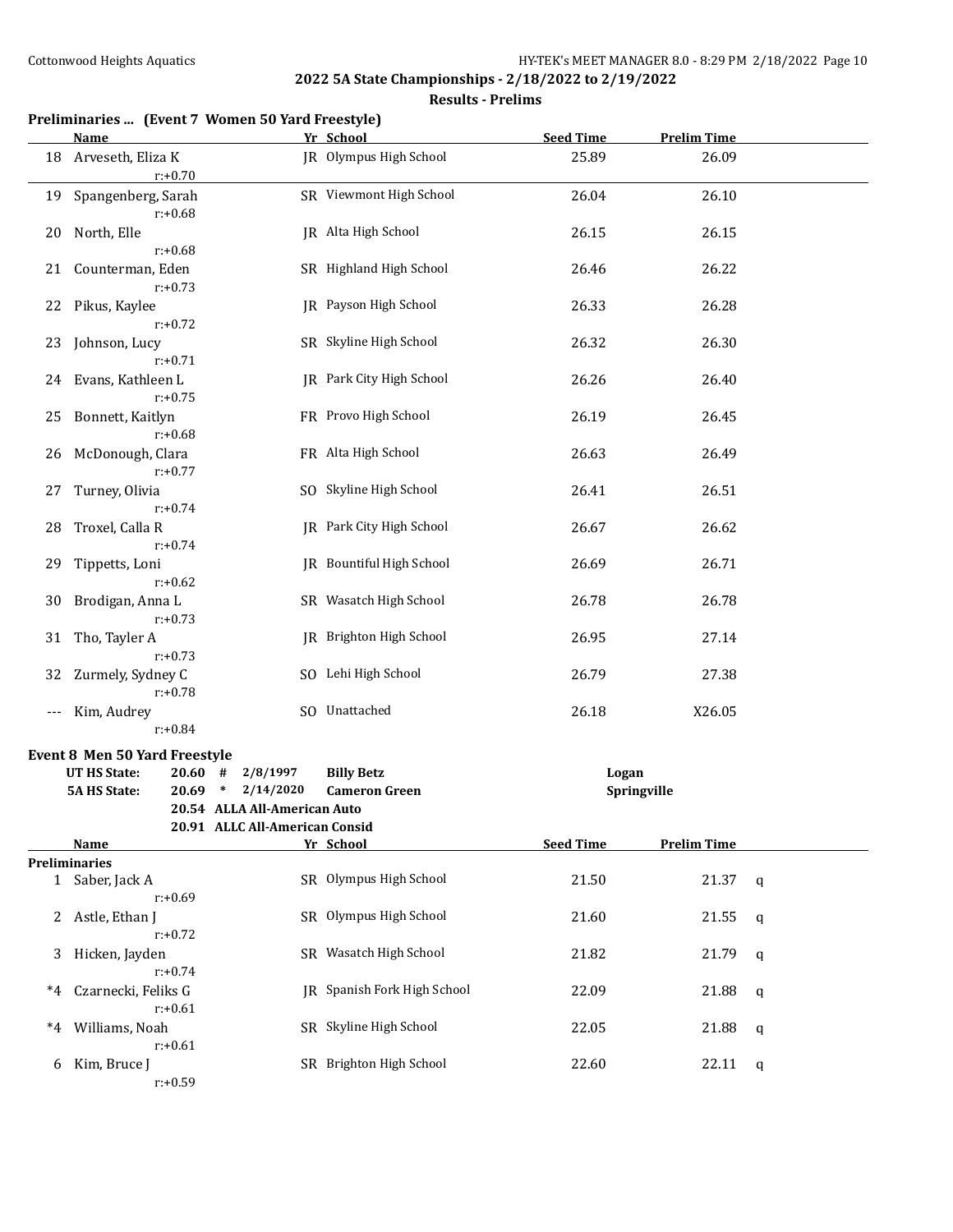### **Results - Prelims**

## **Preliminaries ... (Event 8 Men 50 Yard Freestyle)**

|    | <b>Name</b>                         | Yr School                      | <b>Seed Time</b> | <b>Prelim Time</b> |   |
|----|-------------------------------------|--------------------------------|------------------|--------------------|---|
| 7  | Sorensen, Drew<br>$r: +0.71$        | JR Skyline High School         | 22.59            | 22.30              | q |
| 8  | Nielson, Bridger G<br>$r: +0.71$    | <b>IR</b> Brighton High School | 22.50            | 22.36              | q |
| 9  | Salisbury, Aidan<br>$r: +0.76$      | SR Cottonwood High School      | 22.30            | 22.39              | q |
| 10 | Nelson, Xander W<br>$r: +0.76$      | SR Brighton High School        | 22.68            | 22.40              | q |
| 11 | Johnson, Luke<br>$r: +0.66$         | JR Provo High School           | 22.70            | 22.45              | q |
| 12 | Mertz, Austin<br>$r: +0.65$         | IR Springville High School     | 22.28            | 22.50              | q |
| 13 | McFarland, Sebi<br>$r: +0.66$       | SR Timpview High School        | 22.91            | 22.66              | q |
| 14 | Chomjak, Abel R<br>$r: +0.67$       | SR Woods Cross High School     | 22.71            | 22.69              | q |
| 15 | Hunter, Lee G<br>$r: +0.65$         | SR Woods Cross High School     | 22.70            | 22.73              | q |
| 16 | Springmeyer, Daschiel<br>$r: +0.63$ | JR Skyline High School         | 22.93            | 22.78              | q |
| 17 | Jepperson, Kolby<br>$r: +0.73$      | SO Springville High School     | 22.85            | 22.82              |   |
| 18 | Simis, Morgan M<br>$r: +0.77$       | SR Wasatch High School         | 22.83            | 22.96              |   |
| 19 | Ward, Ethan<br>$r: +0.71$           | SR Box Elder High School       | 22.71            | 23.05              |   |
| 20 | James, Max E<br>$r: +0.65$          | SO Wasatch High School         | 22.78            | 23.06              |   |
| 21 | Mo, Alan<br>$r: +0.65$              | SR Skyline High School         | 23.02            | 23.12              |   |
| 22 | Hardy, Kyle G<br>$r: +0.61$         | JR Park City High School       | 23.53            | 23.25              |   |
| 23 | Okawa, Noah<br>$r: +0.66$           | FR Provo High School           | 23.08            | 23.26              |   |
| 24 | Smith, Gavin P<br>$r: +0.69$        | FR Brighton High School        | 22.91            | 23.27              |   |
|    | 25 Hansen, Ben<br>$r: +0.74$        | JR Spanish Fork High School    | 23.02            | 23.44              |   |
| 26 | Murakami, Bennett<br>$r: +0.56$     | SR Highland High School        | 23.48            | 23.50              |   |
| 27 | Behrend, Spencer<br>$r: +0.67$      | SR Payson High School          | 23.76            | 23.53              |   |
| 28 | Courtney, Jaydon M<br>$r: +0.65$    | SO Olympus High School         | 23.64            | 23.64              |   |
| 29 | Murdock, Max C<br>$r: +0.77$        | SR Orem High School            | 23.59            | 23.68              |   |
| 30 | Webb, Parker D<br>$r: +0.75$        | SR Wasatch High School         | 23.47            | 23.80              |   |
| 31 | Bunker, Hudson<br>$r: +0.74$        | SR Timpview High School        | 23.74            | 23.84              |   |
| 32 | Barry, Wyatt<br>$r: +0.62$          | SR Stansbury High School       | 23.62            | 24.32              |   |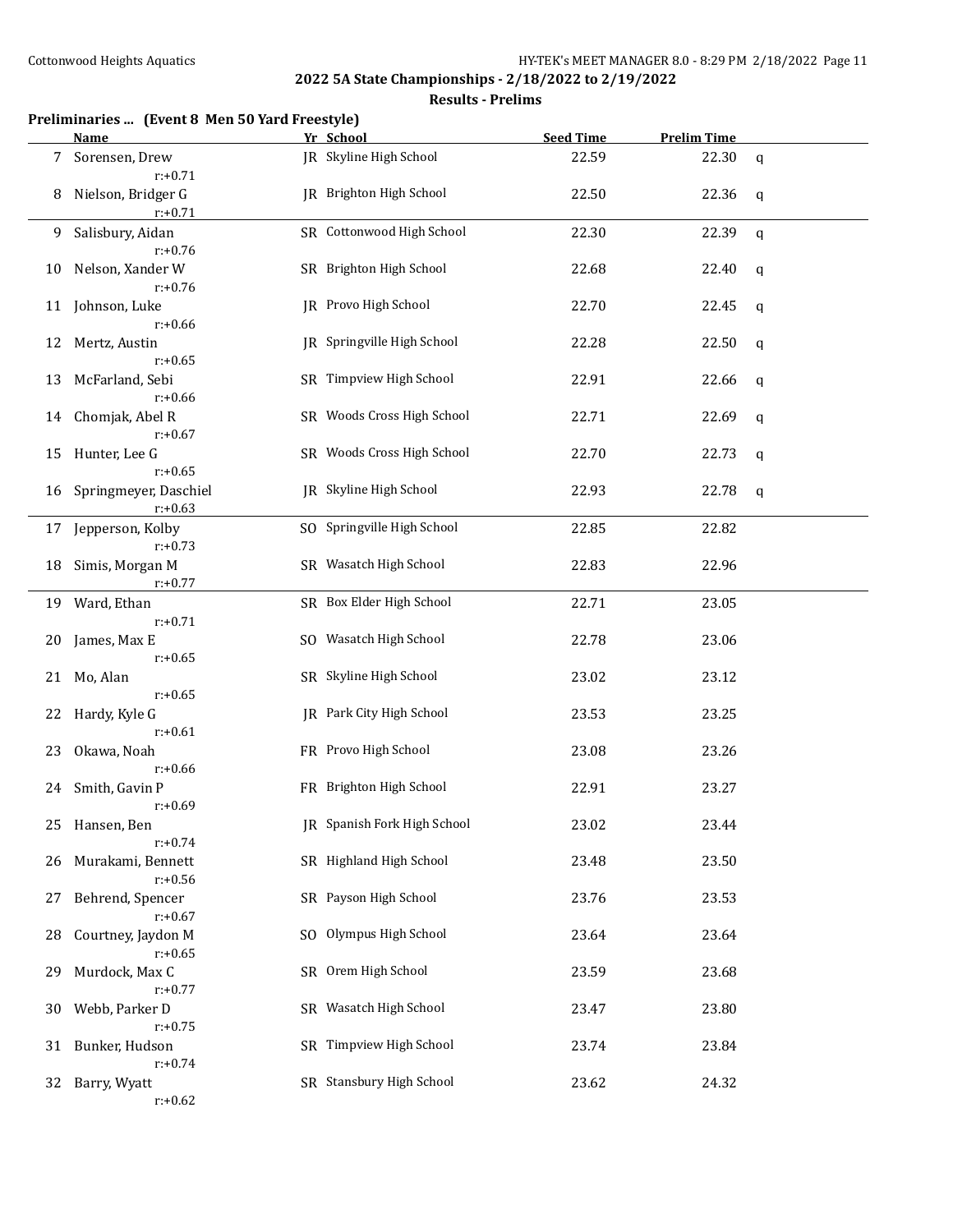|    | <b>Event 9 Women 100 Yard Butterfly</b> |                                     |                                        |             |
|----|-----------------------------------------|-------------------------------------|----------------------------------------|-------------|
|    | <b>UT HS State:</b><br>$54.61$ #        | <b>Lillian F Moore</b><br>2/14/2014 | <b>Skyline</b>                         |             |
|    | <b>5A HS State:</b><br>$54.86$ *        | 2/10/2006<br>Ana Agy                | <b>Brighton</b>                        |             |
|    |                                         | 54.42 ALLA All-American Auto        |                                        |             |
|    |                                         | 55.49 ALLC All-American Consid      |                                        |             |
|    | Name                                    | Yr School                           | <b>Seed Time</b><br><b>Prelim Time</b> |             |
|    | <b>Preliminaries</b>                    |                                     |                                        |             |
|    | 1 Garstang, Jade                        | FR Skyline High School              | 57.08<br>55.95                         | q           |
|    | 26.04                                   | 55.95 (29.91)                       |                                        |             |
|    |                                         | JR Park City High School            |                                        |             |
|    | Wall, Sara T                            |                                     | 59.67<br>59.02                         | q           |
|    | $r: +0.61$ 27.35                        | 59.02 (31.67)                       |                                        |             |
| 3. | Moran, Madeleine G                      | SR Olympus High School              | 59.92<br>1:00.11                       | q           |
|    | $r: +0.51$ 27.97                        | 1:00.11 (32.14)                     |                                        |             |
| 4  | Reichner, Kate                          | FR Timpview High School             | 1:01.49<br>1:00.47                     | q           |
|    | $r: +0.74$ 28.38                        | 1:00.47 (32.09)                     |                                        |             |
| 5. | Kamauu, Nohea E                         | SR Woods Cross High School          | 1:01.33<br>1:00.49                     | q           |
|    | $r: +0.81$ 28.53                        | 1:00.49 (31.96)                     |                                        |             |
| 6  | Talbot, Adessa                          | SO Cottonwood High School           | 1:00.46<br>1:00.89                     | q           |
|    | $r: +0.84$ 28.37                        | 1:00.89 (32.52)                     |                                        |             |
| 7. | Graham, Madi                            | JR Salem Hills High School          | 1:02.56<br>1:00.97                     | $\mathbf q$ |
|    | $r: +0.62$ 28.63                        | 1:00.97 (32.34)                     |                                        |             |
| 8  | Patterson, Sage                         | SR Bonneville High School           | 1:00.92<br>1:01.13                     | $\mathbf q$ |
|    | $r: +0.45$ 28.73                        | 1:01.13 (32.40)                     |                                        |             |
|    |                                         |                                     |                                        |             |
| 9  | Hansen, Ava                             | SO Timpview High School             | 1:00.77<br>1:01.40                     | $\mathbf q$ |
|    | $r: +0.57$ 29.68                        | 1:01.40 (31.72)                     |                                        |             |
| 10 | Pan, Rachel                             | SO Skyline High School              | 1:03.07<br>1:01.82                     | q           |
|    | r:+0.60 29.44                           | 1:01.82 (32.38)                     |                                        |             |
| 11 | Boyer, Ellie                            | SO Springville High School          | 1:02.01<br>1:02.52                     | q           |
|    | $r: +0.64$ 28.64                        | 1:02.01 (33.37)                     |                                        |             |
| 12 | Haynes, Jaeden D                        | SR Wasatch High School              | 1:02.25<br>1:01.94                     | q           |
|    | $r: +0.70$ 28.45                        | 1:02.25 (33.80)                     |                                        |             |
| 13 | Sweney, Allison                         | SR Skyline High School              | 1:03.66<br>1:02.38                     | q           |
|    | $r: +0.56$ 28.78                        | 1:02.38 (33.60)                     |                                        |             |
| 14 | Moulton, Isabelle                       | SR Wasatch High School              | 1:01.83<br>1:02.51                     | q           |
|    | $r: +0.58$ 29.15                        | 1:02.51 (33.36)                     |                                        |             |
| 15 | Holzer, Alanna J                        | SO Woods Cross High School          | 1:03.46<br>1:01.99                     | q           |
|    | $r: +0.75$ 28.98                        | 1:03.46 (34.48)                     |                                        |             |
|    | 16 Matsumori, Malia J                   | SO Olympus High School              | 1:02.43<br>1:03.55                     |             |
|    |                                         |                                     |                                        | q           |
|    | r:+0.60 29.07                           | 1:03.55 (34.48)                     |                                        |             |
| 17 | Dietrichson, Abby A                     | JR Park City High School            | 1:03.53<br>1:03.97                     |             |
|    | $r: +0.75$ 30.00                        | 1:03.97 (33.97)                     |                                        |             |
| 18 | Cline, Chloe M                          | FR Brighton High School             | 1:03.75<br>1:04.32                     |             |
|    | r:+0.81 29.92                           | 1:04.32 (34.40)                     |                                        |             |
| 19 | Bahr, Kaylee M                          | SR Mountain View High School        | 1:03.46<br>1:04.37                     |             |
|    | $r: +0.64$ 30.03                        | 1:04.37 (34.34)                     |                                        |             |
| 20 | Phillips, Eva                           | FR Timpview High School             | 1:03.93<br>1:04.41                     |             |
|    | $r: +0.72$ 29.54                        | 1:04.41 (34.87)                     |                                        |             |
| 21 | Wells, Katie                            | SR Highland High School             | 1:05.74<br>1:04.48                     |             |
|    | $r: +0.68$ 30.08                        | 1:04.48 (34.40)                     |                                        |             |
| 22 | Fox, Magnolia                           | JR Skyline High School              | 1:05.62<br>1:04.65                     |             |
|    | $r: +0.64$ 30.37                        | 1:04.65 (34.28)                     |                                        |             |
| 23 | Plant, Ellinor                          | FR Highland High School             | 1:04.82<br>1:04.73                     |             |
|    | $r.+0.72$ 30.11                         | 1:04.73 (34.62)                     |                                        |             |
|    |                                         |                                     |                                        |             |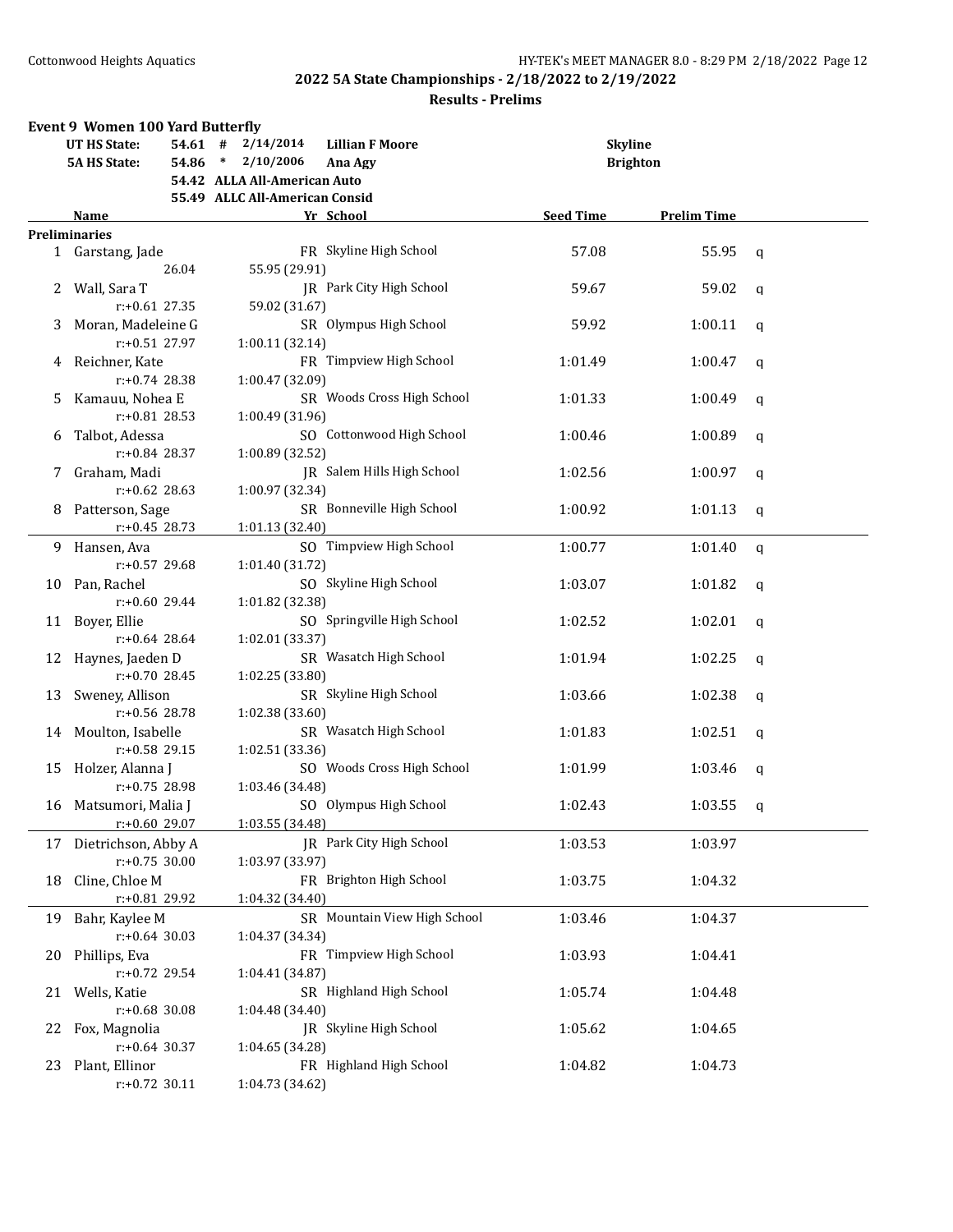## **Results - Prelims**

# **Preliminaries ... (Event 9 Women 100 Yard Butterfly)**

|     | <b>Name</b>                            | Yr School                                    | <b>Seed Time</b> | <b>Prelim Time</b> |              |
|-----|----------------------------------------|----------------------------------------------|------------------|--------------------|--------------|
|     | 24 Dunn, Olivia                        | SR Highland High School                      | 1:04.60          | 1:05.35            |              |
|     | 30.63                                  | 1:05.35 (34.72)                              |                  |                    |              |
| 25  | David, Valentina A                     | SO Brighton High School                      | 1:05.29          | 1:05.48            |              |
|     | r:+0.50 29.19                          | 1:05.48 (36.29)                              |                  |                    |              |
|     | 26 Barton, Edee                        | SR Jordan High School                        | 1:05.74          | 1:05.53            |              |
|     | r:+0.72 30.19                          | 1:05.53 (35.34)                              |                  |                    |              |
| 27  | Cook, Loryn E                          | SR Maple Mountain High School                | 1:05.06          | 1:05.73            |              |
|     | r:+0.66 29.86                          | 1:05.73 (35.87)                              |                  |                    |              |
| 28  | Riding, Sophie                         | JR Spanish Fork High School                  | 1:05.10          | 1:06.52            |              |
|     | r:+0.28 31.88                          | 1:06.52 (34.64)                              |                  |                    |              |
| 29. | Thomas, Kaitlyn                        | JR Spanish Fork High School                  | 1:06.16          | 1:07.10            |              |
|     | $r: +0.77$ 31.61                       | 1:07.10 (35.49)                              |                  |                    |              |
| 30  | Taylor, Katelyn                        | JR Stansbury High School                     | 1:05.12          | 1:07.95            |              |
|     | 30.33                                  | 1:07.95 (37.62)                              |                  |                    |              |
|     | Murdock, Evie                          | SO Timpanogos High School                    | 1:05.84          | DQ 1:04.89         |              |
|     | Alternating Kick                       |                                              |                  |                    |              |
|     | $r: +0.72$ 30.33                       | DQ 1:04.89 (34.56)                           |                  |                    |              |
|     | Duke, Sadie                            | SR Bountiful High School                     | 1:05.63          | <b>DFS</b>         |              |
|     | Declared false start                   |                                              |                  |                    |              |
|     |                                        |                                              |                  |                    |              |
|     | <b>Event 10 Men 100 Yard Butterfly</b> |                                              |                  |                    |              |
|     | UT HS State:                           | 47.71 # 2/15/2020<br><b>Jordan R Tiffany</b> |                  | <b>Lone Peak</b>   |              |
|     | <b>5A HS State:</b>                    | 48.68 * 2/8/2013<br><b>Long M Gutierrez</b>  | <b>Brighton</b>  |                    |              |
|     |                                        | 48.92 ALLA All-American Auto                 |                  |                    |              |
|     |                                        | 49.95 ALLC All-American Consid               |                  |                    |              |
|     | Name                                   | Yr School                                    | <b>Seed Time</b> | <b>Prelim Time</b> |              |
|     | <b>Preliminaries</b>                   |                                              |                  |                    |              |
|     | 1 VanBrocklin, Evan M                  | SR Olympus High School                       | 49.19            | 49.12              | qALLC        |
|     | $r: +0.65$ 22.66                       | 49.12 (26.46)                                |                  |                    |              |
|     | 2 Feland, Kaleb                        | SR Spanish Fork High School                  | 51.35            | 51.26              | $\mathsf{q}$ |
|     | $r: +0.63$ 24.17                       | 51.26 (27.09)                                |                  |                    |              |
| 3   | Turney, Alexander J                    | SR Olympus High School                       | 50.85            | 51.42              | q            |
|     | $r: +0.69$ 23.41                       | 51.42 (28.01)                                |                  |                    |              |
| 4   | Sink, Bridger J                        | SR Olympus High School                       | 52.57            | 51.73              | q            |
|     | $r: +0.66$ 24.47                       | 51.73 (27.26)                                |                  |                    |              |
| 5   | Springmeyer, Daschiel                  | JR Skyline High School                       | 53.22            | 52.33              | q            |
|     | $r: +0.64$ 24.11                       | 52.33 (28.22)                                |                  |                    |              |
| 6   | Wrona, Sebastian                       | FR Park City High School                     | 53.62            | 52.35              | q            |
|     | r:+0.66 24.22                          | 52.35 (28.13)                                |                  |                    |              |
| 7   | Smith, Josh                            | SO Alta High School                          | 53.01            | 52.36              | q            |
|     | $r: +0.71$ 24.65                       | 52.36 (27.71)                                |                  |                    |              |
| 8   | Riley, Oggie                           | JR Springville High School                   | 54.21            | 52.76              | q            |
|     | $r+0.67$ 24.45                         | 52.76 (28.31)                                |                  |                    |              |
| 9.  | Keele, Lukas                           | JR Skyline High School                       | 54.32            | 52.89              | q            |
|     | r:+0.68 24.32                          | 52.89 (28.57)                                |                  |                    |              |
| 10  | Whitney, Alijah                        | SR Timpview High School                      | 53.39            | 53.06              | q            |
|     | r:+0.77 24.50                          | 53.06 (28.56)                                |                  |                    |              |
| 11  | Orme, Tyler                            | SR Bountiful High School                     | 53.77            | 53.59              | q            |
|     | r:+0.74 24.54                          | 53.59 (29.05)                                |                  |                    |              |
| 12  | Brockbank, Isaac                       | SR Jordan High School                        | 56.18            | 53.89              | q            |
|     |                                        |                                              |                  |                    |              |
|     | r:+0.74 25.48                          | 53.89 (28.41)                                |                  |                    |              |
| 13  | Nowell, Roman                          | JR Box Elder High School                     | 54.16            | 54.08              | q            |
|     | $r: +0.65$ 25.23                       | 54.08 (28.85)                                |                  |                    |              |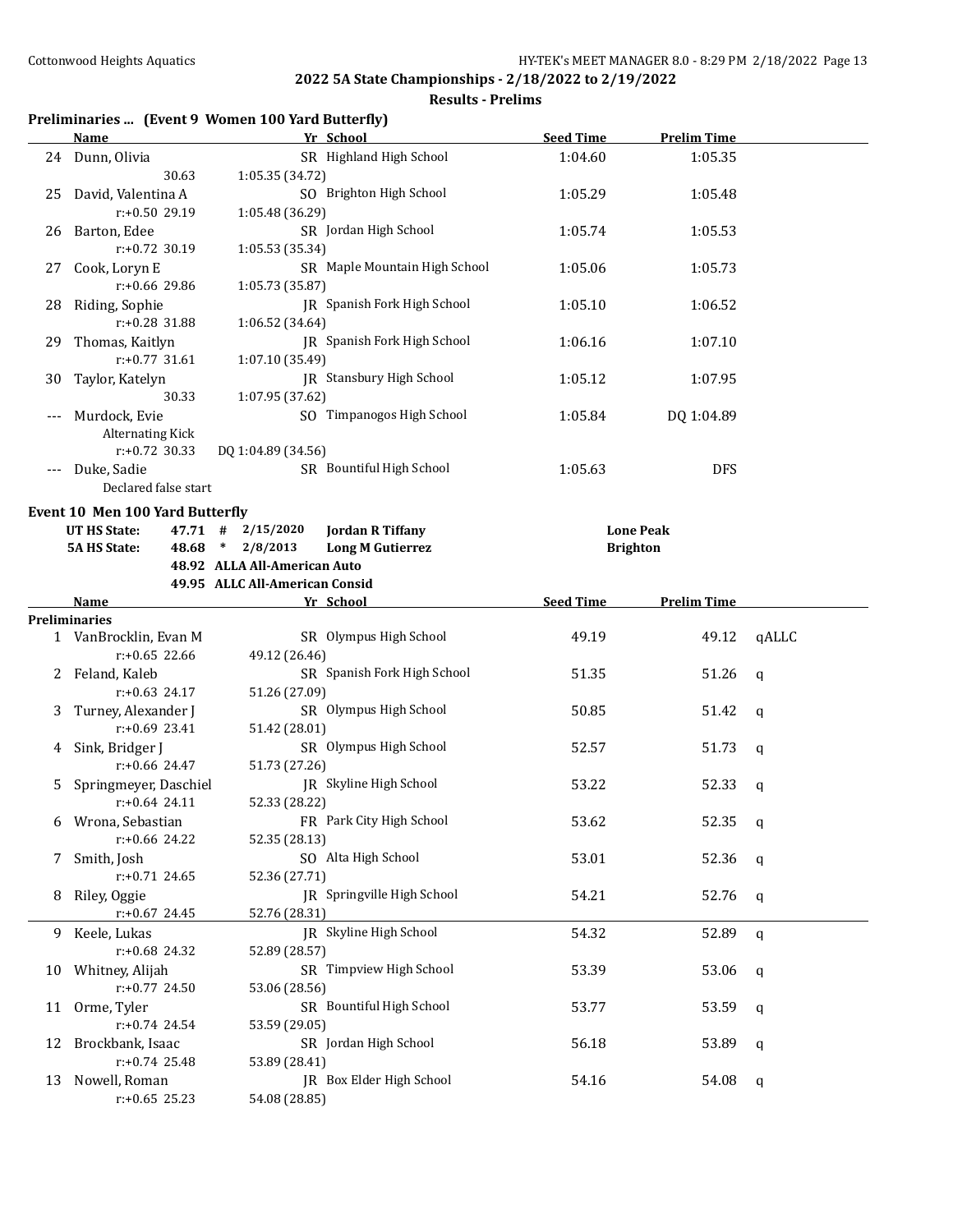| Preliminaries  (Event 10 Men 100 Yard Butterfly) |  |  |  |  |
|--------------------------------------------------|--|--|--|--|
|--------------------------------------------------|--|--|--|--|

|   | <b>Name</b>                       | Yr School                                 | <b>Seed Time</b> | <b>Prelim Time</b> |              |
|---|-----------------------------------|-------------------------------------------|------------------|--------------------|--------------|
|   | 14 Smith, Gavin P                 | FR Brighton High School                   | 54.73            | 54.74              | $\mathbf{q}$ |
|   | $r: +0.79$ 25.75                  | 54.74 (28.99)                             |                  |                    |              |
|   | 15 Anders, Bode                   | FR Cottonwood High School                 | 54.56            | 55.22              | q            |
|   | $r: +0.65$ 25.47                  | 55.22 (29.75)                             |                  |                    |              |
|   | 16 Tobiasson, Gauge W             | SR Mountain View High School              | 55.19            | 55.25              | q            |
|   | r:+0.71 24.97                     |                                           |                  |                    |              |
|   |                                   | 55.25 (30.28)                             |                  |                    |              |
|   | 17 Stevens, Josh                  | SO Salem Hills High School                | 54.47            | 55.33              |              |
|   | $r: +0.60$ 25.68                  | 55.33 (29.65)                             |                  |                    |              |
|   | 18 Lokan, Collen                  | JR Cottonwood High School                 | 56.92            | 55.34              |              |
|   | $r$ :+0.66 25.31                  | 55.34 (30.03)                             |                  |                    |              |
|   | 19 Dulong, Ben                    | JR Jordan High School                     | 56.29            | 55.60              |              |
|   | r:+0.69 25.77                     | 55.60 (29.83)                             |                  |                    |              |
|   | 20 Bangerter, Ethan               | JR Brighton High School                   | 56.19            | 55.80              |              |
|   | r:+0.79 25.82                     | 55.80 (29.98)                             |                  |                    |              |
|   | 21 Bird, Jared                    | JR Timpview High School                   | 56.75            | 56.19              |              |
|   | $r: +0.71$ 26.18                  | 56.19 (30.01)                             |                  |                    |              |
|   | 22 Brace, Harper                  | JR Skyline High School                    | 57.20            | 56.22              |              |
|   | r:+0.66 25.86                     | 56.22 (30.36)                             |                  |                    |              |
|   | 23 Staples, Rhys                  | SR Wasatch High School                    | 57.11            | 56.66              |              |
|   | r:+0.67 25.88                     | 56.66 (30.78)                             |                  |                    |              |
|   |                                   | SO Uintah High School                     |                  |                    |              |
|   | 24 Morton, Jagger                 |                                           | 57.71            | 57.09              |              |
|   | r:+0.71 26.29                     | 57.09 (30.80)                             |                  |                    |              |
|   | 25 Holmberg, Gavin                | SR Murray High School                     | 56.34            | 57.38              |              |
|   | r:+0.82 26.84                     | 57.38 (30.54)                             |                  |                    |              |
|   | 26 Desmond, Jack R                | SR Brighton High School                   | 57.63            | 57.41              |              |
|   | r:+0.87 26.89                     | 57.41 (30.52)                             |                  |                    |              |
|   | 27 Fambro, Jace                   | FR Northridge High School                 | 57.50            | 57.82              |              |
|   | $r: +0.63$ 26.49                  | 57.82 (31.33)                             |                  |                    |              |
|   | 28 Platt, Garrett                 | JR Timpview High School                   | 58.10            | 58.04              |              |
|   | $r: +0.75$ 26.34                  | 58.04 (31.70)                             |                  |                    |              |
|   | 29 Adair, Isaac                   | SR Stansbury High School                  | 58.13            | 58.73              |              |
|   | $r: +0.61$ 26.62                  | 58.73 (32.11)                             |                  |                    |              |
|   | 30 Chamberlain, Jared             | SR Viewmont High School                   | 57.34            | 59.03              |              |
|   | $r: +0.77$ 26.74                  | 59.03 (32.29)                             |                  |                    |              |
|   | 31 Johnson, Kai A                 | FR Olympus High School                    | 58.42            | 59.16              |              |
|   | $r: +0.71$ 27.51                  | 59.16 (31.65)                             |                  |                    |              |
|   | 32 Rodriguez, Carlos A            | JR Orem High School                       | 57.31            | 1:01.86            |              |
|   | r:+0.76 27.92                     | 1:01.86 (33.94)                           |                  |                    |              |
|   |                                   |                                           |                  |                    |              |
|   | Event 11 Women 100 Yard Freestyle |                                           |                  |                    |              |
|   | <b>UT HS State:</b>               | $50.74$ # 2/9/2019<br><b>Rachel Oyler</b> |                  | Timpview           |              |
|   | <b>5A HS State:</b>               | 50.74 * 2/9/2019<br><b>Rachel Oyler</b>   |                  | Timpview           |              |
|   |                                   | 50.19 ALLA All-American Auto              |                  |                    |              |
|   |                                   | 51.05 ALLC All-American Consid            |                  |                    |              |
|   | Name                              | Yr School                                 | <b>Seed Time</b> | <b>Prelim Time</b> |              |
|   | <b>Preliminaries</b>              |                                           |                  |                    |              |
|   | 1 Parker, Maddy                   | <b>IR</b> Spanish Fork High School        | 50.94            | 51.89              | q            |
|   | 25.05                             | 51.89 (26.84)                             |                  |                    |              |
| 2 | Riser, Taya J                     | SR Timpanogos High School                 | 53.60            | 52.67              | q            |
|   | $r: +0.61$ 25.57                  | 52.67 (27.10)                             |                  |                    |              |
| 3 | Robinson, Annie                   | SR Timpview High School                   | 55.43            | 54.34              | q            |
|   | $r: +0.75$ 26.19                  | 54.34 (28.15)                             |                  |                    |              |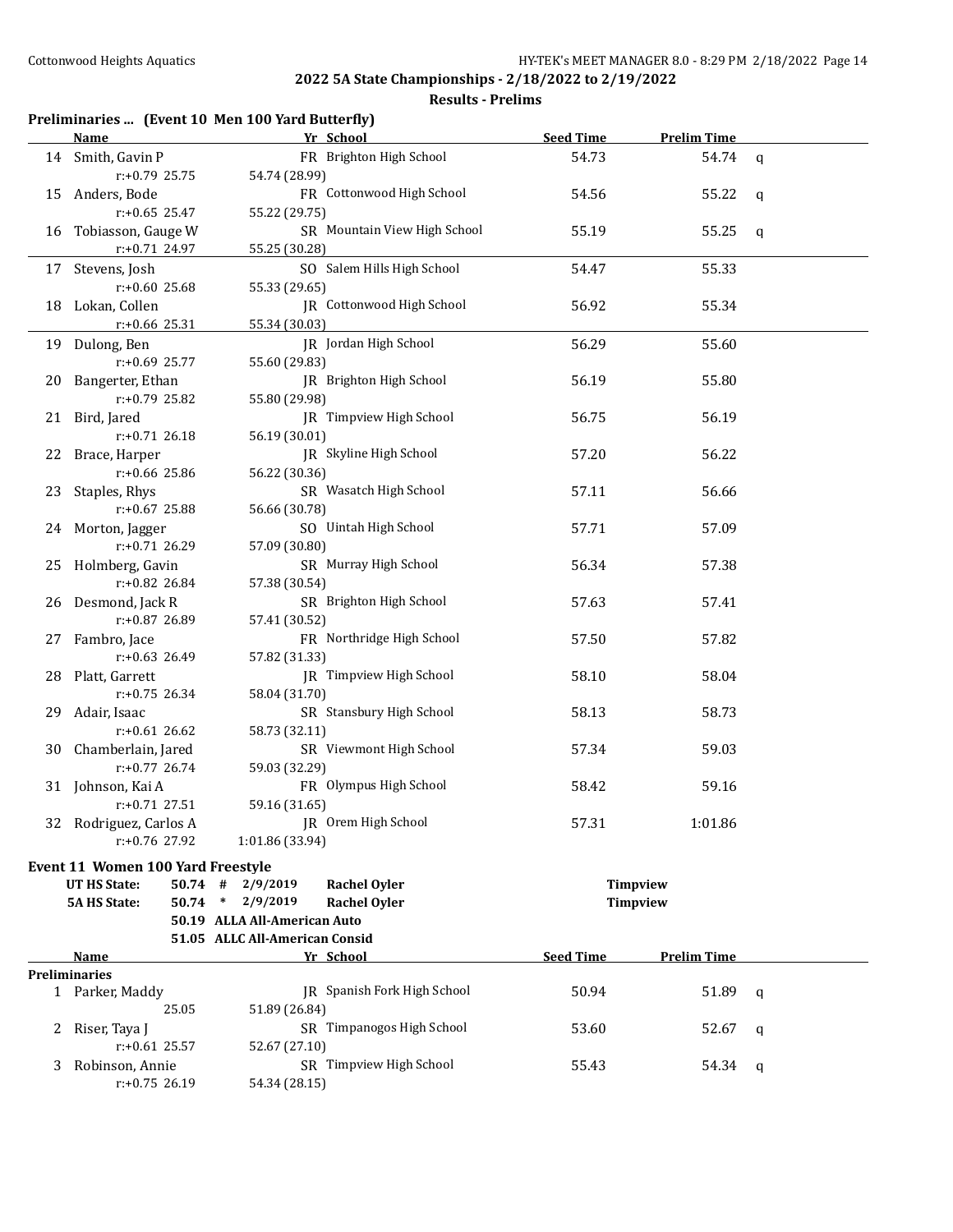## **Results - Prelims**

## **Preliminaries ... (Event 11 Women 100 Yard Freestyle)**

|    | <b>Name</b>                       | Yr School                                  | <b>Seed Time</b> | <b>Prelim Time</b> |             |
|----|-----------------------------------|--------------------------------------------|------------------|--------------------|-------------|
| 4  | Sasivarevic, Hanna                | JR Brighton High School                    | 53.87            | 54.63              | $\mathbf q$ |
|    | $r: +0.73$ 26.48                  | 54.63 (28.15)                              |                  |                    |             |
| 5  | Alonso, Natty                     | SO Cottonwood High School                  | 54.73            | 54.99              | q           |
|    | $r: +0.77$ 26.45                  | 54.99 (28.54)                              |                  |                    |             |
| 6  | Gassman, Lauren                   | SR Alta High School                        | 56.71            | 55.04              | q           |
|    | $r: +0.62$ 26.26                  | 55.04 (28.78)                              |                  |                    |             |
|    | 7 Hooton, Taylar A                | SO Olympus High School                     | 55.10            | 55.07              | q           |
|    | $r: +0.68$ 26.55                  | 55.07 (28.52)                              |                  |                    |             |
| 8  | Dalton, Rachel                    | JR Skyline High School                     | 54.89            | 55.19              | q           |
|    | $r: +0.75$ 25.81                  | 55.19 (29.38)                              |                  |                    |             |
| *9 | Harris, Meg E                     | JR Wasatch High School                     | 55.61            | 55.39              | $\mathbf q$ |
|    | r:+0.62 26.58                     | 55.39 (28.81)                              |                  |                    |             |
| *9 | Cole, Lily                        | JR Cottonwood High School                  | 56.58            | 55.39              | q           |
|    | $r: +0.67$ 26.20                  | 55.39 (29.19)                              |                  |                    |             |
| 11 | Turagavou, Lavenia                | JR Timpview High School                    | 55.77            | 55.56              | q           |
|    | $r: +0.65$ 26.57                  | 55.56 (28.99)                              |                  |                    |             |
|    | 12 Dixon, Ellie                   | SR Box Elder High School                   | 55.56            | 56.23              | q           |
|    | r:+0.76 27.09                     | 56.23 (29.14)                              |                  |                    |             |
| 13 | Hall, Elle N                      | SR Woods Cross High School                 | 56.69            | 56.43              | q           |
|    | $r: +0.75$ 26.64                  | 56.43 (29.79)                              |                  |                    |             |
|    | 14 Counterman, Eden               | SR Highland High School                    | 57.55            | 56.61              | q           |
|    | $r: +0.60$ 27.08                  | 56.61 (29.53)<br>SR Timpview High School   |                  |                    |             |
|    | 15 Kelly, Maren<br>r:+0.74 27.21  | 56.85 (29.64)                              | 57.48            | 56.85              | q           |
|    | 16 Bonnett, Kaitlyn               | FR Provo High School                       | 57.12            | 57.00              | q           |
|    | $r+0.71$ 27.38                    | 57.00 (29.62)                              |                  |                    |             |
|    | 17 Patterson, Reagan              | SO Bonneville High School                  | 56.51            | 57.04              |             |
|    | r:+0.63 27.29                     | 57.04 (29.75)                              |                  |                    |             |
|    | *18 Henry, Gabby P                | SO Viewmont High School                    | 55.19            | 57.15              |             |
|    | $r: +0.83$ 27.11                  | 57.15 (30.04)                              |                  |                    |             |
|    | *18 Evans, Kathleen L             | JR Park City High School                   | 57.87            | 57.15              |             |
|    | $r: +0.73$ 27.42                  | 57.15 (29.73)                              |                  |                    |             |
|    | <b>Swim-Off Required</b>          |                                            |                  |                    |             |
|    | 20 Ferguson, Ellie R              | JR Wasatch High School                     | 56.73            | 57.28              |             |
|    | $r: +0.62$ 27.37                  | 57.28 (29.91)                              |                  |                    |             |
|    | 21 Stout, Olivia                  | SO Salem Hills High School                 | 58.18            | 57.36              |             |
|    | r:+0.66 27.67                     | 57.36 (29.69)                              |                  |                    |             |
|    | 22 Pikus, Kaylee                  | JR Payson High School                      | 56.92            | 57.39              |             |
|    | r:+0.76 27.45                     | 57.39 (29.94)                              |                  |                    |             |
| 23 | McDonough, Clara                  | FR Alta High School                        | 57.77            | 57.43              |             |
|    | r:+0.80 27.81                     | 57.43 (29.62)                              |                  | 57.48              |             |
| 24 | Owens, Krysta<br>$r: +0.69$ 27.40 | JR Northridge High School<br>57.48 (30.08) | 57.03            |                    |             |
| 25 | Tippetts, Loni                    | JR Bountiful High School                   | 58.07            | 57.69              |             |
|    | r:+0.66 27.36                     | 57.69 (30.33)                              |                  |                    |             |
| 26 | Thredgold, Audrey                 | FR Skyline High School                     | 58.25            | 57.70              |             |
|    | $r: +0.71$ 27.01                  | 57.70 (30.69)                              |                  |                    |             |
| 27 | Weyand, Ashlynn                   | JR Box Elder High School                   | 56.89            | 57.77              |             |
|    | r:+0.82 27.71                     | 57.77 (30.06)                              |                  |                    |             |
| 28 | Williams, Isabella                | FR Skyline High School                     | 57.38            | 57.88              |             |
|    | r:+0.84 27.90                     | 57.88 (29.98)                              |                  |                    |             |
| 29 | Haynes, Avery M                   | FR Wasatch High School                     | 58.10            | 58.01              |             |
|    | r:+0.63 27.80                     | 58.01 (30.21)                              |                  |                    |             |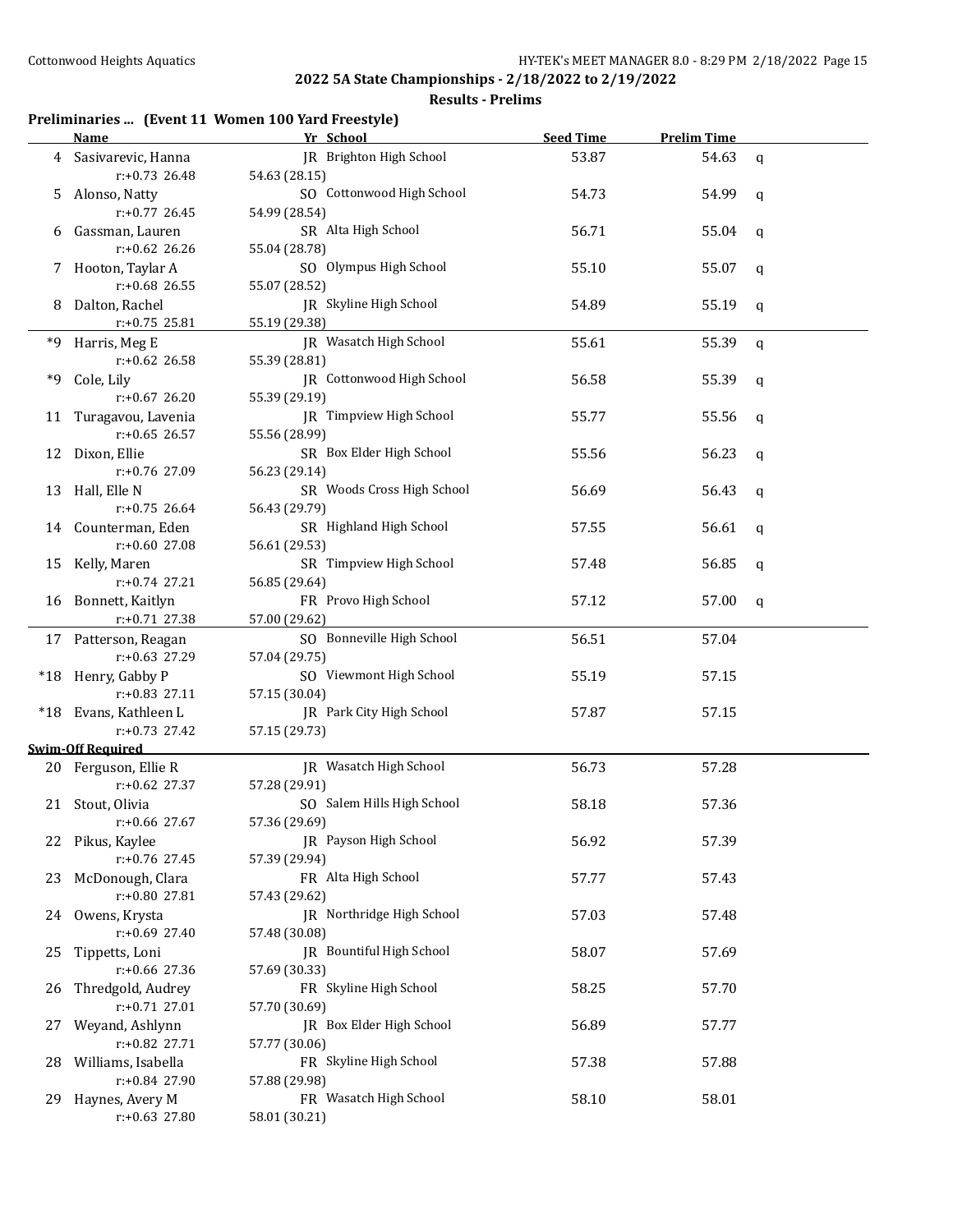| Preliminaries  (Event 11 Women 100 Yard Freestyle) |  |  |  |
|----------------------------------------------------|--|--|--|
|----------------------------------------------------|--|--|--|

|    | <b>Name</b>                     | Yr School                      |                                    | <b>Seed Time</b> | <b>Prelim Time</b> |             |
|----|---------------------------------|--------------------------------|------------------------------------|------------------|--------------------|-------------|
|    | 30 Arveseth, Eliza K            |                                | JR Olympus High School             | 57.55            | 58.31              |             |
|    | $r: +0.61$ 27.68                | 58.31 (30.63)                  |                                    |                  |                    |             |
|    | 31 Pierce, Aurora               |                                | SO Maple Mountain High School      | 57.78            | 58.50              |             |
|    | $r: +0.73$ 28.04                | 58.50 (30.46)                  |                                    |                  |                    |             |
|    |                                 |                                | JR Wasatch High School             | 57.36            | 58.60              |             |
| 32 | Hinckley, Madelyn I             |                                |                                    |                  |                    |             |
|    | $r: +0.68$ 27.55                | 58.60 (31.05)                  |                                    |                  |                    |             |
|    | Kim, Audrey                     | SO Unattached                  |                                    | 57.34            | X56.99             |             |
|    | $r: +0.77$ 27.12                | 56.99 (29.87)                  |                                    |                  |                    |             |
|    | Event 12 Men 100 Yard Freestyle |                                |                                    |                  |                    |             |
|    | <b>UT HS State:</b><br>45.27 #  | 2/8/2013                       | <b>Long M Gutierrez</b>            |                  | <b>Brighton</b>    |             |
|    | <b>5A HS State:</b><br>45.27    | 2/8/2013<br>$\ast$             | <b>Long M Gutierrez</b>            |                  | <b>Brighton</b>    |             |
|    |                                 | 44.95 ALLA All-American Auto   |                                    |                  |                    |             |
|    |                                 | 45.73 ALLC All-American Consid |                                    |                  |                    |             |
|    | Name                            | Yr School                      |                                    | <b>Seed Time</b> | <b>Prelim Time</b> |             |
|    | <b>Preliminaries</b>            |                                |                                    |                  |                    |             |
|    | 1 Scott, Braedon T              |                                | <b>IR</b> Cedar Valley High School | 48.73            | 46.90              | q           |
|    | r:+0.46 22.42                   | 46.90 (24.48)                  |                                    |                  |                    |             |
|    | 2 Astle, Ethan J                |                                | SR Olympus High School             | 47.60            | 47.26              | $\mathbf q$ |
|    | $r: +0.65$ 22.76                | 47.26 (24.50)                  |                                    |                  |                    |             |
|    |                                 |                                | SR Brighton High School            |                  |                    |             |
| 3. | Kim, Bruce J                    |                                |                                    | 48.06            | 47.88              | $\mathbf q$ |
|    | $r: +0.51$ 22.63                | 47.88 (25.25)                  |                                    |                  |                    |             |
| 4  | Czarnecki, Feliks G             |                                | JR Spanish Fork High School        | 48.46            | 48.10              | q           |
|    | $r: +0.65$ 23.54                | 48.10 (24.56)                  |                                    |                  |                    |             |
| 5. | Sinclair, Adam                  |                                | JR Skyline High School             | 49.52            | 48.55              | q           |
|    | $r: +0.64$ 23.21                | 48.55 (25.34)                  |                                    |                  |                    |             |
| 6  | Nielson, Bridger G              |                                | JR Brighton High School            | 48.32            | 48.70              | q           |
|    | 23.32                           | 48.70 (25.38)                  |                                    |                  |                    |             |
| 7  | Williams, Noah                  |                                | SR Skyline High School             | 49.71            | 49.21              | $\mathbf q$ |
|    | $r: +0.62$ 23.38                | 49.21 (25.83)                  |                                    |                  |                    |             |
| 8  | McFarland, Sebi                 |                                | SR Timpview High School            | 49.84            | 49.33              | $\mathbf q$ |
|    | $r: +0.72$ 23.67                | 49.33 (25.66)                  |                                    |                  |                    |             |
| 9. | Nelson, Xander W                |                                | SR Brighton High School            | 49.06            | 49.38              | q           |
|    | $r: +0.81$ 23.85                | 49.38 (25.53)                  |                                    |                  |                    |             |
| 10 | Riley, Oggie                    |                                | JR Springville High School         | 48.86            | 49.51              | q           |
|    | r:+0.71 23.39                   | 49.51 (26.12)                  |                                    |                  |                    |             |
|    | 11 Tu, Kevin                    |                                | FR Skyline High School             |                  |                    |             |
|    |                                 |                                |                                    | 49.38            | 49.70              | q           |
|    | r:+0.63 23.87                   | 49.70 (25.83)                  |                                    |                  |                    |             |
|    | 12 Sorensen, Drew               |                                | JR Skyline High School             | 51.11            | 49.84              | q           |
|    | $r: +0.68$ 23.53                | 49.84 (26.31)                  |                                    |                  |                    |             |
| 13 | Vorwaller, Asher                |                                | SO Highland High School            | 50.80            | 50.06              | q           |
|    | $r: +0.65$ 23.74                | 50.06 (26.32)                  |                                    |                  |                    |             |
| 14 | Elgie, Keegan M                 |                                | FR Park City High School           | 51.18            | 50.47              | q           |
|    | r:+0.63 23.86                   | 50.47 (26.61)                  |                                    |                  |                    |             |
| 15 | Hunter, Lee G                   |                                | SR Woods Cross High School         | 50.61            | 50.51              | q           |
|    | $r: +0.70$ 24.63                | 50.51 (25.88)                  |                                    |                  |                    |             |
| 16 | Ward, Ethan                     |                                | SR Box Elder High School           | 50.55            | 50.64              | q           |
|    | $r: +0.73$ 23.85                | 50.64 (26.79)                  |                                    |                  |                    |             |
| 17 | Chamberlain, Eric A             |                                | SO Viewmont High School            | 49.40            | 50.66              |             |
|    | $r: +0.69$ 24.20                | 50.66 (26.46)                  |                                    |                  |                    |             |
| 18 | Simis, Morgan M                 |                                | SR Wasatch High School             | 50.85            | 50.70              |             |
|    | $r+0.70$ 24.31                  | 50.70 (26.39)                  |                                    |                  |                    |             |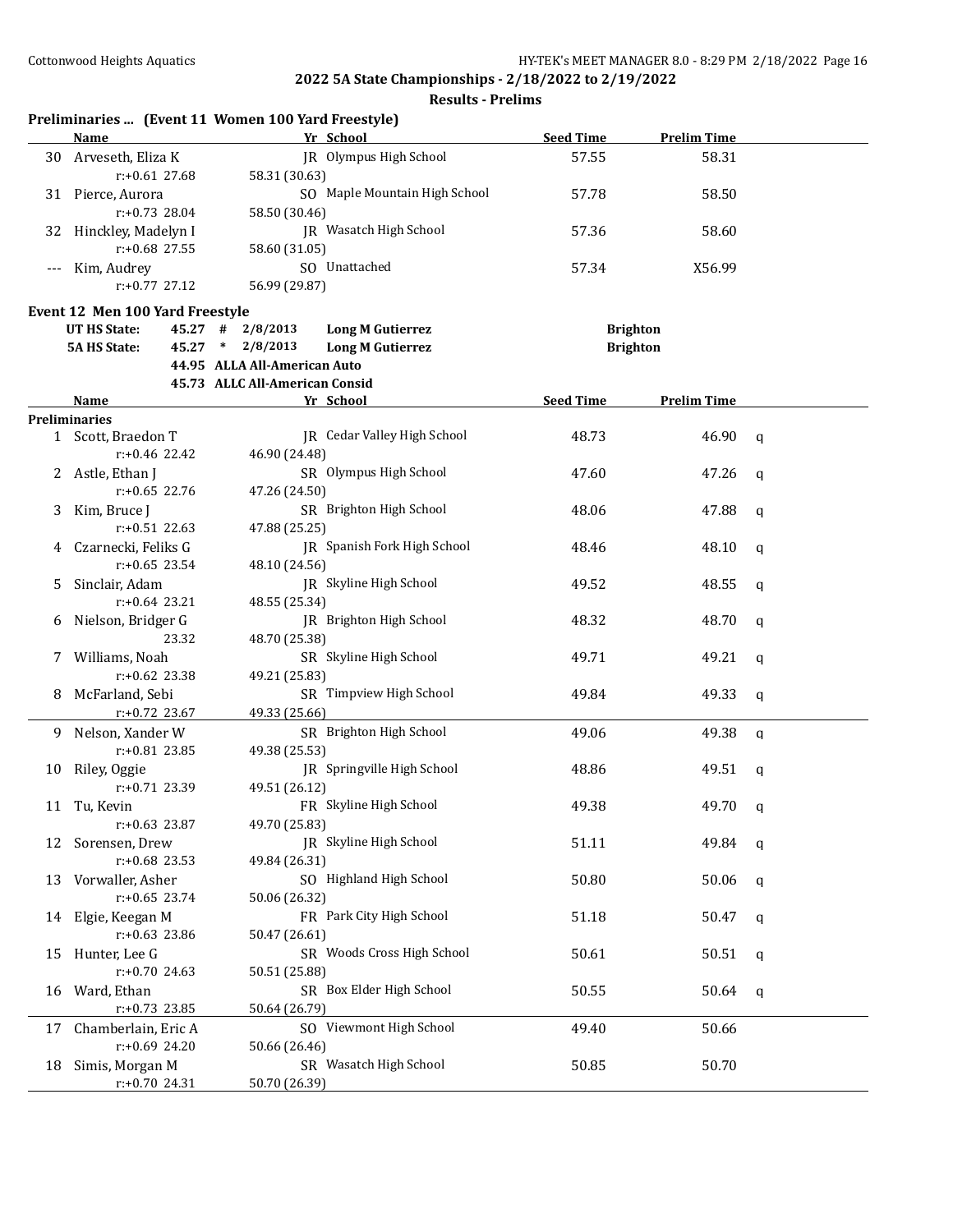## **Results - Prelims**

## **Preliminaries ... (Event 12 Men 100 Yard Freestyle)**

|   | Name and the second state of the second state of the second state of the second state of the second state of the second state of the second state of the second state of the second state of the second state of the second st | Yr School                               |                                           | <b>Seed Time</b>                   | <b>Prelim Time</b> |              |
|---|--------------------------------------------------------------------------------------------------------------------------------------------------------------------------------------------------------------------------------|-----------------------------------------|-------------------------------------------|------------------------------------|--------------------|--------------|
|   | 19 Richter, Zach                                                                                                                                                                                                               |                                         | SO Murray High School                     | 48.57                              | 50.99              |              |
|   | $r: +0.53$ 24.46                                                                                                                                                                                                               | 50.99 (26.53)                           |                                           |                                    |                    |              |
|   | 20 Anderson, Tyler G                                                                                                                                                                                                           |                                         | JR Park City High School                  | 51.33                              | 51.03              |              |
|   | $r: +0.68$ 24.43                                                                                                                                                                                                               | 51.03 (26.60)                           |                                           |                                    |                    |              |
|   | 21 James, Max E                                                                                                                                                                                                                |                                         | SO Wasatch High School                    | 50.72                              | 51.04              |              |
|   | r:+0.67 24.49                                                                                                                                                                                                                  | 51.04 (26.55)                           |                                           |                                    |                    |              |
|   | 22 Moore, Davis D                                                                                                                                                                                                              |                                         | SR Wasatch High School                    | 51.77                              | 51.30              |              |
|   | $r$ :+0.66 24.42                                                                                                                                                                                                               | 51.30 (26.88)                           |                                           |                                    |                    |              |
|   | 23 Okawa, Noah                                                                                                                                                                                                                 |                                         | FR Provo High School                      | 51.19                              | 51.36              |              |
|   | $r.+0.61$ 24.73                                                                                                                                                                                                                | 51.36 (26.63)                           |                                           |                                    |                    |              |
|   | 24 Behrend, Spencer                                                                                                                                                                                                            |                                         | SR Payson High School                     | 52.19                              | 51.87              |              |
|   | $r: +0.65$ 24.55                                                                                                                                                                                                               | 51.87 (27.32)                           |                                           |                                    |                    |              |
|   | 25 Chomjak, Isaac R                                                                                                                                                                                                            |                                         | SO Woods Cross High School                | 51.89                              | 52.06              |              |
|   | r:+0.67 24.39                                                                                                                                                                                                                  | 52.06 (27.67)                           |                                           |                                    |                    |              |
|   | 26 Gunn, Tyler                                                                                                                                                                                                                 |                                         | JR Bountiful High School                  | 50.78                              | 52.12              |              |
|   | r:+0.79 24.77                                                                                                                                                                                                                  | 52.12 (27.35)                           |                                           |                                    |                    |              |
|   | 27 Houser, Sean                                                                                                                                                                                                                |                                         | SO Springville High School                | 52.55                              | 52.22              |              |
|   | $r: +0.74$ 25.42                                                                                                                                                                                                               | 52.22 (26.80)                           |                                           |                                    |                    |              |
|   | 28 Burnham, Brandon J                                                                                                                                                                                                          |                                         | SR Brighton High School                   | 51.48                              | 52.48              |              |
|   | $r.+0.84$ 25.42                                                                                                                                                                                                                | 52.48 (27.06)                           |                                           |                                    |                    |              |
|   | 29 Bodily, Cale J                                                                                                                                                                                                              |                                         | SR Box Elder High School                  | 52.30                              | 52.60              |              |
|   | r:+0.79 24.95                                                                                                                                                                                                                  | 52.60 (27.65)<br>SO Olympus High School |                                           | 52.51                              | 52.64              |              |
|   | 30 Courtney, Jaydon M<br>r:+0.66 25.01                                                                                                                                                                                         | 52.64 (27.63)                           |                                           |                                    |                    |              |
|   | 31 Gale, Porter                                                                                                                                                                                                                | SO Murray High School                   |                                           | 52.70                              | 52.69              |              |
|   | $r: +0.61$ 25.22                                                                                                                                                                                                               | 52.69 (27.47)                           |                                           |                                    |                    |              |
|   | 32 Flores, Simon                                                                                                                                                                                                               |                                         | SO East High School                       | 52.84                              | 53.15              |              |
|   | $r: +0.70$ 25.16                                                                                                                                                                                                               | 53.15 (27.99)                           |                                           |                                    |                    |              |
|   |                                                                                                                                                                                                                                |                                         |                                           |                                    |                    |              |
|   | Event 13 Women 500 Yard Freestyle<br><b>UT HS State:</b>                                                                                                                                                                       | $4:56.96$ # $2/12/2011$                 | Amanda A Barrett                          | <b>Brighton</b>                    |                    |              |
|   | <b>5A HS State:</b>                                                                                                                                                                                                            | $4:56.96$ * $2/12/2011$                 | <b>Amanda A Barrett</b>                   | <b>Brighton</b>                    |                    |              |
|   |                                                                                                                                                                                                                                | 4:52.19 ALLA All-American Auto          |                                           |                                    |                    |              |
|   |                                                                                                                                                                                                                                | 4:56.85 ALLC All-American Consid        |                                           |                                    |                    |              |
|   | Name                                                                                                                                                                                                                           | Yr School                               |                                           | <b>Seed Time</b>                   | <b>Prelim Time</b> |              |
|   | Preliminaries                                                                                                                                                                                                                  |                                         |                                           |                                    |                    |              |
|   | 1 MacWilliams, Colleen J                                                                                                                                                                                                       |                                         | SR Olympus High School                    | 5:10.18                            | 5:11.96            | $\mathbf{q}$ |
|   | r:+0.57 27.49                                                                                                                                                                                                                  |                                         | 58.01 (30.52) 1:29.46 (31.45)             | 2:00.97 (31.51)                    |                    |              |
|   | 2:32.47 (31.50)                                                                                                                                                                                                                | 3:03.95 (31.48)                         | 3:36.10 (32.15)                           | 4:08.21 (32.11)                    |                    |              |
|   | 4:40.38 (32.17)                                                                                                                                                                                                                | 5:11.96 (31.58)                         |                                           |                                    |                    |              |
| 2 | Decker, Elle A                                                                                                                                                                                                                 |                                         | SR Viewmont High School                   | 5:25.83                            | 5:17.39            | q            |
|   | $r: +0.71$ 28.08                                                                                                                                                                                                               | 59.02 (30.94)                           | 1:30.65 (31.63)                           | 2:02.61 (31.96)                    |                    |              |
|   | 2:34.86 (32.25)                                                                                                                                                                                                                | 3:07.30 (32.44)                         | 3:40.18 (32.88)                           | 4:13.25 (33.07)                    |                    |              |
|   | 4:45.94 (32.69)                                                                                                                                                                                                                | 5:17.39 (31.45)                         |                                           |                                    |                    |              |
| 3 | Lawson, Kaiya L<br>r:+0.78 27.79                                                                                                                                                                                               |                                         | SR Olympus High School<br>1:31.16 (31.97) | 5:19.81                            | 5:19.45            | $\mathbf{q}$ |
|   | 2:35.61 (32.31)                                                                                                                                                                                                                | 59.19 (31.40)<br>3:08.35 (32.74)        | 3:41.36 (33.01)                           | 2:03.30 (32.14)<br>4:14.60 (33.24) |                    |              |
|   | 4:47.33 (32.73)                                                                                                                                                                                                                | 5:19.45 (32.12)                         |                                           |                                    |                    |              |
| 4 | Bringard, Beca                                                                                                                                                                                                                 |                                         | SO Skyline High School                    | 5:32.99                            | 5:20.18            | $\mathbf{q}$ |
|   | r:+0.81 29.38                                                                                                                                                                                                                  | 1:01.64 (32.26)                         | 1:34.09 (32.45)                           | 2:06.89 (32.80)                    |                    |              |
|   | 2:39.51 (32.62)                                                                                                                                                                                                                | 3:12.23 (32.72)                         | 3:44.83 (32.60)                           | 4:17.48 (32.65)                    |                    |              |
|   | 4:49.52 (32.04)                                                                                                                                                                                                                | 5:20.18 (30.66)                         |                                           |                                    |                    |              |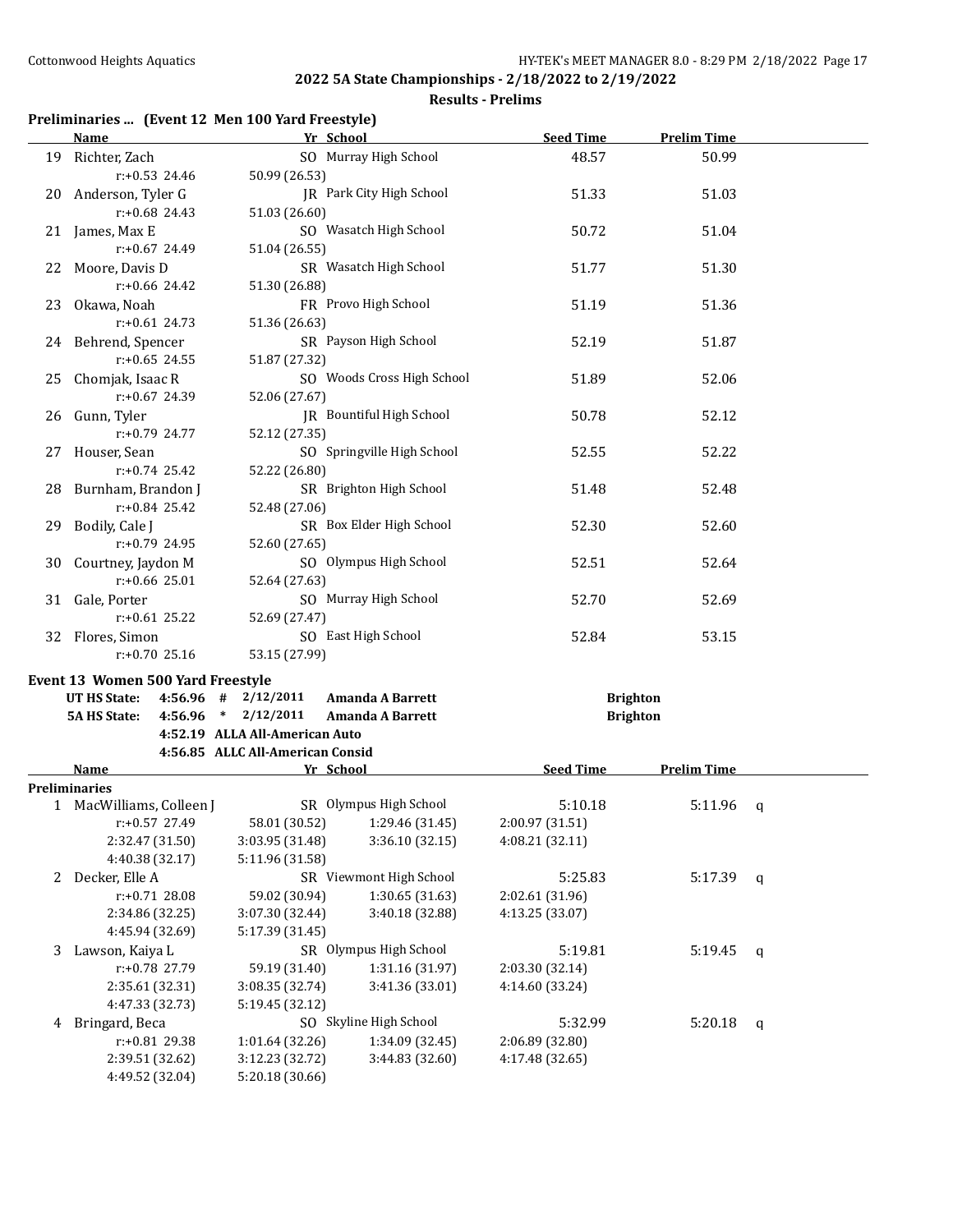|      | Preliminaries  (Event 13 Women 500 Yard Freestyle) |
|------|----------------------------------------------------|
| Namo | Vr School                                          |

|    | <b>Name</b>                        | Yr School                           |                               | <b>Seed Time</b> | <b>Prelim Time</b> |              |
|----|------------------------------------|-------------------------------------|-------------------------------|------------------|--------------------|--------------|
|    | 5 Bulkley, Avery Q                 |                                     | FR Payson High School         | 5:24.56          | 5:20.54            | q            |
|    | r:+0.67 29.19                      | 1:00.94 (31.75)                     | 1:33.16 (32.22)               | 2:05.71 (32.55)  |                    |              |
|    | 2:38.55 (32.84)                    | 3:11.44 (32.89)                     | 3:44.34 (32.90)               | 4:17.22 (32.88)  |                    |              |
|    | 4:49.84 (32.62)                    | 5:20.54 (30.70)                     |                               |                  |                    |              |
| 6  | Bradley, Audrey M                  |                                     | SO Brighton High School       | 5:22.45          | 5:21.77            | q            |
|    | 29.33                              | 1:01.42 (32.09)                     | 1:33.68 (32.26)               | 2:06.05 (32.37)  |                    |              |
|    | 2:38.53 (32.48)                    | 3:11.41 (32.88)                     | 3:43.95 (32.54)               | 4:16.86 (32.91)  |                    |              |
|    | 4:50.07 (33.21)                    | 5:21.77 (31.70)                     |                               |                  |                    |              |
|    | 7 Lane, Gretchen D                 |                                     | FR Park City High School      | 5:22.88          | 5:25.35            | q            |
|    | r:+0.71 29.37                      | 1:02.32 (32.95)                     | 1:36.39 (34.07)               | 2:09.90 (33.51)  |                    |              |
|    | 2:43.21 (33.31)                    | 3:16.47 (33.26)                     | 3:49.34 (32.87)               | 4:22.18 (32.84)  |                    |              |
|    | 4:54.88 (32.70)                    | 5:25.35 (30.47)                     |                               |                  |                    |              |
| 8  | Plant, Ellinor                     |                                     | FR Highland High School       | 5:30.57          | 5:25.40            | q            |
|    | r:+0.73 29.50                      | 1:01.82 (32.32)                     | 1:35.27 (33.45)               | 2:08.71 (33.44)  |                    |              |
|    | 2:41.95 (33.24)                    | 3:15.15 (33.20)                     | 3:48.22 (33.07)               | 4:21.30 (33.08)  |                    |              |
|    | 4:54.27 (32.97)                    | 5:25.40 (31.13)                     |                               |                  |                    |              |
|    | 9 Riding, Coco                     |                                     | FR Spanish Fork High School   | 5:26.59          | 5:26.80            | $\mathsf{q}$ |
|    | $r: +0.75$ 28.51                   | 59.63 (31.12)                       | 1:32.08 (32.45)               | 2:05.19 (33.11)  |                    |              |
|    |                                    | 3:12.64 (33.90)                     | 3:46.73 (34.09)               | 4:21.11 (34.38)  |                    |              |
|    | 2:38.74 (33.55)<br>4:54.83 (33.72) | 5:26.80 (31.97)                     |                               |                  |                    |              |
| 10 | Keller, Campbell J                 |                                     | SO Olympus High School        | 5:25.20          | 5:27.38            |              |
|    | r:+0.69 29.43                      |                                     | 1:34.51 (32.82)               |                  |                    | q            |
|    |                                    | 1:01.69 (32.26)                     | 3:46.65(33.41)                | 2:07.48 (32.97)  |                    |              |
|    | 2:40.16 (32.68)                    | 3:13.24 (33.08)                     |                               | 4:20.44 (33.79)  |                    |              |
|    | 4:54.22 (33.78)                    | 5:27.38 (33.16)                     |                               |                  |                    |              |
|    | 11 Snyder, Lauren S                |                                     | SR Wasatch High School        | 5:27.54          | 5:33.57            | q            |
|    | r:+0.75 29.25                      | 1:00.58 (31.33)                     | 1:32.77 (32.19)               | 2:06.00 (33.23)  |                    |              |
|    | 2:39.81 (33.81)                    | 3:14.75 (34.94)                     | 3:49.18 (34.43)               | 4:24.34 (35.16)  |                    |              |
|    | 4:59.26 (34.92)                    | 5:33.57 (34.31)                     |                               |                  |                    |              |
|    | 12 Hicken, Ashlyn                  |                                     | SR Wasatch High School        | 5:33.63          | 5:34.55            | q            |
|    | r:+0.70 29.49                      | 1:01.56 (32.07)                     | 1:34.66 (33.10)               | 2:08.40 (33.74)  |                    |              |
|    | 2:42.53 (34.13)                    | 3:16.59 (34.06)                     | 3:51.05 (34.46)               | 4:25.83 (34.78)  |                    |              |
|    | 5:00.63 (34.80)                    | 5:34.55 (33.92)                     |                               |                  |                    |              |
| 13 | Bassett, Addi                      |                                     | SR Maple Mountain High School | 5:33.36          | 5:35.41            | q            |
|    | r:+0.72 30.00                      | 1:02.46 (32.46)                     | 1:35.76 (33.30)               | 2:09.08 (33.32)  |                    |              |
|    | 2:42.90 (33.82)                    | 3:17.07 (34.17)                     | 3:51.59 (34.52)               | 4:26.46 (34.87)  |                    |              |
|    | 5:01.22 (34.76)                    | 5:35.41 (34.19)                     |                               |                  |                    |              |
|    | 14 Harris, Raiden R                |                                     | FR Timpanogos High School     | 5:44.48          | 5:38.03            | q            |
|    | r:+0.69 31.02                      | $1:04.92$ (33.90) $1:39.22$ (34.30) |                               | 2:13.82 (34.60)  |                    |              |
|    | 2:47.90 (34.08)                    | 3:23.06 (35.16)                     | 3:57.27 (34.21)               | 4:31.38 (34.11)  |                    |              |
|    | 5:05.06 (33.68)                    | 5:38.03 (32.97)                     |                               |                  |                    |              |
| 15 | Maccabee, Madelyn                  |                                     | SO Springville High School    | 5:40.02          | 5:38.61            | q            |
|    | r:+0.69 31.06                      | 1:04.41(33.35)                      | 1:38.77 (34.36)               | 2:13.83 (35.06)  |                    |              |
|    | 2:48.32 (34.49)                    | 3:22.88 (34.56)                     | 3:58.03 (35.15)               | 4:32.44 (34.41)  |                    |              |
|    | 5:05.84 (33.40)                    | 5:38.61 (32.77)                     |                               |                  |                    |              |
| 16 | Davis, Rebecca                     |                                     | SR Skyline High School        | 5:37.33          | 5:40.03            | q            |
|    | $r: +0.73$ 30.36                   | 1:03.55 (33.19)                     | 1:37.94 (34.39)               | 2:12.56 (34.62)  |                    |              |
|    | 2:47.23 (34.67)                    | 3:22.27 (35.04)                     | 3:57.39 (35.12)               | 4:33.01 (35.62)  |                    |              |
|    | 5:07.25 (34.24)                    | 5:40.03 (32.78)                     |                               |                  |                    |              |
| 17 | Hale, Susanna                      |                                     | FR Skyline High School        | 5:45.14          | 5:40.44            |              |
|    | r:+0.75 30.85                      | 1:04.93 (34.08)                     | 1:39.08 (34.15)               | 2:13.75 (34.67)  |                    |              |
|    | 2:48.13 (34.38)                    | 3:23.18 (35.05)                     | 3:58.41 (35.23)               | 4:32.88 (34.47)  |                    |              |
|    | 5:07.85 (34.97)                    | 5:40.44 (32.59)                     |                               |                  |                    |              |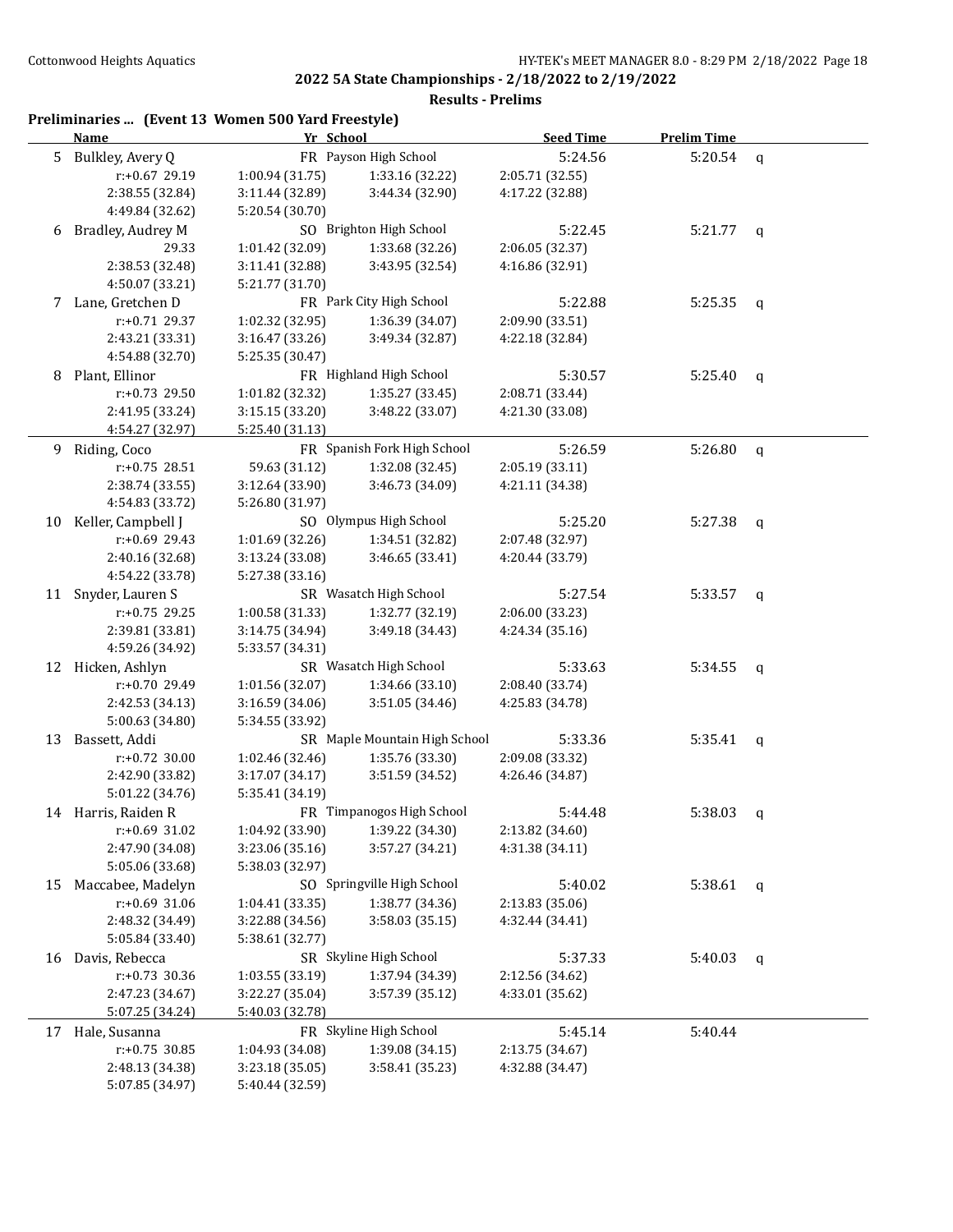**2022 5A State Championships - 2/18/2022 to 2/19/2022 Results - Prelims**

|     | <b>Name</b>            | Yr School           |                               | <b>Seed Time</b> | <b>Prelim Time</b> |  |
|-----|------------------------|---------------------|-------------------------------|------------------|--------------------|--|
|     | 18 Walton, Maren       |                     | SO Murray High School         | 5:43.61          | 5:40.64            |  |
|     | $r: +0.84$ 30.55       | 1:04.22 (33.67)     | 1:39.01 (34.79)               | 2:13.99 (34.98)  |                    |  |
|     | 2:48.97 (34.98)        | 3:23.78 (34.81)     | 3:58.35 (34.57)               | 4:33.56 (35.21)  |                    |  |
|     | 5:08.26 (34.70)        | 5:40.64 (32.38)     |                               |                  |                    |  |
|     | 19 Boyer, Ellie        |                     | SO Springville High School    | 5:36.87          | 5:41.52            |  |
|     | r:+0.68 29.74          | 1:03.35 (33.61)     | 1:37.45 (34.10)               | 2:12.09 (34.64)  |                    |  |
|     | 2:47.05 (34.96)        | 3:21.87 (34.82)     | 3:56.91 (35.04)               | 4:31.83 (34.92)  |                    |  |
|     | 5:06.74 (34.91)        | 5:41.52 (34.78)     |                               |                  |                    |  |
| 20  | Donovan, Elle A        |                     | JR Park City High School      | 5:50.43          | 5:43.00            |  |
|     | $r: +0.70$ 30.40       | 1:04.33 (33.93)     | 1:39.16 (34.83)               | 2:13.97 (34.81)  |                    |  |
|     | 2:49.38 (35.41)        | 3:24.61 (35.23)     | 3:59.88 (35.27)               | 4:35.88 (36.00)  |                    |  |
|     | 5:10.34 (34.46)        | 5:43.00 (32.66)     |                               |                  |                    |  |
|     | 21 Lay, Emma           |                     | SR Wasatch High School        | 5:49.69          | 5:43.65            |  |
|     | r:+0.81 29.91          | 1:02.78 (32.87)     | 1:37.48 (34.70)               | 2:12.40 (34.92)  |                    |  |
|     | 2:47.86 (35.46)        | 3:23.08 (35.22)     | 3:59.06 (35.98)               | 4:35.13 (36.07)  |                    |  |
|     | 5:10.86 (35.73)        | 5:43.65 (32.79)     |                               |                  |                    |  |
|     | 22 Jonart, Sage        |                     | SR Skyline High School        | 5:38.06          | 5:44.22            |  |
|     | r:+0.86 31.17          | 1:05.21 (34.04)     | 1:39.49 (34.28)               | 2:14.18 (34.69)  |                    |  |
|     | 2:49.08 (34.90)        | 3:24.48 (35.40)     | 3:59.50 (35.02)               | 4:34.56 (35.06)  |                    |  |
|     | 5:09.63 (35.07)        | 5:44.22 (34.59)     |                               |                  |                    |  |
| 23  | Lebold, Emily E        |                     | SR Park City High School      | 5:41.31          | 5:44.48            |  |
|     | $r: +0.74$ 29.76       | 1:02.64 (32.88)     | 1:36.64 (34.00)               | 2:11.43 (34.79)  |                    |  |
|     | 2:46.77 (35.34)        | 3:22.09 (35.32)     | 3:57.50 (35.41)               | 4:32.96 (35.46)  |                    |  |
|     | 5:09.08 (36.12)        | 5:44.48 (35.40)     |                               |                  |                    |  |
|     | 24 Hollingshaus, Della |                     | JR Highland High School       | 5:50.27          | 5:46.56            |  |
|     | $r: +0.74$ 31.55       | 1:05.95 (34.40)     | 1:41.64 (35.69)               | 2:17.03 (35.39)  |                    |  |
|     | 2:52.35 (35.32)        | 3:27.33 (34.98)     | 4:02.96 (35.63)               | 4:38.98 (36.02)  |                    |  |
|     | 5:13.95 (34.97)        | 5:46.56 (32.61)     |                               |                  |                    |  |
| 25  | Cazier, Megan N        |                     | SO Maple Mountain High School | 5:35.85          | 5:47.33            |  |
|     | r:+0.87 29.34          | 1:01.80 (32.46)     | 1:35.77 (33.97)               | 2:10.22 (34.45)  |                    |  |
|     | 2:45.46 (35.24)        | 3:21.56 (36.10)     | 3:58.33 (36.77)               | 4:35.39 (37.06)  |                    |  |
|     | 5:12.04 (36.65)        | 5:47.33 (35.29)     |                               |                  |                    |  |
|     | 26 Harris, Izzy O      |                     | FR Viewmont High School       | 5:46.28          | 5:49.58            |  |
|     | r:+0.73 29.87          | 1:03.90 (34.03)     | 1:39.28 (35.38)               | 2:15.83 (36.55)  |                    |  |
|     | 2:51.84 (36.01)        | 3:27.85 (36.01)     | 4:04.55 (36.70)               | 4:41.24 (36.69)  |                    |  |
|     | 5:16.30 (35.06)        | 5:49.58 (33.28)     |                               |                  |                    |  |
|     | 27 Brown, Addison      | SO Orem High School |                               | 5:52.89          | 5:50.15            |  |
|     | r:+0.66 30.87          | 1:05.05 (34.18)     | 1:39.70 (34.65)               | 2:14.63 (34.93)  |                    |  |
|     | 2:50.37 (35.74)        | 3:26.57 (36.20)     | 4:02.93 (36.36)               | 4:39.10 (36.17)  |                    |  |
|     | 5:14.81 (35.71)        | 5:50.15 (35.34)     |                               |                  |                    |  |
| 28  | Smith, Rilynn M        |                     | SO Lehi High School           | 5:52.20          | 5:51.21            |  |
|     | r:+0.81 29.78          | 1:03.98 (34.20)     | 1:39.72 (35.74)               | 2:15.96 (36.24)  |                    |  |
|     | 2:51.86 (35.90)        | 3:28.63 (36.77)     | 4:04.97 (36.34)               | 4:41.42 (36.45)  |                    |  |
|     | 5:17.52 (36.10)        | 5:51.21 (33.69)     |                               |                  |                    |  |
| 29. | Lane, Bridget J        |                     | SO Park City High School      | 5:40.68          | 5:55.04            |  |
|     | $r: +0.78$ 31.33       | 1:06.13 (34.80)     | 1:41.98 (35.85)               | 2:18.14 (36.16)  |                    |  |
|     | 2:54.34 (36.20)        | 3:30.79 (36.45)     | 4:07.13 (36.34)               | 4:43.42 (36.29)  |                    |  |
|     | 5:19.46 (36.04)        | 5:55.04 (35.58)     |                               |                  |                    |  |
| 30  | Hodgkinson, Bailey     |                     | SR Box Elder High School      | 5:51.76          | 5:55.15            |  |
|     | $r: +0.72$ 31.55       | 1:06.73 (35.18)     | 1:42.39 (35.66)               | 2:18.84 (36.45)  |                    |  |
|     | 2:54.53 (35.69)        | 3:30.46 (35.93)     | 4:06.66 (36.20)               | 4:43.65 (36.99)  |                    |  |
|     | 5:20.72 (37.07)        | 5:55.15 (34.43)     |                               |                  |                    |  |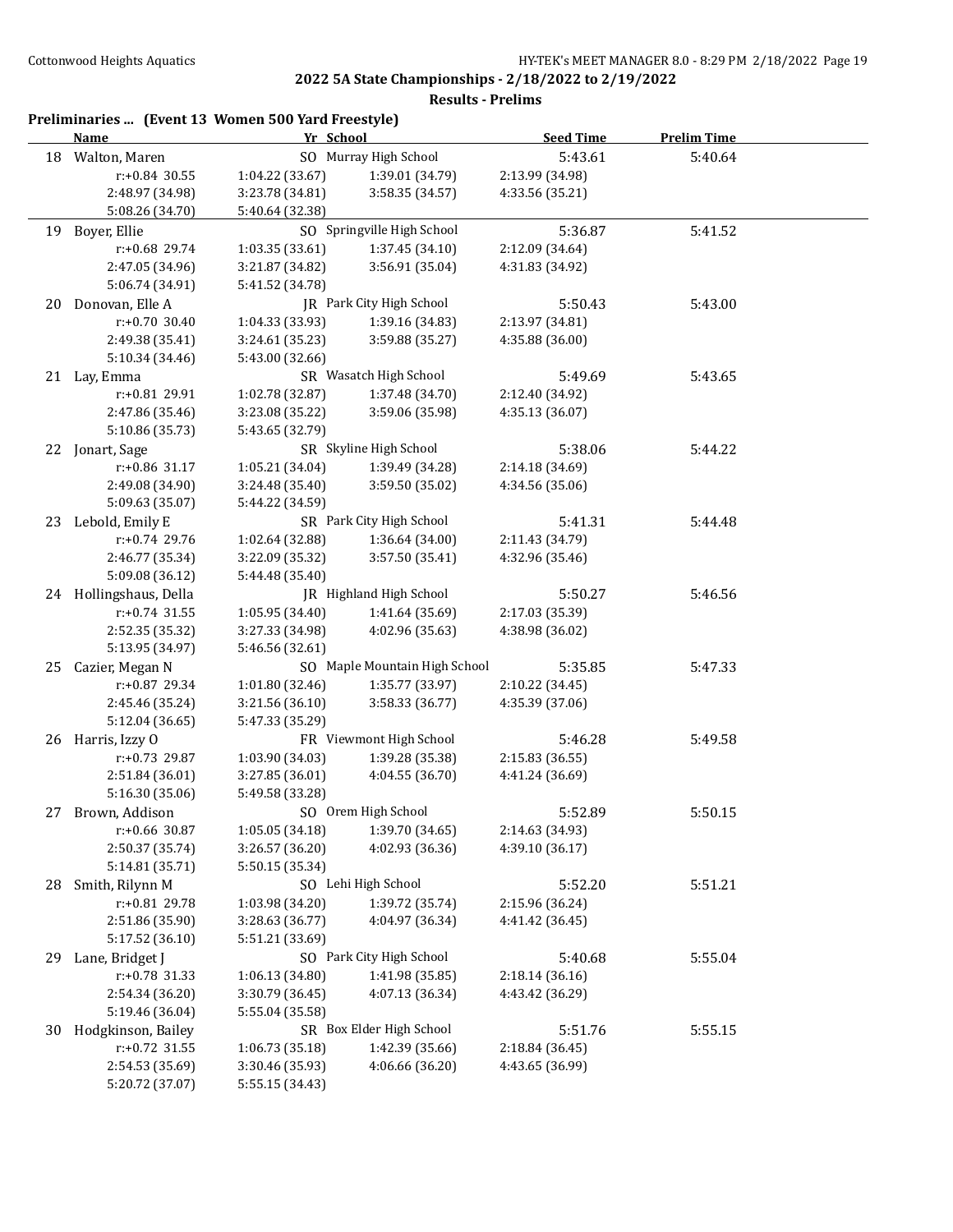|    | Preliminaries  (Event 13 Women 500 Yard Freestyle)<br><b>Name</b> | Yr School                                             |                            | <b>Seed Time</b> | <b>Prelim Time</b> |   |
|----|-------------------------------------------------------------------|-------------------------------------------------------|----------------------------|------------------|--------------------|---|
|    | 31 Tanner, Angie                                                  |                                                       | <b>IR</b> East High School | 5:45.85          | 5:56.19            |   |
|    | 29.76                                                             | 1:02.79 (33.03)                                       | 1:37.96 (35.17)            | 2:14.29 (36.33)  |                    |   |
|    | 2:50.43 (36.14)                                                   | 3:27.95 (37.52)                                       | 4:05.52 (37.57)            | 4:43.11 (37.59)  |                    |   |
|    | 5:19.53 (36.42)                                                   | 5:56.19 (36.66)                                       |                            |                  |                    |   |
| 32 | Dominguez, Emily                                                  |                                                       | JR Cottonwood High School  | 5:50.42          | 6:01.40            |   |
|    | $r: +0.83$ 31.08                                                  | 1:05.38 (34.30)                                       | 1:40.93 (35.55)            | 2:16.90 (35.97)  |                    |   |
|    | 2:53.82 (36.92)                                                   | 3:31.19 (37.37)                                       | 4:08.91 (37.72)            | 4:47.18 (38.27)  |                    |   |
|    | 5:24.65 (37.47)                                                   | 6:01.40 (36.75)                                       |                            |                  |                    |   |
|    |                                                                   |                                                       |                            |                  |                    |   |
|    | Event 14 Men 500 Yard Freestyle                                   |                                                       |                            |                  |                    |   |
|    | <b>UT HS State:</b><br>$4:30.06$ #                                | 2/20/2021                                             | <b>Tanner Nelson</b>       | <b>Bigham</b>    |                    |   |
|    | <b>5A HS State:</b><br>4:32.53                                    | 2/12/2016<br>$\ast$<br>4:28.38 ALLA All-American Auto | <b>Drew Bonner</b>         |                  | <b>Viewmont</b>    |   |
|    |                                                                   | 4:33.10 ALLC All-American Consid                      |                            |                  |                    |   |
|    | <b>Name</b>                                                       | Yr School                                             |                            | <b>Seed Time</b> | <b>Prelim Time</b> |   |
|    | <b>Preliminaries</b>                                              |                                                       |                            |                  |                    |   |
|    | 1 Detjen, Daniel p                                                |                                                       | SR Brighton High School    | 4:43.02          | 4:41.34            | q |
|    | r:+0.75 25.59                                                     | 53.11 (27.52)                                         | 1:21.27 (28.16)            | 1:49.44 (28.17)  |                    |   |
|    | 2:17.87 (28.43)                                                   | 2:46.53 (28.66)                                       | 3:15.42 (28.89)            | 3:44.40 (28.98)  |                    |   |
|    | 4:13.68 (29.28)                                                   | 4:41.34 (27.66)                                       |                            |                  |                    |   |
|    | 2 Stewart, Alexander                                              |                                                       | SO Skyline High School     | 4:44.81          | 4:41.88            | q |
|    | $r: +0.63$ 25.67                                                  | 53.59 (27.92)                                         | 1:22.16 (28.57)            | 1:50.37 (28.21)  |                    |   |
|    | 2:19.31 (28.94)                                                   | 2:48.40 (29.09)                                       | 3:17.86 (29.46)            | 3:46.86 (29.00)  |                    |   |
|    | 4:15.27 (28.41)                                                   | 4:41.88 (26.61)                                       |                            |                  |                    |   |
| 3  | Kunz, Tallin                                                      |                                                       | JR Payson High School      | 4:43.42          | 4:42.49            | q |
|    | $r: +0.61$ 25.84                                                  | 54.30 (28.46)                                         | 1:22.94 (28.64)            | 1:51.94 (29.00)  |                    |   |
|    | 2:20.68 (28.74)                                                   | 2:49.32 (28.64)                                       | 3:18.07(28.75)             | 3:46.70 (28.63)  |                    |   |
|    | 4:14.90 (28.20)                                                   | 4:42.49 (27.59)                                       |                            |                  |                    |   |
|    | 4 Browne, Logan                                                   |                                                       | SR Highland High School    | 4:47.94          | 4:42.59            | q |
|    | r:+0.70 26.01                                                     | 53.60 (27.59)                                         | 1:22.10 (28.50)            | 1:50.97 (28.87)  |                    |   |
|    | 2:19.52 (28.55)                                                   | 2:48.22 (28.70)                                       | 3:17.11 (28.89)            | 3:46.10 (28.99)  |                    |   |
|    | 4:14.90 (28.80)                                                   | 4:42.59 (27.69)                                       |                            |                  |                    |   |
| 5  | Quackenbush, Matt D                                               |                                                       | SR Olympus High School     | 4:41.21          | 4:42.95            | q |
|    | $r: +0.7026.03$                                                   | 54.11 (28.08)                                         | 1:22.33 (28.22)            | 1:51.25 (28.92)  |                    |   |
|    | 2:20.14 (28.89)                                                   | 2:49.20 (29.06)                                       | 3:18.21 (29.01)            | 3:46.96 (28.75)  |                    |   |
|    | 4:15.49 (28.53)                                                   | 4:42.95 (27.46)                                       |                            |                  |                    |   |
| 6  | Fiscus, Ralph M                                                   |                                                       | JR Park City High School   | 4:44.09          | 4:44.51            | q |
|    | $r: +0.71$ 25.08                                                  | 52.82 (27.74)                                         | 1:21.14 (28.32)            | 1:49.86 (28.72)  |                    |   |
|    | 2:18.92 (29.06)                                                   | 2:48.27 (29.35)                                       | 3:17.70 (29.43)            | 3:47.31 (29.61)  |                    |   |
|    | 4:16.36 (29.05)                                                   | 4:44.51 (28.15)                                       |                            |                  |                    |   |
|    | 7 Whitney, Alijah                                                 |                                                       | SR Timpview High School    | 4:47.29          | 4:47.93            | q |
|    | $r: +0.70$ 26.14                                                  | 54.98 (28.84)                                         | 1:24.13 (29.15)            | 1:53.33 (29.20)  |                    |   |
|    | 2:22.55 (29.22)                                                   | 2:51.44 (28.89)                                       | 3:20.99 (29.55)            | 3:50.38 (29.39)  |                    |   |
|    | 4:19.95 (29.57)                                                   | 4:47.93 (27.98)                                       |                            |                  |                    |   |
| 8  | Ridge, Isaac                                                      |                                                       | SO Alta High School        | 4:48.70          | 4:52.14 $q$        |   |
|    | r:+0.76 26.02                                                     | 54.35 (28.33)                                         | 1:23.39 (29.04)            | 1:52.64 (29.25)  |                    |   |
|    | 2:22.01 (29.37)                                                   | 2:51.85 (29.84)                                       | 3:21.91 (30.06)            | 3:52.29 (30.38)  |                    |   |
|    | 4:22.39 (30.10)                                                   | 4:52.14 (29.75)                                       |                            |                  |                    |   |
| 9  | Barton, Robs                                                      |                                                       | SO Jordan High School      | 4:51.50          | 4:52.49            | q |
|    | $r$ :+0.64 25.77                                                  | 55.00 (29.23)                                         | 1:24.73 (29.73)            | 1:54.71 (29.98)  |                    |   |
|    | 2:24.33 (29.62)                                                   | 2:54.11 (29.78)                                       | 3:24.03 (29.92)            | 3:53.69 (29.66)  |                    |   |
|    | 4:23.53 (29.84)                                                   | 4:52.49 (28.96)                                       |                            |                  |                    |   |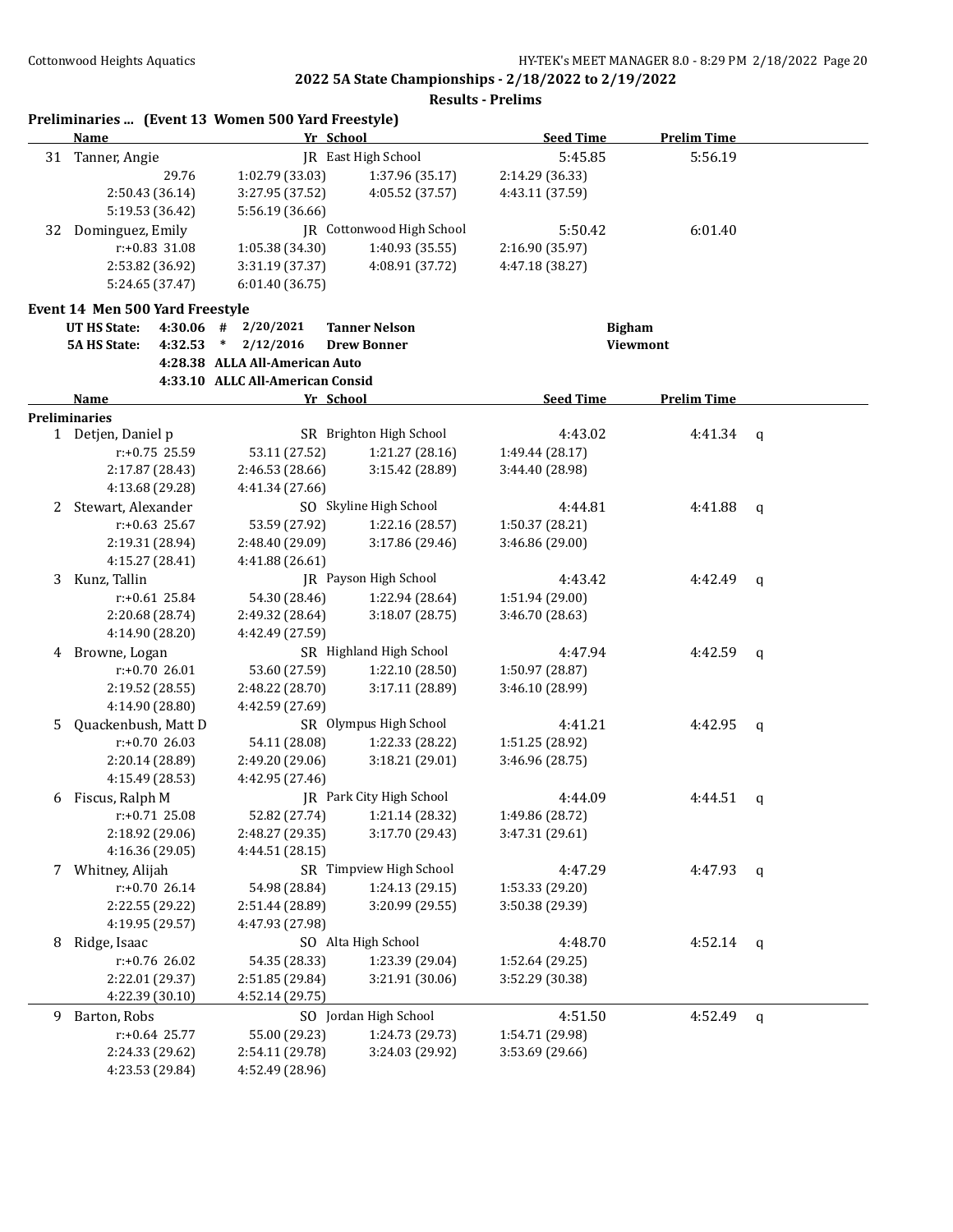| Preliminaries  (Event 14 Men 500 Yard Freestyle) |  |  |  |
|--------------------------------------------------|--|--|--|
|--------------------------------------------------|--|--|--|

|    | <b>Name</b>           | Yr School       |                            | <b>Seed Time</b> | <b>Prelim Time</b> |              |
|----|-----------------------|-----------------|----------------------------|------------------|--------------------|--------------|
|    | 10 Sanft, Isaac       |                 | SR Timpview High School    | 5:07.64          | 4:56.00            | $\mathbf q$  |
|    | r:+0.90 26.39         | 55.39 (29.00)   | 1:25.39 (30.00)            | 1:55.47 (30.08)  |                    |              |
|    | 2:26.07 (30.60)       | 2:56.58 (30.51) | 3:26.81 (30.23)            | 3:56.94 (30.13)  |                    |              |
|    | 4:27.03 (30.09)       | 4:56.00 (28.97) |                            |                  |                    |              |
| 11 | Anderson, Nathan      |                 | FR Springville High School | 5:06.71          | 5:00.63            | $\mathsf{q}$ |
|    | $r: +0.7026.01$       | 54.82 (28.81)   | 1:24.64 (29.82)            | 1:55.23 (30.59)  |                    |              |
|    | 2:25.81 (30.58)       | 2:56.59 (30.78) | 3:27.55 (30.96)            | 3:58.98 (31.43)  |                    |              |
|    | 4:30.28 (31.30)       | 5:00.63 (30.35) |                            |                  |                    |              |
| 12 | Mousser, Easton       |                 | FR Springville High School | 5:01.00          | 5:01.88            | $\mathbf q$  |
|    | $r: +0.72$ 25.90      | 54.58 (28.68)   | 1:24.30 (29.72)            | 1:54.47 (30.17)  |                    |              |
|    | 2:25.38 (30.91)       | 2:56.70 (31.32) | 3:28.07 (31.37)            | 3:59.54 (31.47)  |                    |              |
|    | 4:31.22 (31.68)       | 5:01.88 (30.66) |                            |                  |                    |              |
| 13 | Moran, Miles L        |                 | JR Olympus High School     | 5:04.24          | 5:04.20            | $\mathbf q$  |
|    | r:+0.73 27.59         | 57.90 (30.31)   | 1:28.70 (30.80)            | 1:59.43 (30.73)  |                    |              |
|    | 2:30.45 (31.02)       | 3:01.35 (30.90) | 3:32.41 (31.06)            | 4:03.61 (31.20)  |                    |              |
|    | 4:34.84 (31.23)       | 5:04.20 (29.36) |                            |                  |                    |              |
| 14 | Kamauu, Ammon         |                 | FR Woods Cross High School | 5:04.27          | 5:04.41            | q            |
|    | $r: +0.69$ 26.60      | 56.81 (30.21)   | 1:27.88 (31.07)            | 1:59.10 (31.22)  |                    |              |
|    | 2:30.49 (31.39)       | 3:01.58 (31.09) | 3:33.04 (31.46)            | 4:04.39 (31.35)  |                    |              |
|    | 4:35.29 (30.90)       | 5:04.41 (29.12) |                            |                  |                    |              |
| 15 | Doyle, Drake M        |                 | FR Brighton High School    | 5:05.66          | 5:04.95            | q            |
|    | r:+0.90 26.31         | 55.68 (29.37)   | 1:26.35 (30.67)            | 1:56.82 (30.47)  |                    |              |
|    | 2:28.05 (31.23)       | 2:59.38 (31.33) | 3:31.17 (31.79)            | 4:03.26 (32.09)  |                    |              |
|    | 4:35.30 (32.04)       | 5:04.95 (29.65) |                            |                  |                    |              |
| 16 | de la Garza, Collin E |                 | SO Olympus High School     | 5:03.24          | 5:05.08            | q            |
|    | $r: +0.67$ 27.21      | 56.13 (28.92)   | 1:25.86 (29.73)            | 1:56.41 (30.55)  |                    |              |
|    | 2:27.26 (30.85)       | 2:58.49 (31.23) | 3:30.26 (31.77)            | 4:02.50 (32.24)  |                    |              |
|    | 4:34.64 (32.14)       | 5:05.08 (30.44) |                            |                  |                    |              |
| 17 | Elgie, Keegan M       |                 | FR Park City High School   | 5:13.86          | 5:06.03            |              |
|    | $r: +0.66$ 27.17      | 57.83 (30.66)   | 1:29.21 (31.38)            | 2:00.60 (31.39)  |                    |              |
|    | 2:32.34 (31.74)       | 3:03.86 (31.52) | 3:35.72 (31.86)            | 4:07.01 (31.29)  |                    |              |
|    | 4:37.63 (30.62)       | 5:06.03 (28.40) |                            |                  |                    |              |
| 18 | Contreras, Nathan D   |                 | FR Park City High School   | 5:15.48          | 5:06.21            |              |
|    | $r: +0.73$ 26.64      | 56.57 (29.93)   | 1:27.24 (30.67)            | 1:58.68 (31.44)  |                    |              |
|    | 2:30.53 (31.85)       | 3:01.83 (31.30) | 3:33.63 (31.80)            | 4:05.10 (31.47)  |                    |              |
|    | 4:36.66 (31.56)       | 5:06.21 (29.55) |                            |                  |                    |              |
| 19 | Taylor, Jaimeson O    |                 | FR Park City High School   | 5:04.76          | 5:08.04            |              |
|    | r:+0.69 27.64         | 57.97 (30.33)   | 1:29.04 (31.07)            | 2:00.42 (31.38)  |                    |              |
|    | 2:31.91 (31.49)       | 3:03.47 (31.56) | 3:35.24 (31.77)            | 4:06.71 (31.47)  |                    |              |
|    | 4:37.88 (31.17)       | 5:08.04 (30.16) |                            |                  |                    |              |
| 20 | Arzani, Camden        |                 | SO Box Elder High School   | 5:12.63          | 5:09.51            |              |
|    | r:+0.89 27.58         | 57.76 (30.18)   | 1:28.62 (30.86)            | 2:00.19 (31.57)  |                    |              |
|    | 2:32.19 (32.00)       | 3:04.22 (32.03) | 3:36.38 (32.16)            | 4:08.63 (32.25)  |                    |              |
|    | 4:39.88 (31.25)       | 5:09.51 (29.63) |                            |                  |                    |              |
|    | 21 Ferguson, Jacob    |                 | SR Box Elder High School   | 5:04.11          | 5:09.99            |              |
|    | r:+0.88 26.60         | 55.92 (29.32)   | 1:26.13 (30.21)            | 1:57.68 (31.55)  |                    |              |
|    | 2:29.99 (32.31)       | 3:02.55 (32.56) | 3:35.15(32.60)             | 4:07.16 (32.01)  |                    |              |
|    | 4:38.97 (31.81)       | 5:09.99 (31.02) |                            |                  |                    |              |
| 22 | Christensen, James S  |                 | FR Orem High School        | 5:12.99          | 5:10.13            |              |
|    | r:+0.78 26.69         | 56.21 (29.52)   | 1:27.22 (31.01)            | 1:58.97 (31.75)  |                    |              |
|    | 2:30.78 (31.81)       | 3:03.01 (32.23) | 3:34.74 (31.73)            | 4:07.70 (32.96)  |                    |              |
|    | 4:39.73 (32.03)       | 5:10.13 (30.40) |                            |                  |                    |              |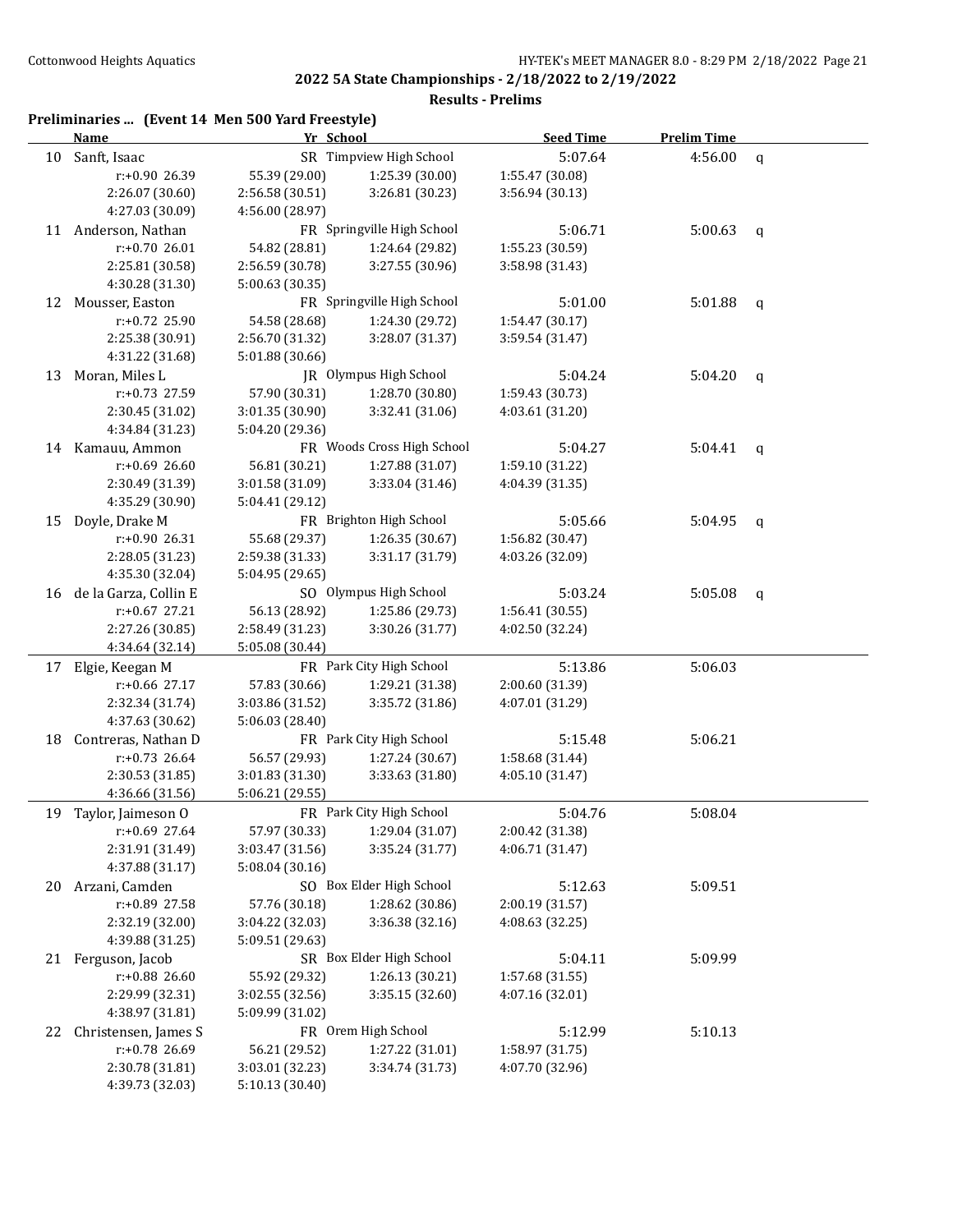|    | Preliminaries  (Event 14 Men 500 Yard Freestyle)<br>Name |                      |        |                                  | Yr School                                  | <b>Seed Time</b>              | <b>Prelim Time</b>                         |
|----|----------------------------------------------------------|----------------------|--------|----------------------------------|--------------------------------------------|-------------------------------|--------------------------------------------|
|    | 23 Bushnell, Bryton J                                    |                      |        |                                  | FR Wasatch High School                     | 5:11.84                       | 5:10.35                                    |
|    |                                                          | r:+0.71 26.72        |        | 56.33 (29.61)                    | 1:27.28 (30.95)                            | 1:58.66 (31.38)               |                                            |
|    | 2:30.47 (31.81)                                          |                      |        | 3:02.40 (31.93)                  | 3:34.60 (32.20)                            | 4:06.97 (32.37)               |                                            |
|    | 4:39.57 (32.60)                                          |                      |        | 5:10.35 (30.78)                  |                                            |                               |                                            |
|    | 24 Watt, Ryan m                                          |                      |        |                                  | SR Alta High School                        | 5:09.43                       | 5:10.48                                    |
|    |                                                          | r:+0.77 26.68        |        | 56.57 (29.89)                    | 1:27.83 (31.26)                            | 1:59.20 (31.37)               |                                            |
|    | 2:30.84 (31.64)                                          |                      |        | 3:02.59 (31.75)                  | 3:34.97 (32.38)                            | 4:06.95 (31.98)               |                                            |
|    | 4:39.16 (32.21)                                          |                      |        | 5:10.48 (31.32)                  |                                            |                               |                                            |
| 25 | Fregoso, Miguel                                          |                      |        |                                  | SO Skyline High School                     | 5:09.26                       | 5:10.76                                    |
|    |                                                          | $r: +0.73$ 28.28     |        | 58.79 (30.51)                    | 1:29.70 (30.91)                            | 2:00.71 (31.01)               |                                            |
|    | 2:32.02 (31.31)                                          |                      |        | 3:03.74 (31.72)                  | 3:35.87 (32.13)                            | 4:08.29 (32.42)               |                                            |
|    | 4:40.44 (32.15)                                          |                      |        | 5:10.76 (30.32)                  |                                            |                               |                                            |
|    | 26 Hunter, Grayden                                       |                      |        |                                  | SR Maple Mountain High School              | 5:12.21                       | 5:10.85                                    |
|    |                                                          | $r: +0.70$ 27.22     |        | 56.70 (29.48)                    | 1:27.06 (30.36)                            | 1:58.14 (31.08)               |                                            |
|    | 2:29.81 (31.67)                                          |                      |        | 3:02.07 (32.26)                  | 3:34.98 (32.91)                            | 4:09.57 (34.59)               |                                            |
|    | 4:40.87 (31.30)                                          |                      |        | 5:10.85 (29.98)                  |                                            |                               |                                            |
| 27 | Monson, Spencer                                          |                      |        |                                  | <b>IR</b> Bountiful High School            | 5:14.99                       | 5:12.60                                    |
|    |                                                          | r:+0.71 26.51        |        | 56.96 (30.45)                    | 1:28.29 (31.33)                            | 2:00.22 (31.93)               |                                            |
|    |                                                          | 2:32.14 (31.92)      |        | 3:04.65 (32.51)                  | 3:36.97 (32.32)                            | 4:09.39 (32.42)               |                                            |
|    | 4:41.50 (32.11)                                          |                      |        | 5:12.60 (31.10)                  |                                            |                               |                                            |
|    | Sundberg, Thomas                                         |                      |        |                                  | SR Skyline High School                     | 5:12.52                       | 5:14.53                                    |
| 28 |                                                          | $r: +0.81$ 27.04     |        |                                  |                                            |                               |                                            |
|    |                                                          |                      |        | 55.86 (28.82)                    | 1:26.19 (30.33)                            | 1:57.07 (30.88)               |                                            |
|    | 2:28.99 (31.92)                                          |                      |        | 3:01.42 (32.43)                  | 3:34.47 (33.05)                            | 4:08.05 (33.58)               |                                            |
|    | 4:41.40 (33.35)                                          |                      |        | 5:14.53 (33.13)                  |                                            |                               |                                            |
|    | 29 Hulse, Gabe                                           |                      |        |                                  | SO East High School                        | 5:13.72                       | 5:18.36                                    |
|    |                                                          | r:+0.83 29.07        |        | 1:00.43 (31.36)                  | 1:32.06 (31.63)                            | 2:03.67 (31.61)               |                                            |
|    | 2:35.75 (32.08)                                          |                      |        | 3:07.94 (32.19)                  | 3:41.03 (33.09)                            | 4:13.84 (32.81)               |                                            |
|    | 4:46.59 (32.75)                                          |                      |        | 5:18.36 (31.77)                  |                                            |                               |                                            |
| 30 | Tanner, Glen                                             |                      |        |                                  | FR East High School                        | 5:09.83                       | 5:19.68                                    |
|    |                                                          | $r: +0.72$ 28.43     |        | 59.35 (30.92)                    | 1:30.91 (31.56)                            | 2:02.96 (32.05)               |                                            |
|    | 2:35.38 (32.42)                                          |                      |        | 3:08.20 (32.82)                  | 3:41.21 (33.01)                            | 4:14.16 (32.95)               |                                            |
|    | 4:47.36 (33.20)                                          |                      |        | 5:19.68 (32.32)                  |                                            |                               |                                            |
|    | 31 Johnson, Kai A                                        |                      |        |                                  | FR Olympus High School                     | 5:11.31                       | 5:20.43                                    |
|    |                                                          | $r: +0.71$ 27.34     |        | 57.87 (30.53)                    | 1:29.76 (31.89)                            | 2:02.15 (32.39)               |                                            |
|    | 2:34.81 (32.66)                                          |                      |        | 3:08.06 (33.25)                  | 3:41.78 (33.72)                            | 4:15.40 (33.62)               |                                            |
|    | 4:48.33 (32.93)                                          |                      |        | 5:20.43 (32.10)                  |                                            |                               |                                            |
|    | --- Duke, Andy                                           |                      |        |                                  | FR Bountiful High School                   | 5:12.43                       | <b>DFS</b>                                 |
|    |                                                          | Declared false start |        |                                  |                                            |                               |                                            |
|    | Event 15 Women 200 Yard Freestyle Relay                  |                      |        |                                  |                                            |                               |                                            |
|    | <b>UT HS State:</b>                                      | $1:36.59$ #          |        | 2/11/2005                        | <b>Kearns High School</b>                  |                               | Kearn                                      |
|    |                                                          |                      |        |                                  | N. Edge, C. Bergesen, T. Huff, J. Fredsall |                               |                                            |
|    | <b>5A HS State:</b>                                      | 1:36.59              | $\ast$ | 2/11/2005                        | <b>Kearns</b>                              |                               | <b>Kearns</b>                              |
|    |                                                          |                      |        |                                  | N. Edge, C. Bergesen, T. Huff, J. Fredsall |                               |                                            |
|    |                                                          |                      |        | 1:35.36 ALLA All-American Auto   |                                            |                               |                                            |
|    |                                                          |                      |        | 1:36.94 ALLC All-American Consid |                                            |                               |                                            |
|    | Team<br><b>Preliminaries</b>                             |                      |        |                                  | <b>Relay</b>                               | <b>Seed Time</b>              | <b>Prelim Time</b>                         |
|    | 1 Skyline High School                                    |                      |        |                                  |                                            | 1:41.66                       | 1:40.19<br>q                               |
|    | 1) Williams, Isabella FR                                 |                      |        |                                  | 2) r:+0.14 Bringard, Beca SO               | 3) r:+0.04 Garstang, Jade FR  | 4) r:+0.43 Dalton, Rachel JR               |
|    |                                                          | $r: +0.83$ 26.27     |        | 51.50 (25.23)                    | 1:15.41(23.91)                             | 1:40.19 (24.78)               |                                            |
|    | Olympus High School                                      |                      |        |                                  |                                            | 1:41.64                       | 1:41.80                                    |
| 2  | 1) MacWilliams, Colleen J SR                             |                      |        |                                  | 2) r:+0.46 Moran, Madeleine SR             | 3) r:+0.37 Arveseth, Eliza JR | $\mathbf q$<br>4) r:+0.31 Lawson, Kaiya SR |
|    |                                                          |                      |        |                                  |                                            |                               |                                            |
|    |                                                          | $r: +0.71$ 25.28     |        | 51.06 (25.78)                    | 1:16.55 (25.49)                            | 1:41.80 (25.25)               |                                            |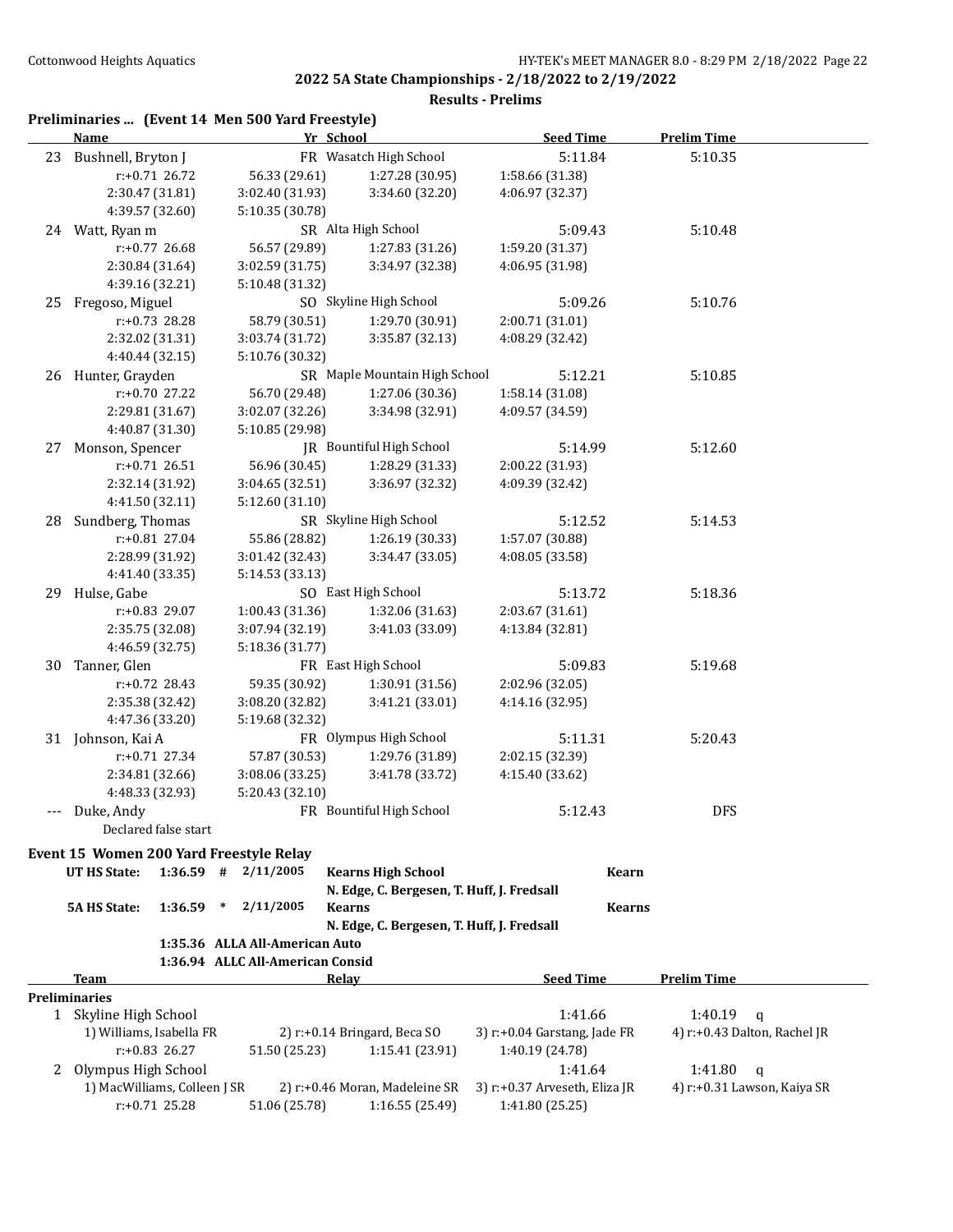**Results - Prelims**

# **Preliminaries ... (Event 15 Women 200 Yard Freestyle Relay)**

|     | <b>Team</b>                                      | Relay         |                                 | <b>Seed Time</b>                                                 | <b>Prelim Time</b>                                                 |
|-----|--------------------------------------------------|---------------|---------------------------------|------------------------------------------------------------------|--------------------------------------------------------------------|
| 3   | Spanish Fork High School                         |               |                                 | 1:41.86                                                          | 1:42.54<br>$\mathbf{q}$                                            |
|     | 1) Riding, Coco FR                               |               | 2) r:+0.25 Riding, Sophie JR    | 3) r:+0.17 Erickson, Mara JR                                     | 4) r:+0.10 Parker, Maddy JR                                        |
|     | $r: +0.74$ 26.58                                 | 53.48 (26.90) | 1:19.20 (25.72)                 | 1:42.54 (23.34)                                                  |                                                                    |
|     | 4 Park City High School                          |               |                                 | 1:43.65                                                          | 1:42.82<br>q                                                       |
|     | 1) Lane, Gretchen D FR                           |               | 2) r:+0.43 Evans, Kathleen JR   | 3) r:+0.21 Djunic, Sofia JR                                      | 4) r:+0.51 Wall, Sara JR                                           |
|     | r:+0.72 25.76                                    | 52.10 (26.34) | 1:17.96 (25.86)                 | 1:42.82 (24.86)                                                  |                                                                    |
| 5.  | Wasatch High School                              |               |                                 | 1:42.56                                                          | 1:42.86<br>q                                                       |
|     | 1) Ferguson, Ellie R JR                          |               | 2) r:+0.23 Haynes, Jaeden SR    | 3) r:+0.27 Lay, Emma SR                                          | 4) r:+0.34 Harris, Meg JR                                          |
|     | r:+0.59 26.32                                    | 51.89 (25.57) | 1:17.70 (25.81)                 | 1:42.86 (25.16)                                                  |                                                                    |
| 6   | Highland High School                             |               |                                 | 1:45.92                                                          | 1:43.69<br>$\mathbf q$                                             |
|     | 1) Counterman, Eden SR                           |               | 2) r:+0.12 Dunn, Olivia SR      | 3) r:+0.10 Plant, Ellinor FR                                     | 4) r:+0.08 Black, Veronica FR                                      |
|     | r:+0.68 26.48                                    | 52.43 (25.95) | 1:19.28 (26.85)                 | 1:43.69 (24.41)                                                  |                                                                    |
| 7   | Brighton High School                             |               |                                 | 1:43.70                                                          | 1:43.92<br>$\mathbf q$                                             |
|     | 1) Sasivarevic, Hanna JR                         |               | 2) r:+0.38 Cline, Chloe FR      | 3) r:-0.18 Bradley, Audrey SO                                    | 4) r:+0.40 Tho, Tayler JR                                          |
|     | r:+0.78 25.41                                    | 51.28 (25.87) | 1:17.03 (25.75)                 | 1:43.92 (26.89)                                                  |                                                                    |
| 8   | Timpview High School                             |               |                                 | 1:43.95                                                          | 1:44.80<br>$\mathbf q$                                             |
|     | 1) Kelly, Maren SR                               |               | 2) r:+0.45 Jensen, Elizabeth SR | 3) r:+0.34 Hansen, Ava SO                                        | 4) r:+0.39 Turagavou, Lavenia JR                                   |
|     | $r: +0.65$ 25.94                                 | 53.27 (27.33) | 1:19.46 (26.19)                 | 1:44.80 (25.34)                                                  |                                                                    |
| 9.  | Provo High School                                |               |                                 | 1:44.56                                                          | 1:44.89<br>$\mathbf{q}$                                            |
|     | 1) Bonnett, Kaitlyn FR                           |               | 2) r:+0.31 Weeks, Sydney SO     | 3) r:+0.23 Fisher, Lydia FR                                      | 4) r:+0.18 Eatough, Savannah JR                                    |
|     | $r: +0.70$ 26.87                                 | 52.30 (25.43) | 1:19.90 (27.60)                 | 1:44.89 (24.99)                                                  |                                                                    |
| 10  | Murray High School                               |               |                                 | 1:48.54                                                          | 1:45.76<br>$\mathbf{q}$                                            |
|     | 1) Richter, Kathleen FR                          |               | 2) r:+0.22 Brimley, Emma SR     |                                                                  | 3) r:+0.39 Poprzenovic, Stephanie [4] r:+0.06 Bernstein, Lauren JR |
|     | r:+0.79 25.85                                    | 53.05 (27.20) | 1:19.74 (26.69)                 | 1:45.76 (26.02)                                                  |                                                                    |
| 11  | Maple Mountain High School                       |               |                                 | 1:46.15                                                          | 1:47.29<br>$\mathbf q$                                             |
|     | 1) Perrins, Alaina SR                            |               | 2) r:+0.20 Cook, Loryn SR       | 3) r:+0.35 Cazier, Megan SO                                      | 4) r:+0.31 Bassett, Addi SR                                        |
|     | $r: +0.74$ 27.13                                 | 54.27 (27.14) | 1:21.48 (27.21)                 | 1:47.29 (25.81)                                                  |                                                                    |
|     | 12 Lehi High School                              |               |                                 | 1:48.24                                                          | 1:48.69<br>$\mathbf q$                                             |
|     | 1) Zobrist, Addison M SO                         |               | 2) r:+0.46 Smith, Rilynn SO     | 3) r:+0.40 Ford, Liesel SO                                       | 4) r:+0.44 Zurmely, Sydney SO                                      |
|     | r:+0.77 26.33                                    | 53.58 (27.25) | 1:21.54 (27.96)                 | 1:48.69 (27.15)                                                  |                                                                    |
| 13  | <b>Bountiful High School</b>                     |               |                                 | 1:46.50                                                          | 1:49.50<br>$\mathbf{q}$                                            |
|     | 1) Fenwick, Madelynn SO                          |               | 2) r:+0.38 Fowler, Mia JR       | 3) r:+0.57 Miller, Jaelyn JR                                     | 4) r:+0.08 Tippetts, Loni JR                                       |
|     | r:+0.89 27.76                                    | 56.82 (29.06) | 1:23.73 (26.91)                 | 1:49.50 (25.77)                                                  |                                                                    |
|     | 14 Viewmont High School                          |               |                                 | 1:45.09                                                          | 1:49.85<br>q                                                       |
|     | 1) Allen, Reese SR                               |               | 2) r:+0.40 Harris, Izzy FR      | 3) r:+0.37 Allen, Mia SO                                         | 4) r:+0.44 Henry, Gabby SO                                         |
|     | $r: +0.87$ 28.70                                 | 55.59 (26.89) | 1:23.57 (27.98)                 | 1:49.85 (26.28)                                                  |                                                                    |
| 15  | Salem Hills High School                          |               |                                 | 1:47.35                                                          | 1:50.02<br>q                                                       |
|     | 1) Leary, Asia SO                                |               | 2) r:+0.20 Cook, McKinzie SO    | 3) r:+0.29 Stout, Taya SR                                        | 4) r:+0.05 Stout, Olivia SO                                        |
|     | r:+0.82 28.54                                    | 56.54 (28.00) | 1:24.51 (27.97)                 | 1:50.02 (25.51)                                                  |                                                                    |
|     | 16 Alta High School                              |               |                                 | 1:48.85                                                          | 1:50.94<br>$\mathbf{q}$                                            |
|     | 1) McDonough, Clara FR                           |               | 2) r:+0.65 Johns, Kate SO       | 3) r:+0.25 McDonough, Maggie SR 4) r:+0.28 North, Elle JR        |                                                                    |
|     | r:+0.78 26.59                                    | 54.57 (27.98) | 1:24.91 (30.34)                 | 1:50.94 (26.03)                                                  |                                                                    |
| 17  | Timpanogos High School                           |               |                                 | 1:48.85                                                          | 1:51.05                                                            |
|     | 1) Bekker, Sarah A SR                            |               | 2) r:+0.12 Orton, Syd SO        | 3) r:+0.42 Murdock, Evie SO                                      | 4) r:+0.42 Pickard, Abby JR                                        |
|     | $r: +0.65$ 28.81                                 | 56.56 (27.75) | 1:24.22 (27.66)                 | 1:51.05 (26.83)                                                  |                                                                    |
| 18  | Cottonwood High School                           |               |                                 | 1:48.92                                                          | 1:55.51                                                            |
|     | 1) Salisbury, Ashleigh SO                        |               | 2) r:+0.42 Gonzaga, Caitlin FR  | 3) r:+0.52 Dominguez, Emily JR                                   | 4) r:+0.37 Lasko, Elle FR                                          |
|     | r:+0.72 27.23                                    | 56.24 (29.01) | 1:25.11 (28.87)                 | 1:55.51 (30.40)                                                  |                                                                    |
| --- | Springville High School                          |               |                                 | 1:48.88                                                          | DQ 1:48.83                                                         |
|     | Early take-off swimmer #2<br>1) Brower, Lilly JR |               |                                 | 2) r:-0.10 Hernandez, Fernanda SO3) r:+0.26 Mottishaw, Sophie FR | 4) r:+0.08 McLean, Reece JR                                        |
|     | r:+0.71 27.78                                    | 54.70 (26.92) | 1:22.11 (27.41)                 | DQ 1:48.83 (26.72)                                               |                                                                    |
|     |                                                  |               |                                 |                                                                  |                                                                    |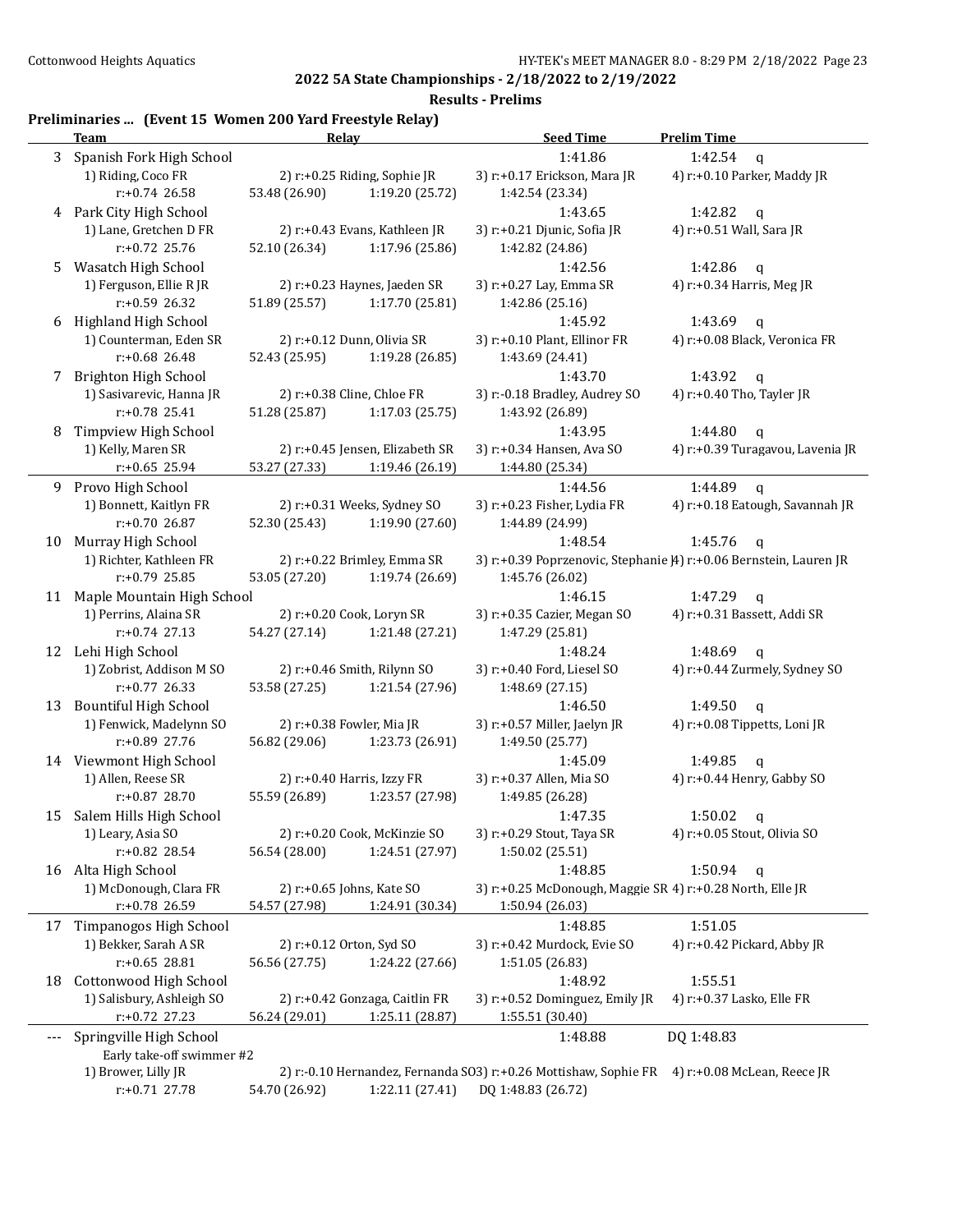|       | Team                                                                        | Preliminaries  (Event 15 Women 200 Yard Freestyle Relay)<br>Relay                                  | <b>Seed Time</b>                                           | <b>Prelim Time</b>                                               |
|-------|-----------------------------------------------------------------------------|----------------------------------------------------------------------------------------------------|------------------------------------------------------------|------------------------------------------------------------------|
| $---$ | Bonneville High School<br>Early take-off swimmer #2                         |                                                                                                    | 1:48.88                                                    | DQ 1:48.94                                                       |
|       | 1) Patterson, Reagan SO<br>r:+0.58 25.66                                    | 2) r:-0.18 DeGroot, Emmaline JR 3) r:+0.17 Hunsaker, Ivy JR<br>1:23.53 (28.39)<br>55.14 (29.48)    | DQ 1:48.94 (25.41)                                         | 4) r:+0.27 Patterson, Sage SR                                    |
|       | Event 16 Men 200 Yard Freestyle Relay<br><b>UT HS State:</b><br>$1:24.07$ # | 2/18/2022                                                                                          | <b>Olympus -HS</b>                                         |                                                                  |
|       |                                                                             | <b>Olympus High School</b><br>E VanBrocklin, J Saber, A Turney, E Astle                            |                                                            |                                                                  |
|       | <b>5A HS State:</b><br>1:24.07<br>$\ast$                                    | 2/18/2022<br><b>Olympus High School</b><br>E VanBrocklin, J Saber, A Turney, E Astle               | <b>Olympus -HS</b>                                         |                                                                  |
|       |                                                                             | 1:24.80 ALLA All-American Auto<br>1:25.86 ALLC All-American Consid                                 |                                                            |                                                                  |
|       | Team                                                                        | <b>Relay</b>                                                                                       | <b>Seed Time</b>                                           | <b>Prelim Time</b>                                               |
|       | <b>Preliminaries</b>                                                        |                                                                                                    |                                                            |                                                                  |
|       | 1 Olympus High School                                                       |                                                                                                    | 1:25.98                                                    | $1:24.07#$ qALLA                                                 |
|       | 1) VanBrocklin, Evan M SR                                                   | 2) r:+0.10 Saber, Jack SR                                                                          | 3) r:+0.31 Turney, Alexander SR                            | 4) r:+0.22 Astle, Ethan SR                                       |
|       | $r: +0.64$ 20.71                                                            | 41.42 (20.71)<br>1:03.07(21.65)                                                                    | 1:24.07 (21.00)                                            |                                                                  |
| 2     | Skyline High School                                                         |                                                                                                    | 1:29.69                                                    | 1:28.81<br>$\mathbf q$                                           |
|       | 1) Sinclair, Adam JR                                                        | 2) r:+0.26 Springmeyer, Daschiel JI3) r:+0.37 Sorensen, Drew JR                                    |                                                            | 4) r:+0.07 Williams, Noah SR                                     |
|       | r:+0.68 22.54                                                               | 1:07.43 (22.38)<br>45.05 (22.51)                                                                   | 1:28.81 (21.38)                                            |                                                                  |
| 3     | Brighton High School                                                        |                                                                                                    | 1:31.29                                                    | 1:28.87<br>$\mathbf{q}$                                          |
|       | 1) Kim, Bruce J SR                                                          | 2) r:+0.33 Nielson, Bridger JR                                                                     | 3) r:+0.27 Nelson, Xander SR                               | 4) r:+0.23 Detjen, Daniel SR                                     |
|       | $r: +0.64$ 22.11                                                            | 44.59 (22.48)<br>1:07.16 (22.57)                                                                   | 1:28.87 (21.71)                                            |                                                                  |
| 4     | Wasatch High School                                                         |                                                                                                    | 1:30.36                                                    | 1:30.56<br>$\mathbf q$                                           |
|       | 1) Hicken, Jayden SR                                                        | 2) r:+0.26 James, Max SO                                                                           | 3) r:+0.39 Simis, Morgan SR                                | 4) r:+0.13 Staples, Rhys SR                                      |
|       | $r: +0.68$ 21.49                                                            | 44.84 (23.35)<br>1:08.06 (23.22)                                                                   | 1:30.56 (22.50)                                            |                                                                  |
| 5.    | Highland High School                                                        |                                                                                                    | 1:32.43                                                    | 1:31.38<br>$\mathsf{q}$                                          |
|       | 1) Mayeda, Joshua SR<br>$r: +0.69$ 23.10                                    | 2) r:+0.03 Murakami, Bennett SR 3) r:+0.09 Vorwaller, Asher SO<br>1:08.53 (22.71)<br>45.82 (22.72) | 1:31.38 (22.85)                                            | 4) r:+0.22 Browne, Logan SR                                      |
| 6     | Springville High School                                                     |                                                                                                    | 1:29.50                                                    | 1:31.58<br>$\mathbf q$                                           |
|       | 1) Riley, Oggie JR                                                          | 2) r:+0.05 Mousser, Easton FR                                                                      | 3) r:+0.04 Jepperson, Kolby SO                             | 4) r:+0.19 Houser, Sean SO                                       |
|       | $r: +0.68$ 22.60                                                            | 46.29 (23.69)<br>1:08.48 (22.19)                                                                   | 1:31.58 (23.10)                                            |                                                                  |
|       | 7 Box Elder High School                                                     |                                                                                                    | 1:34.50                                                    | 1:31.82<br>$\mathbf{q}$                                          |
|       | 1) Draney, David SR                                                         | 2) r:+0.31 Bodily, Cale SR                                                                         | 3) r:+0.23 Nowell, Roman JR                                | 4) r:+0.35 Ward, Ethan SR                                        |
|       | $r: +0.74$ 23.50                                                            | 47.14 (23.64)<br>1:09.74 (22.60)                                                                   | 1:31.82 (22.08)                                            |                                                                  |
| 8     | Provo High School                                                           |                                                                                                    | 1:31.88                                                    | 1:32.10<br>q                                                     |
|       | 1) Okawa, Noah FR                                                           | 2) r:+0.49 Wiechmann, Phil SO                                                                      | 3) r:+0.39 Ibarra, Ludwig FR                               | 4) r:+0.16 Johnson, Luke JR                                      |
|       | $r$ :+0.55 23.02                                                            | 47.18 (24.16)<br>1:10.52 (23.34)                                                                   | 1:32.10 (21.58)                                            |                                                                  |
|       | 9 Jordan High School                                                        |                                                                                                    | 1:33.93                                                    | 1:32.77 $q$                                                      |
|       | 1) Hirschi, Owen SO                                                         | 2) r:+0.15 Leavitt, Ethan JR                                                                       | 3) r:+0.41 Brockbank, Isaac SR                             | 4) r:+0.29 Barton, Robs SO                                       |
|       | r:+0.72 23.47                                                               | 46.52 (23.05)<br>1:10.25 (23.73)                                                                   | 1:32.77 (22.52)                                            |                                                                  |
| 10    | Payson High School                                                          |                                                                                                    | 1:33.13                                                    | 1:33.02<br>$\mathbf q$                                           |
|       | 1) Behrend, Spencer SR                                                      | 2) r:+0.13 Judd, Brandon JR                                                                        | 3) r:+0.21 Waters, Hyrum JR                                | 4) r:+0.26 Kunz, Tallin JR                                       |
|       | r:+0.69 23.46                                                               | 1:10.93 (23.92)<br>47.01 (23.55)                                                                   | 1:33.02 (22.09)                                            |                                                                  |
| 11    | <b>Bountiful High School</b>                                                |                                                                                                    | 1:34.98                                                    | 1:33.77<br>$\mathbf q$                                           |
|       | 1) Gunn, Tyler JR                                                           | 2) r:+0.43 Glissmeyer, Liam FR                                                                     | 3) r:+0.23 Monson, Spencer JR                              | 4) r:+0.03 Vanderlinden, Kobi JR                                 |
|       | r:+0.78 23.78                                                               | 1:11.91 (23.62)<br>48.29 (24.51)                                                                   | 1:33.77 (21.86)                                            |                                                                  |
| 12    | Lehi High School                                                            |                                                                                                    | 1:34.44                                                    | 1:35.81<br>$\mathbf q$                                           |
|       | 1) Brown, Damian SR                                                         | 2) r:+0.30 Hellewell, Ashton SR                                                                    |                                                            | 3) r:+0.28 Pendleton, Matthew JR 4) r:+0.26 Bergstrom, Tanner SR |
|       | $r: +0.74$ 24.36                                                            | 48.91 (24.55)<br>1:12.44 (23.53)                                                                   | 1:35.81 (23.37)                                            |                                                                  |
| 13    | <b>Stansbury High School</b>                                                |                                                                                                    | 1:35.52                                                    | 1:36.22<br>q                                                     |
|       | 1) Barry, Wyatt SR                                                          | 2) r:+0.15 Hinton, Adrian SR                                                                       | 3) r:+0.32 Reynolds, Cameron JR 4) r:+0.30 Adair, Isaac SR |                                                                  |
|       | $r: +0.67$ 24.08                                                            | 48.17 (24.09)<br>1:12.08 (23.91)                                                                   | 1:36.22 (24.14)                                            |                                                                  |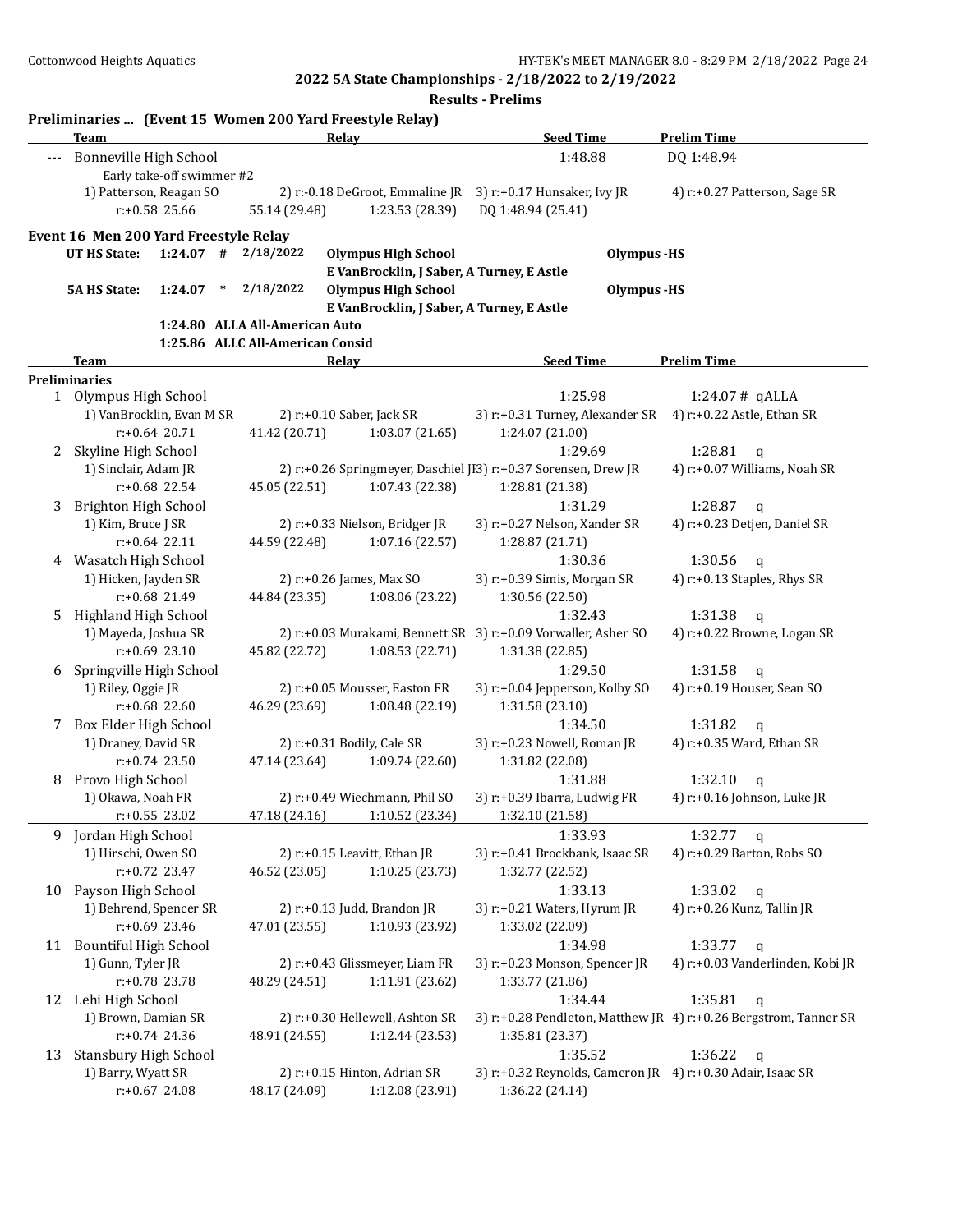**Results - Prelims**

# **Preliminaries ... (Event 16 Men 200 Yard Freestyle Relay)**

|       | <b>Team</b>                            | <b>Relay</b>                                | <b>Seed Time</b>               | <b>Prelim Time</b>               |
|-------|----------------------------------------|---------------------------------------------|--------------------------------|----------------------------------|
|       | 14 Timpview High School                |                                             | 1:33.23                        | 1:36.41<br>$\mathbf{q}$          |
|       | 1) Townsend, Brandon SR                | 2) r:+0.37 Matsu, Brady SR                  | 3) r:+0.51 Platt, Garrett JR   | 4) r:+0.29 Sanft, Isaac SR       |
|       | $r: +0.67$ 25.31                       | 49.39 (24.08)<br>1:13.60 (24.21)            | 1:36.41 (22.81)                |                                  |
| 15    | Woods Cross High School                |                                             | 1:34.68                        | 1:36.46<br>q                     |
|       | 1) Chomjak, Isaac R SO                 | 2) r:+0.20 Campbell, Miller JR              | 3) r:+0.49 Glissmeyer, Mark JR | 4) r:+0.13 Suarez, Dylan SR      |
|       | $r: +0.65$ 23.24                       | 48.47 (25.23)<br>1:12.35 (23.88)            | 1:36.46 (24.11)                |                                  |
| 16    | Murray High School                     |                                             | 1:34.68                        | 1:38.86<br>$\mathbf q$           |
|       | 1) Gale, Porter SO                     | 2) r:+0.27 Hughes, Rustie SO                | 3) r:+0.55 Morris, Liam SR     | 4) $r: +0.16$ Black, Micah SR    |
|       | $r: +0.62$ 24.16                       | 49.76 (25.60)<br>1:14.83(25.07)             | 1:38.86 (24.03)                |                                  |
|       | 17 Alta High School                    |                                             | 1:37.27                        | 1:38.90                          |
|       | 1) Young, Brandon JR                   | 2) r:+0.50 Beeler, Nicholas SR              | 3) r:+0.43 Dyer, Miles SO      | 4) r:+0.34 Hansen, Tyler SR      |
|       | $r: +0.71$ 24.83                       |                                             |                                |                                  |
|       |                                        | 50.12 (25.29)<br>1:14.60 (24.48)            | 1:38.90 (24.30)                |                                  |
| 18    | Spanish Fork High School               |                                             | 1:33.23                        | 1:39.45                          |
|       | 1) Nielson, Alex JR                    | 2) r:+0.31 Lewis, Jones SR                  | 3) r:+0.33 Heap, Andrew JR     | 4) r:+0.12 Jones, Carter SR      |
|       | r:+0.60 24.71                          | 49.52 (24.81)<br>1:14.60(25.08)             | 1:39.45 (24.85)                |                                  |
|       | 19 Cottonwood High School              |                                             | 1:34.35                        | 1:42.27                          |
|       | 1) Vacharothone, Tyrus FR              | 2) r:+0.38 Garner, Daniel JR                | 3) r:+0.26 Jacobsen, Jasper SR | 4) r:+0.55 Arevalo, Sebastian JR |
|       | r:+0.80 25.72                          | 52.99 (27.27)<br>1:17.51 (24.52)            | 1:42.27 (24.76)                |                                  |
| $---$ | Park City High School                  |                                             | 1:32.91                        | DQ 1:33.05                       |
|       | Early take-off swimmer #2              |                                             |                                |                                  |
|       | 1) Anderson, Tyler G JR                | 2) r:-0.05 Hardy, Kyle JR                   | 3) r:+0.26 Taylor, Jaimeson FR | 4) $r: +0.11$ Elgie, Keegan FR   |
|       | $r: +0.71$ 23.53                       | 46.73 (23.20)<br>1:10.34(23.61)             | DQ 1:33.05 (22.71)             |                                  |
|       | Event 17 Women 100 Yard Backstroke     |                                             |                                |                                  |
|       | <b>UT HS State:</b><br>53.45 #         | 2/12/2016<br><b>Rhyan White</b>             | Cottonwood                     |                                  |
|       | <b>5A HS State:</b><br>53.45<br>$\ast$ | <b>Rhyan White</b><br>2/12/2016             | Cottonwood                     |                                  |
|       |                                        |                                             |                                |                                  |
|       |                                        | 54.80 ALLA All-American Auto                |                                |                                  |
|       |                                        | 55.92 ALLC All-American Consid              |                                |                                  |
|       | Name                                   | Yr School                                   | <b>Seed Time</b>               | <b>Prelim Time</b>               |
|       | <b>Preliminaries</b>                   |                                             |                                |                                  |
|       | 1 Garstang, Jade                       | FR Skyline High School                      | 56.59                          | qALLC<br>55.36                   |
|       | 26.73                                  | 55.36 (28.63)                               |                                |                                  |
|       | 2 Hooton, Taylar A                     | SO Olympus High School                      | 57.73                          | 56.38<br>$\mathbf q$             |
|       | 27.28                                  | 56.38 (29.10)                               |                                |                                  |
| 3     | Reichner, Annie                        | JR Timpview High School                     | 58.16                          | 58.22<br>q                       |
|       | 28.15                                  | 58.22 (30.07)                               |                                |                                  |
| 4     |                                        | FR Brighton High School                     |                                | 1:00.14                          |
|       | Cline, Chloe M                         |                                             | 1:00.30                        | q                                |
|       | 29.26                                  | 1:00.14 (30.88)                             |                                |                                  |
| 5     | Richter, Kathleen                      | FR Murray High School                       | 1:00.34                        | 1:00.15<br>q                     |
|       | 29.57                                  | 1:00.15 (30.58)                             |                                |                                  |
| 6     | Brooks, Emercynn L                     | SO Wasatch High School                      | 1:00.69                        | 1:00.93<br>q                     |
|       | 29.50                                  | 1:00.93 (31.43)                             |                                |                                  |
| 7     | Phillips, Sydney                       | SR Timpview High School                     | 1:00.91                        | 1:01.44<br>q                     |
|       | 30.40                                  | 1:01.44(31.04)                              |                                |                                  |
| 8     | Alonso, Natty                          | SO Cottonwood High School                   | 1:01.44                        | 1:01.45<br>q                     |
|       | 29.72                                  | 1:01.45 (31.73)                             |                                |                                  |
| 9     | Riding, Coco                           | FR Spanish Fork High School                 | 1:01.54                        | 1:01.58<br>q                     |
|       | 30.12                                  | 1:01.58 (31.46)                             |                                |                                  |
| 10    | Weight, Brinley                        | SO Springville High School                  | 1:02.70                        | 1:01.78<br>q                     |
|       | 30.02                                  | 1:01.78 (31.76)                             |                                |                                  |
| 11    | Biglow, Lauren M<br>30.24              | SO Park City High School<br>1:02.23 (31.99) | 1:01.32                        | 1:02.23<br>q                     |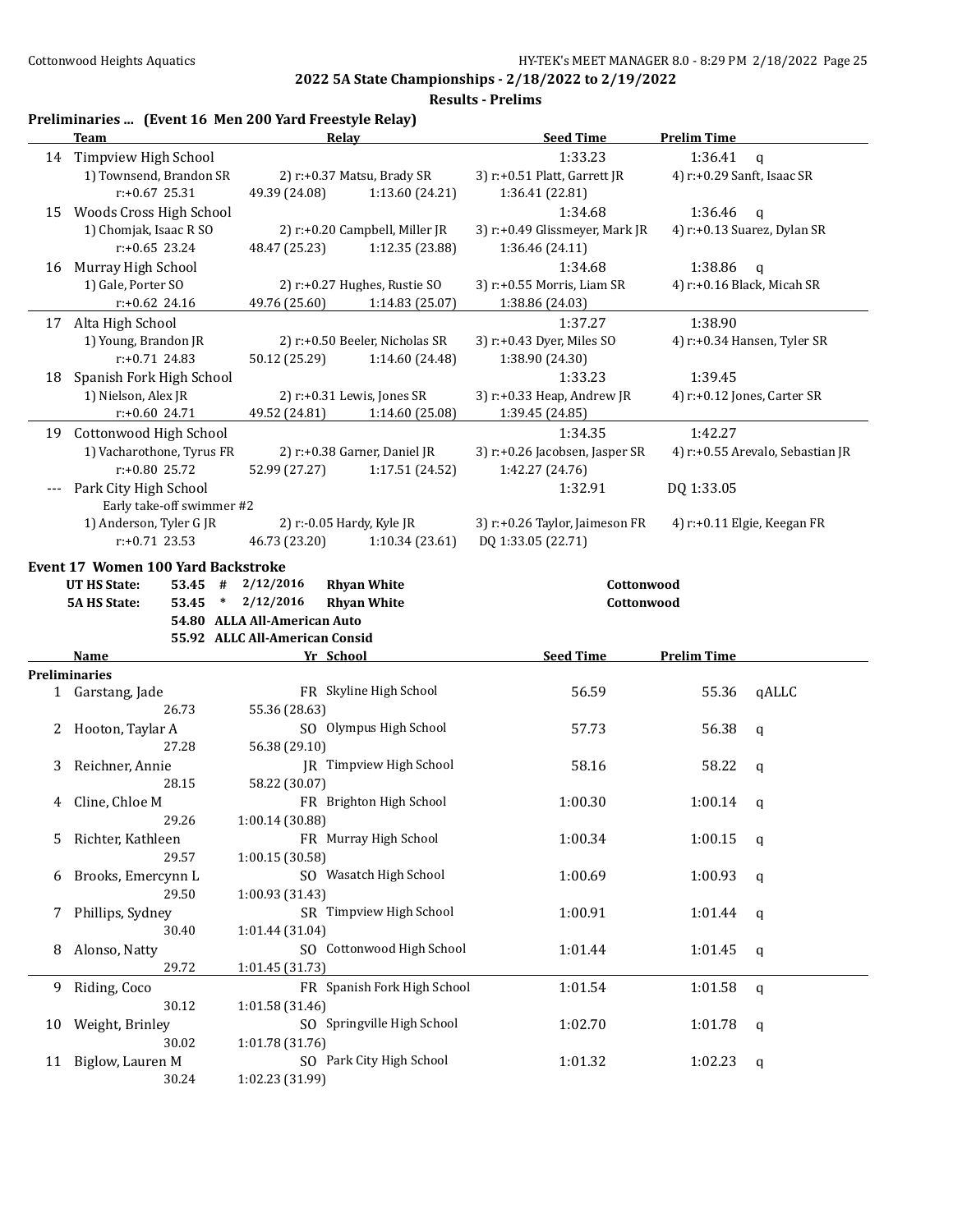**Results - Prelims**

# **Preliminaries ... (Event 17 Women 100 Yard Backstroke)**

|    | Name and the same state of the state of the state of the state of the state of the state of the state of the state of the state of the state of the state of the state of the state of the state of the state of the state of | Yr School                                     | <b>Seed Time</b> | <b>Prelim Time</b> |              |
|----|-------------------------------------------------------------------------------------------------------------------------------------------------------------------------------------------------------------------------------|-----------------------------------------------|------------------|--------------------|--------------|
| 12 | Sweney, Allison                                                                                                                                                                                                               | SR Skyline High School                        | 1:03.31          | 1:02.26            | $\mathsf{q}$ |
|    | 30.26                                                                                                                                                                                                                         | 1:02.26 (32.00)                               |                  |                    |              |
| 13 | Degering, Kate                                                                                                                                                                                                                | JR Alta High School                           | 1:03.15          | 1:02.43            | q            |
|    | 30.48                                                                                                                                                                                                                         | 1:02.43 (31.95)                               |                  |                    |              |
| 14 | Weeks, Sydney                                                                                                                                                                                                                 | SO Provo High School                          | 1:02.54          | 1:02.57            | q            |
|    | 30.91                                                                                                                                                                                                                         | 1:02.57 (31.66)                               |                  |                    |              |
| 15 | Keller, Campbell J                                                                                                                                                                                                            | SO Olympus High School                        | 1:00.60          | 1:02.61            | q            |
|    | 30.17                                                                                                                                                                                                                         | 1:02.61 (32.44)                               |                  |                    |              |
| 16 | Humbert, Grace                                                                                                                                                                                                                | SR Highland High School                       | 1:02.56          | 1:02.72            | q            |
|    | 30.47                                                                                                                                                                                                                         | 1:02.72 (32.25)                               |                  |                    |              |
|    | 17 Turney, Olivia                                                                                                                                                                                                             | SO Skyline High School                        | 1:03.59          | 1:02.74            |              |
|    | 30.33                                                                                                                                                                                                                         | 1:02.74 (32.41)                               |                  |                    |              |
| 18 | Graham, Madi                                                                                                                                                                                                                  | JR Salem Hills High School                    | 1:03.74          | 1:02.75            |              |
|    | 30.83                                                                                                                                                                                                                         | 1:02.75 (31.92)                               |                  |                    |              |
| 19 | Brodigan, Anna L                                                                                                                                                                                                              | SR Wasatch High School                        | 1:03.51          | 1:03.41            |              |
|    | 30.38                                                                                                                                                                                                                         | 1:03.41 (33.03)                               |                  |                    |              |
| 20 | Taylor, Katelyn                                                                                                                                                                                                               | JR Stansbury High School                      | 1:05.05          | 1:04.31            |              |
|    | 31.33                                                                                                                                                                                                                         | 1:04.31 (32.98)                               |                  |                    |              |
|    | 21 Lawson, Leila J                                                                                                                                                                                                            | SO Orem High School                           | 1:04.70          | 1:04.42            |              |
|    | 31.24                                                                                                                                                                                                                         | 1:04.42 (33.18)                               |                  |                    |              |
| 22 | Zurias, Andrea A                                                                                                                                                                                                              | SO Brighton High School                       | 1:03.80          | 1:04.52            |              |
|    | 30.99                                                                                                                                                                                                                         | 1:04.52(33.53)                                |                  |                    |              |
| 23 | Pan, Rachel                                                                                                                                                                                                                   | SO Skyline High School                        | 1:04.07          | 1:04.56            |              |
|    | 31.10                                                                                                                                                                                                                         | 1:04.56 (33.46)                               |                  |                    |              |
|    | 24 Barton, Edee                                                                                                                                                                                                               | SR Jordan High School                         | 1:04.63          | 1:04.88            |              |
|    | 31.14                                                                                                                                                                                                                         | 1:04.88 (33.74)                               |                  |                    |              |
|    | 25 Rich, Jill                                                                                                                                                                                                                 | SO Alta High School                           | 1:04.37          | 1:05.13            |              |
|    | 30.43                                                                                                                                                                                                                         | 1:05.13 (34.70)<br>SR Woods Cross High School |                  |                    |              |
|    | 26 Hall, Elle N<br>31.22                                                                                                                                                                                                      | 1:05.18 (33.96)                               | 1:04.68          | 1:05.18            |              |
| 27 | Fenwick, Madelynn                                                                                                                                                                                                             | SO Bountiful High School                      | 1:04.82          | 1:05.28            |              |
|    | 32.61                                                                                                                                                                                                                         | 1:05.28 (32.67)                               |                  |                    |              |
| 28 | Harris, Raiden R                                                                                                                                                                                                              | FR Timpanogos High School                     | 1:05.60          | 1:05.59            |              |
|    | 32.53                                                                                                                                                                                                                         | 1:05.59 (33.06)                               |                  |                    |              |
| 29 | Cook, Loryn E                                                                                                                                                                                                                 | SR Maple Mountain High School                 | 1:05.13          | 1:06.71            |              |
|    | 31.92                                                                                                                                                                                                                         | 1:06.71 (34.79)                               |                  |                    |              |
|    | 30 Hinckley, Madelyn I                                                                                                                                                                                                        | JR Wasatch High School                        | 1:04.83          | 1:06.95            |              |
|    | 31.57                                                                                                                                                                                                                         | 1:06.95 (35.38)                               |                  |                    |              |
| 31 | Christensen, Anna                                                                                                                                                                                                             | SO Maple Mountain High School                 | 1:05.43          | 1:06.97            |              |
|    | 31.80                                                                                                                                                                                                                         | 1:06.97 (35.17)                               |                  |                    |              |
| 32 | Spangenberg, Sarah                                                                                                                                                                                                            | SR Viewmont High School                       | 1:05.29          | 1:07.90            |              |
|    | 31.67                                                                                                                                                                                                                         | 1:07.90 (36.23)                               |                  |                    |              |
|    | <b>Event 18 Men 100 Yard Backstroke</b>                                                                                                                                                                                       |                                               |                  |                    |              |
|    | <b>UT HS State:</b>                                                                                                                                                                                                           | 48.71 # 2/15/2020<br><b>Ryan J Garstang</b>   | <b>Olympus</b>   |                    |              |
|    | <b>5A HS State:</b>                                                                                                                                                                                                           | 48.71 * 2/15/2020<br><b>Ryan J Garstang</b>   | <b>Olympus</b>   |                    |              |
|    |                                                                                                                                                                                                                               | 49.38 ALLA All-American Auto                  |                  |                    |              |
|    |                                                                                                                                                                                                                               | 50.37 ALLC All-American Consid                |                  |                    |              |
|    | Name                                                                                                                                                                                                                          | Yr School                                     | <b>Seed Time</b> | <b>Prelim Time</b> |              |
|    | <b>Preliminaries</b>                                                                                                                                                                                                          |                                               |                  |                    |              |
|    | 1 Broadhead, Bryce P                                                                                                                                                                                                          | JR Lehi High School                           | 52.00            | 51.07              | q            |
|    | 24.65                                                                                                                                                                                                                         | 51.07 (26.42)                                 |                  |                    |              |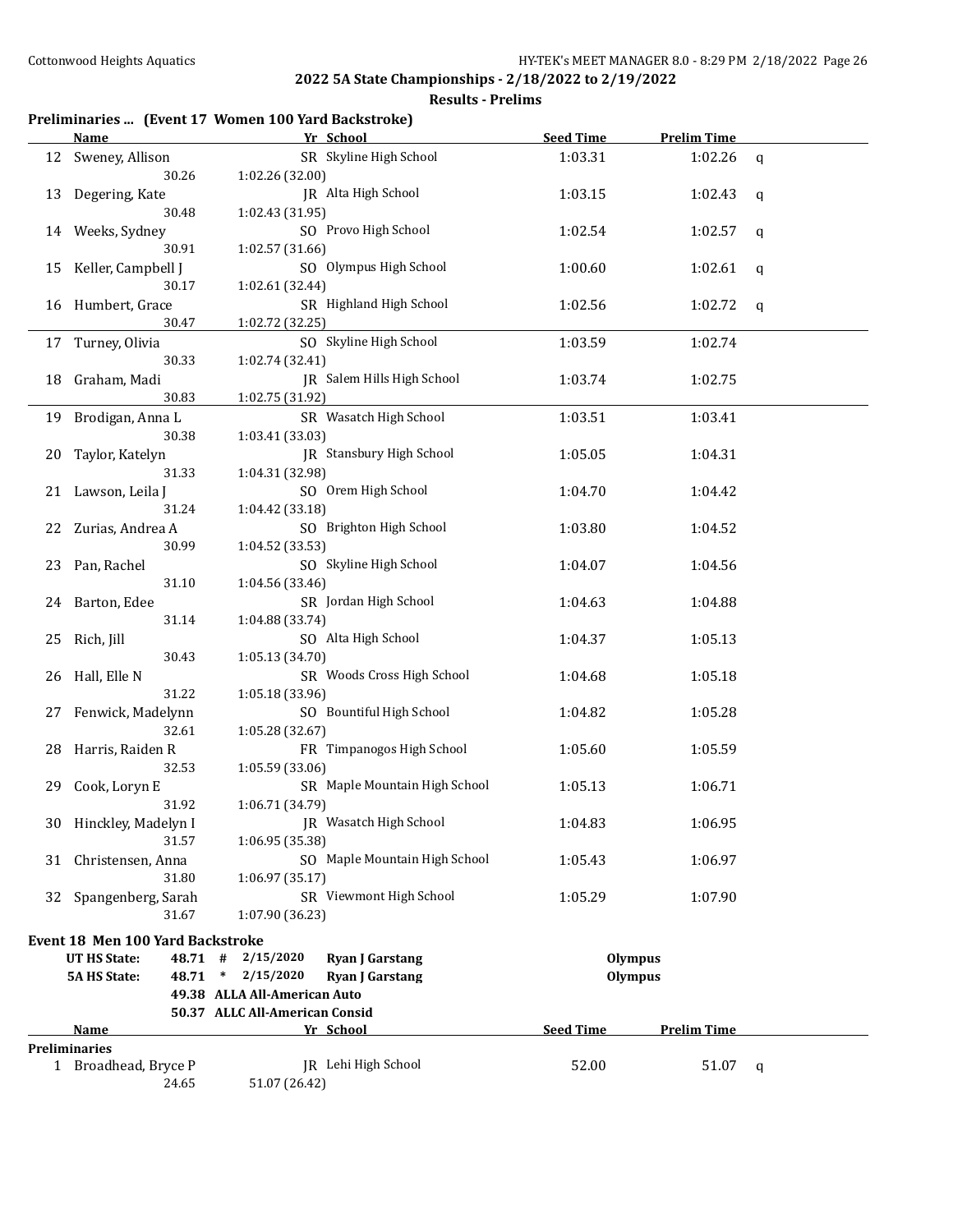## **Results - Prelims**

## **Preliminaries ... (Event 18 Men 100 Yard Backstroke)**

|     | <b>Name</b>              | Yr School                     | <b>Seed Time</b> | <b>Prelim Time</b> |              |
|-----|--------------------------|-------------------------------|------------------|--------------------|--------------|
| 2   | Conner, Ian D            | IR Olympus High School        | 52.28            | 51.37              | $\mathsf{q}$ |
|     | 25.08                    | 51.37 (26.29)                 |                  |                    |              |
| 3   | de la Garza, Will M      | SO Olympus High School        | 53.39            | 52.35              | q            |
|     | 25.46                    | 52.35 (26.89)                 |                  |                    |              |
| 4   | Honey, Sean              | JR Timpview High School       | 52.76            | 53.02              | q            |
|     | 25.76                    | 53.02 (27.26)                 |                  |                    |              |
|     |                          | FR Skyline High School        |                  |                    |              |
| 5   | Tu, Kevin<br>26.32       |                               | 53.58            | 53.52              | q            |
|     |                          | 53.52 (27.20)                 |                  |                    |              |
| 6   | Wrona, Sebastian         | FR Park City High School      | 55.93            | 53.83              | q            |
|     | 26.44                    | 53.83 (27.39)                 |                  |                    |              |
| 7   | Johnson, Luke            | JR Provo High School          | 54.74            | 53.89              | q            |
|     | 26.53                    | 53.89 (27.36)                 |                  |                    |              |
| 8   | Holmberg, Gavin          | SR Murray High School         | 55.25            | 54.47              | q            |
|     | 26.27                    | 54.47 (28.20)                 |                  |                    |              |
|     | 9 Tobiasson, Gauge W     | SR Mountain View High School  | 54.06            | 54.59              | $\mathsf{q}$ |
|     | 26.99                    | 54.59 (27.60)                 |                  |                    |              |
| 10  | Hale, Nash               | FR Skyline High School        | 55.79            | 55.05              | q            |
|     | 26.46                    | 55.05 (28.59)                 |                  |                    |              |
|     | 11 Hartman, Owen F       | SO Olympus High School        | 56.83            | 55.21              | q            |
|     | 26.94                    | 55.21 (28.27)                 |                  |                    |              |
|     | 12 Smith, Josh           | SO Alta High School           | 55.87            | 55.64              | q            |
|     | 27.04                    | 55.64 (28.60)                 |                  |                    |              |
|     |                          | SR Woods Cross High School    | 56.51            |                    |              |
| 13  | Chomjak, Abel R          |                               |                  | 56.15              | q            |
|     | 26.87                    | 56.15 (29.28)                 |                  |                    |              |
|     | 14 Black, Micah          | SR Murray High School         | 56.92            | 56.57              | a            |
|     | 27.24                    | 56.57 (29.33)                 |                  |                    |              |
| 15  | Lokan, Collen            | JR Cottonwood High School     | 56.02            | 56.65              | q            |
|     | 27.09                    | 56.65 (29.56)                 |                  |                    |              |
|     | 16 Leavitt, Ethan        | JR Jordan High School         | 57.95            | 57.69              | q            |
|     | 28.37                    | 57.69 (29.32)                 |                  |                    |              |
|     | 17 McKee, Dallin         | FR Box Elder High School      | 59.50            | 57.76              |              |
|     | 27.88                    | 57.76 (29.88)                 |                  |                    |              |
|     | 18 Swensen, Conner J     | FR Olympus High School        | 59.58            | 57.85              |              |
|     | 27.97                    | 57.85 (29.88)                 |                  |                    |              |
|     | 19 Pulham, Andrew D      | JR Lehi High School           | 59.42            | 57.90              |              |
|     | 27.42                    | 57.90 (30.48)                 |                  |                    |              |
|     | 20 Bird, Jared           | JR Timpview High School       | 58.58            | 57.92              |              |
|     | 28.25                    | 57.92 (29.67)                 |                  |                    |              |
| *21 |                          | SO Alta High School           | 57.59            | 58.02              |              |
|     | Tasker, Griffin<br>27.90 |                               |                  |                    |              |
|     |                          | 58.02 (30.12)                 |                  |                    |              |
| *21 | Taylor, Harrison J       | SO Brighton High School       | 58.67            | 58.02              |              |
|     | 27.87                    | 58.02 (30.15)                 |                  |                    |              |
| *23 | Halbersleben, Jack       | SR Skyline High School        | 59.23            | 58.16              |              |
|     | 28.85                    | 58.16 (29.31)                 |                  |                    |              |
| *23 | Darii, Artur             | JR Uintah High School         | 56.91            | 58.16              |              |
|     | 27.72                    | 58.16 (30.44)                 |                  |                    |              |
| 25  | Wu, Vincent              | SO Skyline High School        | 59.42            | 58.28              |              |
|     | 28.35                    | 58.28 (29.93)                 |                  |                    |              |
| 26  | Glissmeyer, Mark S       | JR Woods Cross High School    | 59.44            | 58.70              |              |
|     | 28.47                    | 58.70 (30.23)                 |                  |                    |              |
| 27. | Hunter, Grayden          | SR Maple Mountain High School | 57.12            | 58.87              |              |
|     | 28.89                    | 58.87 (29.98)                 |                  |                    |              |
|     |                          |                               |                  |                    |              |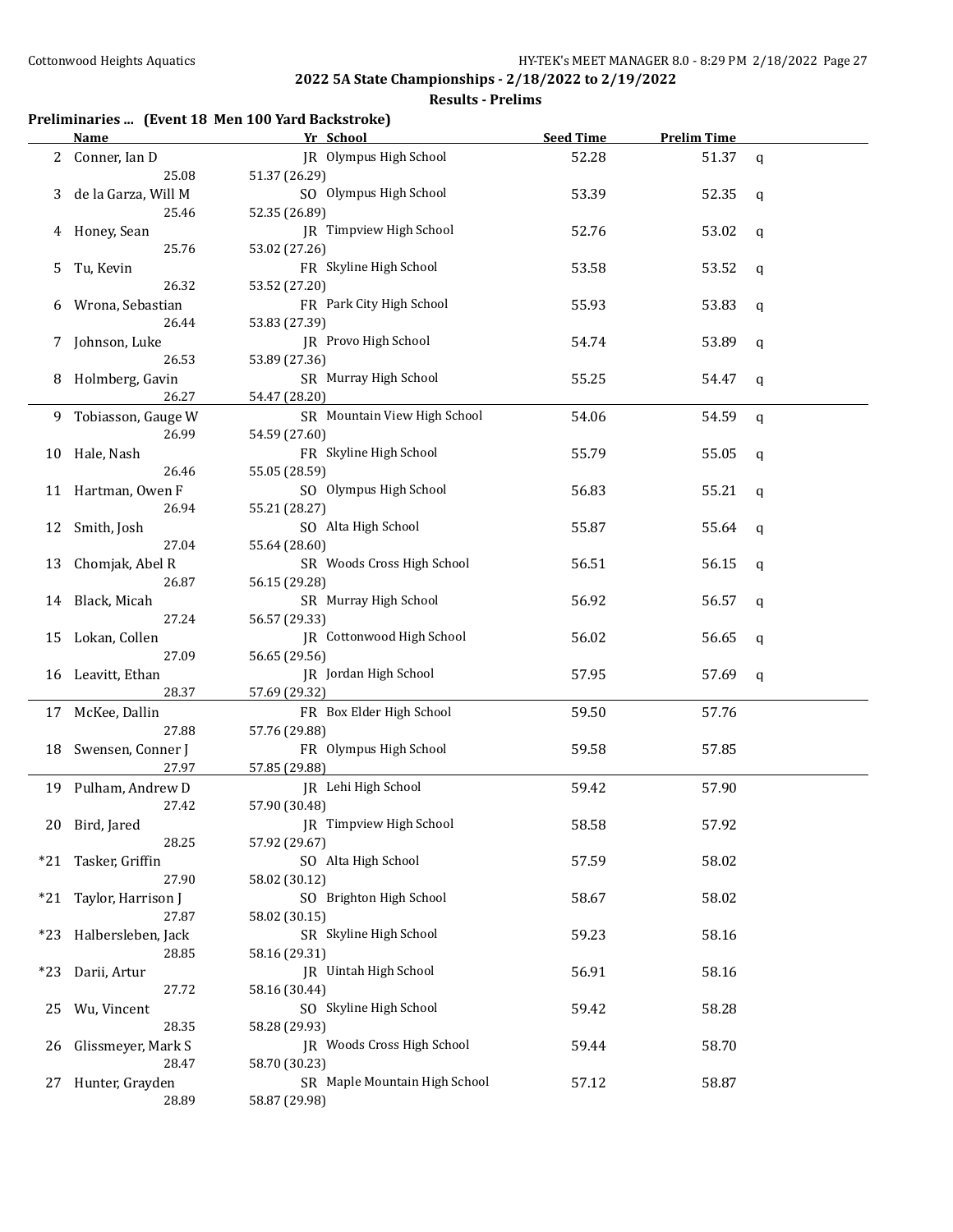|              |                                          | Preliminaries  (Event 18 Men 100 Yard Backstroke) |                                |                  |                    |   |
|--------------|------------------------------------------|---------------------------------------------------|--------------------------------|------------------|--------------------|---|
|              | <b>Name</b>                              |                                                   | Yr School                      | <b>Seed Time</b> | <b>Prelim Time</b> |   |
|              | 28 Anderson, Nathan<br>28.75             | 59.12 (30.37)                                     | FR Springville High School     | 57.96            | 59.12              |   |
| 29           | Robbins, Ian<br>29.12                    | 59.31 (30.19)                                     | SR East High School            | 59.28            | 59.31              |   |
| 30           | Wright, Isaac                            |                                                   | JR Highland High School        | 58.40            | 59.33              |   |
| 31           | 28.86<br>Adair, Isaac                    | 59.33 (30.47)                                     | SR Stansbury High School       | 59.01            | 59.36              |   |
| 32           | 28.77<br>Dulong, Ben                     | 59.36 (30.59)                                     | JR Jordan High School          | 59.54            | 59.50              |   |
|              | 28.93                                    | 59.50 (30.57)                                     |                                |                  |                    |   |
|              | Event 19 Women 100 Yard Breaststroke     |                                                   |                                |                  |                    |   |
|              | UT HS State:                             | $1:02.09$ #<br>1/25/2020                          | <b>Haley Altman</b>            |                  | Wasatch            |   |
|              | <b>5A HS State:</b>                      | $1:02.09$ * $1/25/2020$                           | <b>Haley Altman</b>            |                  | Wasatch            |   |
|              |                                          | 1:02.58 ALLA All-American Auto                    |                                |                  |                    |   |
|              |                                          | 1:03.80 ALLC All-American Consid                  |                                |                  |                    |   |
|              | <b>Name</b>                              |                                                   | Yr School                      | <b>Seed Time</b> | <b>Prelim Time</b> |   |
|              | <b>Preliminaries</b>                     |                                                   |                                |                  |                    |   |
|              | 1 Moran, Madeleine G<br>$r: +0.68$ 29.80 | 1:04.08 (34.28)                                   | SR Olympus High School         | 1:04.42          | 1:04.08            | q |
| $\mathbf{Z}$ | Decker, Elle A                           |                                                   | SR Viewmont High School        | 1:08.39          | 1:06.05            | q |
|              | $r: +0.73$ 31.08                         | 1:06.05 (34.97)                                   |                                |                  |                    |   |
| 3            | Johnson, Lucy                            |                                                   | SR Skyline High School         | 1:07.14          | 1:07.14            | q |
|              | $r: +0.71$ 31.02                         | 1:07.14 (36.12)                                   |                                |                  |                    |   |
| 4            | Liu, Elaine                              |                                                   | FR Skyline High School         | 1:08.11          | 1:08.09            | q |
|              | $r: +0.67$ 32.32                         | 1:08.09 (35.77)                                   |                                |                  |                    |   |
|              | Greenwell, Lauren N                      |                                                   | SO Park City High School       | 1:10.52          | 1:08.30            | q |
|              | $r: +0.75$ 32.02                         | 1:08.30 (36.28)                                   |                                |                  |                    |   |
| 6            | Black, Veronica                          |                                                   | FR Highland High School        | 1:07.66          | 1:08.36            | q |
|              | $r: +0.63$ 32.69                         | 1:08.36 (35.67)                                   |                                |                  |                    |   |
|              | Eatough, Savannah                        |                                                   | JR Provo High School           | 1:09.42          | 1:08.79            | q |
|              | $r: +0.69$ 32.67                         | 1:08.79 (36.12)                                   |                                |                  |                    |   |
| 8            | Duke, Sadie                              |                                                   | SR Bountiful High School       | 1:08.65          | 1:08.89            | q |
|              | $r: +0.83$ 32.71                         | 1:08.89 (36.18)                                   |                                |                  |                    |   |
| 9.           | Harward, Madi                            |                                                   | <b>IR</b> Highland High School | 1:10.95          | 1:09.33            | q |
|              | r:+0.84 32.89                            | 1:09.33 (36.44)                                   |                                |                  |                    |   |
| 10           | Howe, Malin                              |                                                   | FR Viewmont High School        | 1:08.82          | $1:10.11$ q        |   |
|              | $r: +0.77$ 32.56                         | 1:10.11 (37.55)                                   |                                |                  |                    |   |
| 11           | Kokeny, Lucy K                           |                                                   | SO Brighton High School        | 1:09.40          | 1:10.30            | q |
|              | r:+0.72 32.83                            | 1:10.30 (37.47)                                   |                                |                  |                    |   |
| 12           | Nelson, Taylee D                         |                                                   | FR Box Elder High School       | 1:10.45          | 1:10.75            | q |
|              | r:+0.71 32.91                            | 1:10.75 (37.84)                                   |                                |                  |                    |   |
| 13           | Zobrist, Addison M                       |                                                   | SO Lehi High School            | 1:13.25          | 1:11.71            | q |
|              | r:+0.81 33.49                            | 1:11.71 (38.22)                                   |                                |                  |                    |   |
| 14           | Zurmely, Sydney C                        |                                                   | SO Lehi High School            | 1:08.49          | 1:11.77            |   |
|              | r:+0.76 33.32                            | 1:11.77 (38.45)                                   |                                |                  |                    | q |
|              | Brower, Lilly                            |                                                   | JR Springville High School     |                  |                    |   |
| 15           |                                          |                                                   |                                | 1:12.18          | 1:11.80            | q |
|              | $r: +0.70$ 33.65                         | 1:11.80 (38.15)                                   |                                |                  |                    |   |
| 16           | Nelson, Linnea S                         |                                                   | FR Salem Hills High School     | 1:10.76          | 1:11.84            | q |
|              | $r: +0.74$ 33.86                         | 1:11.84 (37.98)                                   |                                |                  |                    |   |
| 17           | Tho, Tayler A                            |                                                   | JR Brighton High School        | 1:11.19          | 1:12.51            |   |
|              | $r: +0.71$ 35.04                         | 1:12.51 (37.47)                                   |                                |                  |                    |   |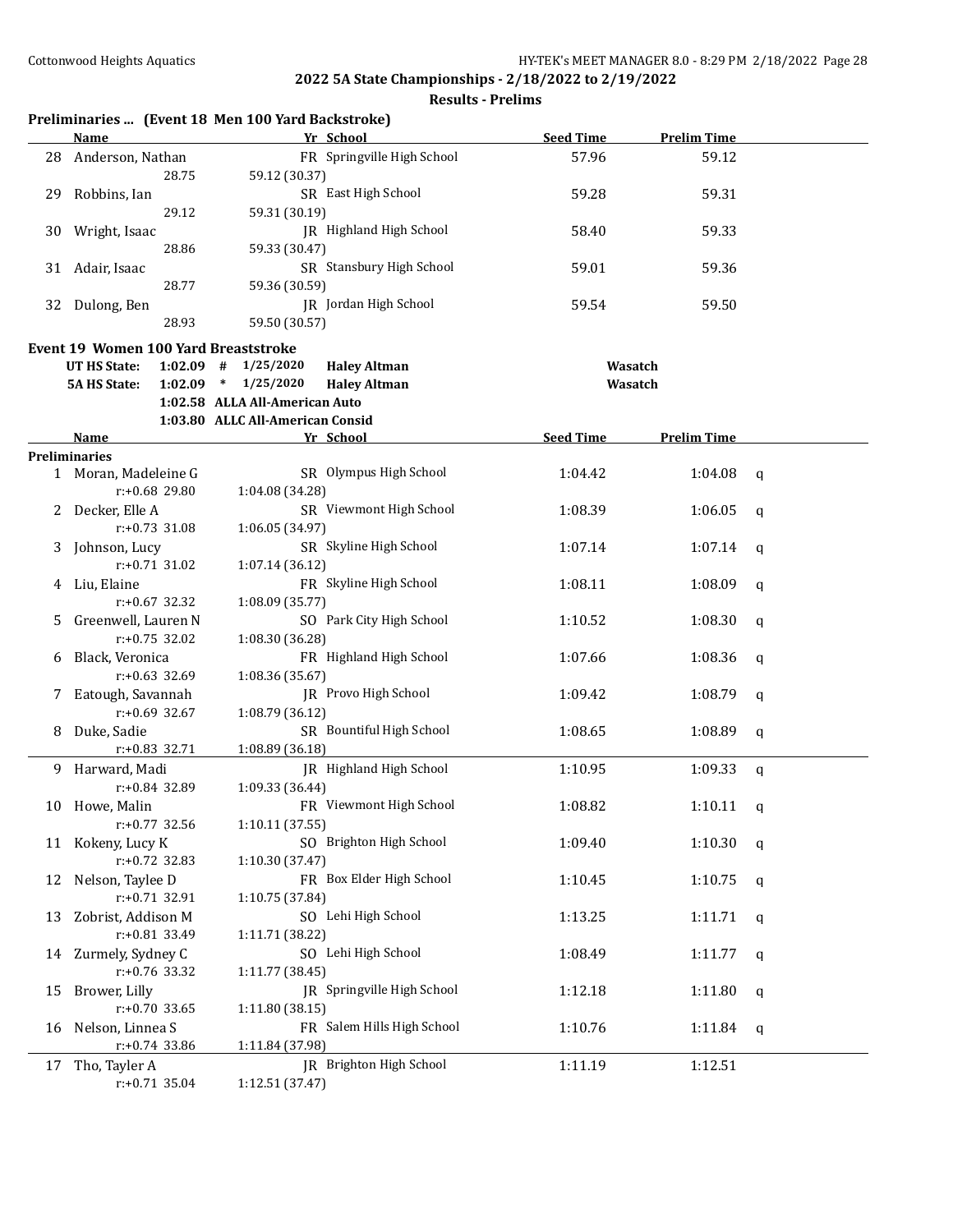### **Results - Prelims**

# **Preliminaries ... (Event 19 Women 100 Yard Breaststroke)**

|   | <b>Name</b>                                 | Yr School                                        | <b>Seed Time</b> | <b>Prelim Time</b>    |  |
|---|---------------------------------------------|--------------------------------------------------|------------------|-----------------------|--|
|   | 18 Djunic, Sofia<br>$r: +0.76$ 33.44        | JR Park City High School<br>1:12.57 (39.13)      | 1:11.65          | 1:12.57               |  |
|   |                                             |                                                  |                  |                       |  |
|   | 19 Wilkinson, Madelyn A<br>$r: +0.64$ 34.30 | SR Lehi High School<br>1:13.06 (38.76)           | 1:13.96          | 1:13.06               |  |
|   | 20 Perrins, Alaina<br>$r: +0.75$ 33.66      | SR Maple Mountain High School<br>1:13.37 (39.71) | 1:11.55          | 1:13.37               |  |
|   | 21 Poprzenovic, Stephanie                   | JR Murray High School                            | 1:13.41          | 1:13.87               |  |
|   | r:+0.71 33.94                               | 1:13.87 (39.93)                                  |                  |                       |  |
|   | 22 Owens, Krysta<br>$r: +0.79$ 34.78        | JR Northridge High School<br>1:14.04 (39.26)     | 1:13.72          | 1:14.04               |  |
|   | 23 Durrant, Taylor A<br>$r: +0.82$ 35.21    | JR Brighton High School<br>1:14.25 (39.04)       | 1:16.27          | 1:14.25               |  |
|   | 24 Bassett, Addi                            | SR Maple Mountain High School                    | 1:13.29          | 1:14.32               |  |
|   | r:+0.70 34.99                               | 1:14.32 (39.33)                                  |                  |                       |  |
|   | 25 Phillips, Eva<br>$r: +0.76$ 35.31        | FR Timpview High School<br>1:14.89 (39.58)       | 1:15.75          | 1:14.89               |  |
|   | 26 Lebold, Emily E<br>$r: +0.70$ 34.33      | SR Park City High School<br>1:14.91 (40.58)      | 1:17.09          | 1:14.91               |  |
|   | 27 Rose, Imani                              | FR Highland High School                          | 1:15.97          | 1:15.10               |  |
|   | $r: +0.73$ 35.76                            | 1:15.10 (39.34)                                  |                  |                       |  |
|   | 28 Olson, Addilyn                           | SO Box Elder High School                         | 1:17.06          | 1:16.11               |  |
|   | $r: +0.94$ 35.56                            | 1:16.11 (40.55)                                  |                  |                       |  |
|   | 29 Tang, Kaitlyn                            | SO Skyline High School                           | 1:15.74          | 1:16.42               |  |
|   | $r: +0.69$ 35.49                            | 1:16.42 (40.93)                                  |                  |                       |  |
|   | 30 Staples, Seren R                         | FR Wasatch High School                           | 1:15.04          | 1:16.43               |  |
|   | r:+0.68 35.80                               | 1:16.43 (40.63)                                  |                  |                       |  |
|   | 31 Taylor, Alice                            | SO Murray High School                            | 1:17.09          | 1:16.55               |  |
|   | r:+0.86 35.31                               | 1:16.55 (41.24)                                  |                  |                       |  |
|   | 32 Shih, Maya J                             | SO Wasatch High School                           | 1:16.14          | 1:16.73               |  |
|   | $r: +0.72$ 35.27                            | 1:16.73 (41.46)                                  |                  |                       |  |
|   | 33 Patlan, Jana E                           | SO Lehi High School                              | 1:16.53          | 1:16.89               |  |
|   | $r: +0.87$ 36.34                            | 1:16.89(40.55)                                   |                  |                       |  |
|   | Event 20 Men 100 Yard Breaststroke          |                                                  |                  |                       |  |
|   | UT HS State:                                | 55.29 # 2/18/2022<br>Jayden Hicken               |                  | Wasatch -UT           |  |
|   | <b>5A HS State:</b>                         | 55.29 * 2/18/2022<br>Jayden Hicken               |                  | Wasatch - UT          |  |
|   |                                             | 55.84 ALLA All-American Auto                     |                  |                       |  |
|   |                                             | 56.98 ALLC All-American Consid                   |                  |                       |  |
|   | <b>Name</b>                                 | Yr School                                        | <b>Seed Time</b> | <b>Prelim Time</b>    |  |
|   | <b>Preliminaries</b>                        |                                                  |                  |                       |  |
|   | 1 Hicken, Jayden<br>$r: +0.74$ 25.70        | SR Wasatch High School<br>55.29 (29.59)          | 57.31            | 55.29# qALLA          |  |
|   | 2 Turney, Alexander J<br>$r: +0.71$ 26.53   | SR Olympus High School<br>56.23 (29.70)          | 56.84            | 56.23<br>qALLC        |  |
| 3 | Saber, Jack A                               | SR Olympus High School                           | 59.12            | qALLC<br>56.30        |  |
|   | r:+0.66 26.57                               | 56.30 (29.73)                                    |                  |                       |  |
| 4 | Sink, Bridger J<br>$r: +0.64$ 26.67         | SR Olympus High School<br>56.51 (29.84)          | 58.15            | qALLC<br>56.51        |  |
| 5 | Salisbury, Aidan<br>r:+0.75 27.01           | SR Cottonwood High School<br>58.88 (31.87)       | 1:00.39          | 58.88<br>$\mathbf q$  |  |
|   | Smith, Bridger A                            | JR Lehi High School                              |                  |                       |  |
| 6 | r:+0.69 27.42                               | 59.08 (31.66)                                    | 59.39            | 59.08<br>$\mathsf{q}$ |  |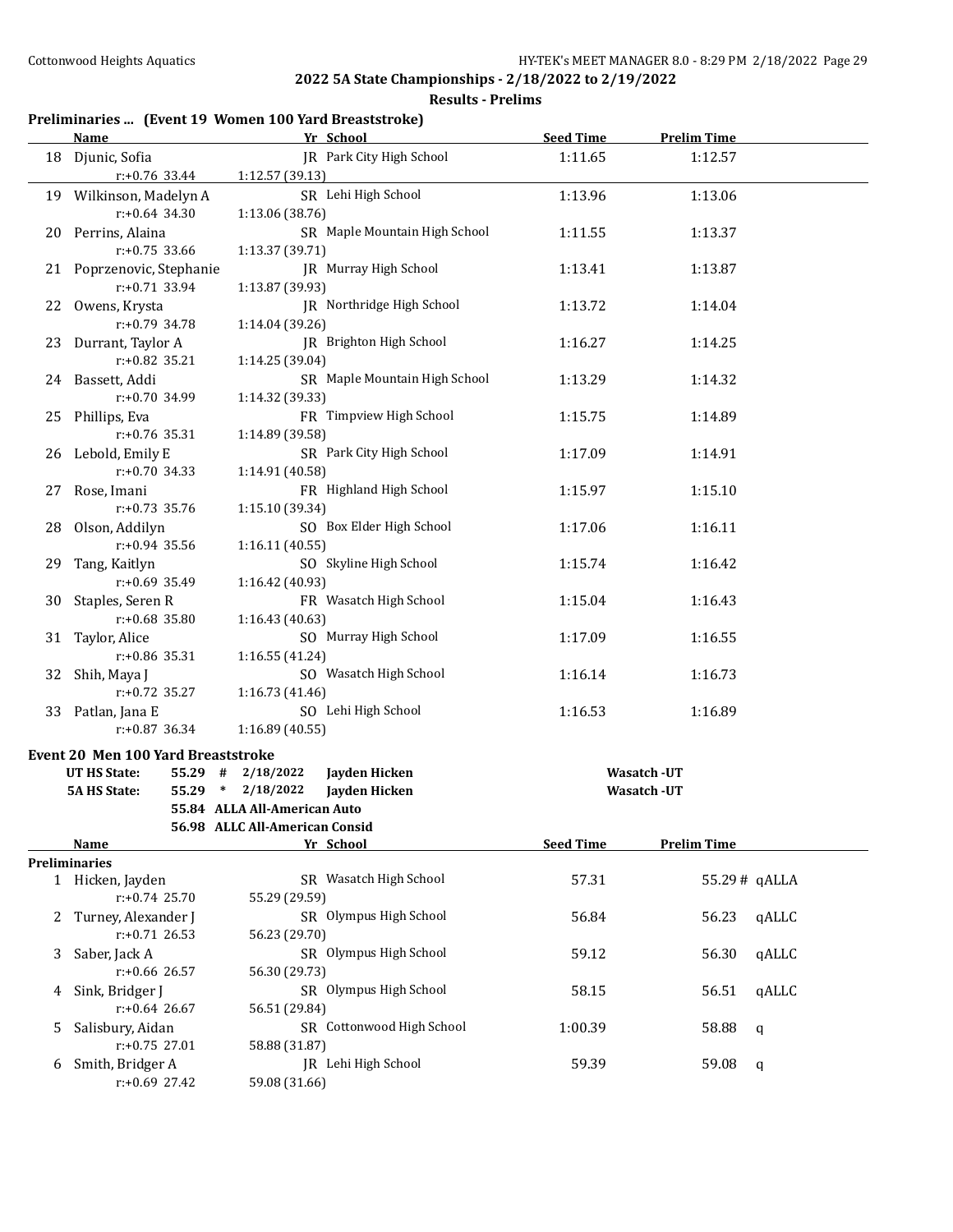## **Results - Prelims**

# **Preliminaries ... (Event 20 Men 100 Yard Breaststroke)**

|     | <b>Name</b>          | Yr School                       | <b>Seed Time</b> | <b>Prelim Time</b> |              |
|-----|----------------------|---------------------------------|------------------|--------------------|--------------|
|     | 7 Arevalo, Josh      | SR Hillcrest High School        | 1:01.52          | 1:00.43            | $\mathsf{q}$ |
|     | $r: +0.65$ 27.78     | 1:00.43 (32.65)                 |                  |                    |              |
| 8   | Astle, Abe D         | SO Olympus High School          | 1:01.16          | 1:00.66            | q            |
|     | r:+0.68 28.54        | 1:00.66 (32.12)                 |                  |                    |              |
| 9   | Bishop, Jacob        | SR Skyline High School          | 1:01.55          | 1:00.89            | $\mathsf{q}$ |
|     | r:+0.82 28.67        | 1:00.89 (32.22)                 |                  |                    |              |
| 10  | Yang, Edison         | JR Skyline High School          | 1:02.14          | 1:00.94            | q            |
|     | r:+0.74 28.09        | 1:00.94 (32.85)                 |                  |                    |              |
| 11  | Skamnes, Nicholas    | JR Skyline High School          | 1:00.92          | 1:01.20            | q            |
|     | r:+0.73 28.72        | 1:01.20 (32.48)                 |                  |                    |              |
| 12  | Fillmore, Parker J   | JR Brighton High School         | 1:01.62          | 1:01.47            | q            |
|     | r:+0.74 28.80        | 1:01.47 (32.67)                 |                  |                    |              |
| 13  | Chamberlain, Justin  | SO Woods Cross High School      | 1:02.39          | 1:01.93            | q            |
|     | r:+0.71 28.79        | 1:01.93 (33.14)                 |                  |                    |              |
|     | 14 Orme, Tyler       | SR Bountiful High School        | 1:01.49          | 1:01.94            | q            |
|     | $r: +0.74$ 29.11     | 1:01.94 (32.83)                 |                  |                    |              |
|     | *15 Yoked, Reef S    | JR Park City High School        | 1:02.38          | 1:02.07            | q            |
|     | r:+0.70 29.18        | 1:02.07 (32.89)                 |                  |                    |              |
| *15 | Tao, Yunpeng         | FR Skyline High School          | 1:02.15          | 1:02.07            | q            |
|     | r:+0.63 29.40        | 1:02.07 (32.67)                 |                  |                    |              |
|     | 17 Ibarra, Ludwig    | FR Provo High School            | 1:03.02          | 1:02.73            |              |
|     | r:+0.65 28.78        | 1:02.73 (33.95)                 |                  |                    |              |
| 18  | Gunn, Tyler          | <b>IR</b> Bountiful High School | 1:02.13          | 1:02.74            |              |
|     | r:+0.86 29.10        | 1:02.74 (33.64)                 |                  |                    |              |
|     | 19 Murakami, Bennett | SR Highland High School         | 1:03.55          | 1:02.99            |              |
|     | r:+0.65 28.70        | 1:02.99 (34.29)                 |                  |                    |              |
| 20  | Nielson, Alex        | JR Spanish Fork High School     | 1:04.05          | 1:03.10            |              |
|     | r:+0.61 29.58        | 1:03.10 (33.52)                 |                  |                    |              |
| 21  | Staples, Rhys        | SR Wasatch High School          | 1:04.27          | 1:03.82            |              |
|     | r:+0.66 29.47        | 1:03.82 (34.35)                 |                  |                    |              |
| 22  | Tu, Jaden            | SR Alta High School             | 1:03.00          | 1:03.85            |              |
|     | r:+0.68 28.97        | 1:03.85 (34.88)                 |                  |                    |              |
| 23  | Hansen, Ben          | JR Spanish Fork High School     | 1:03.59          | 1:04.31            |              |
|     | r:+0.78 29.93        | 1:04.31 (34.38)                 |                  |                    |              |
|     | 24 Duke, Andy        | FR Bountiful High School        | 1:02.28          | 1:04.62            |              |
|     | r:+0.76 29.88        | 1:04.62 (34.74)                 |                  |                    |              |
|     | 25 Shumway, Owen J   | SO Orem High School             | 1:04.67          | 1:04.69            |              |
|     | $r: +0.66$ 30.55     | 1:04.69 (34.14)                 |                  |                    |              |
|     | 26 Draney, David     | SR Box Elder High School        | 1:05.86          | 1:05.09            |              |
|     | $r+0.74$ 30.22       | 1:05.09 (34.87)                 |                  |                    |              |
| 27  | Matsu, Brady         | SR Timpview High School         | 1:03.49          | 1:05.44            |              |
|     | $r: +0.62$ 30.14     | 1:05.44 (35.30)                 |                  |                    |              |
| 28. | Chen, Michael        | JR Hillcrest High School        | 1:04.51          | 1:05.76            |              |
|     | $r: +0.59$ 30.98     | 1:05.76 (34.78)                 |                  |                    |              |
| 29  | Morris, Liam         | SR Murray High School           | 1:06.65          | 1:06.42            |              |
|     | $r: +0.75$ 31.35     | 1:06.42 (35.07)                 |                  |                    |              |
| 30  | Sonomura, Shion E    | FR Orem High School             | 1:07.09          | 1:06.77            |              |
|     | $r: +0.65$ 31.34     | 1:06.77 (35.43)                 |                  |                    |              |
|     | 31 Wolfert, Trevon   | SR Wasatch High School          | 1:06.65          | 1:07.84            |              |
|     | r:+0.86 31.19        | 1:07.84 (36.65)                 |                  |                    |              |
|     | 32 Hulse, Gabe       | SO East High School             | 1:07.29          | 1:07.91            |              |
|     | r:+0.81 32.22        | 1:07.91 (35.69)                 |                  |                    |              |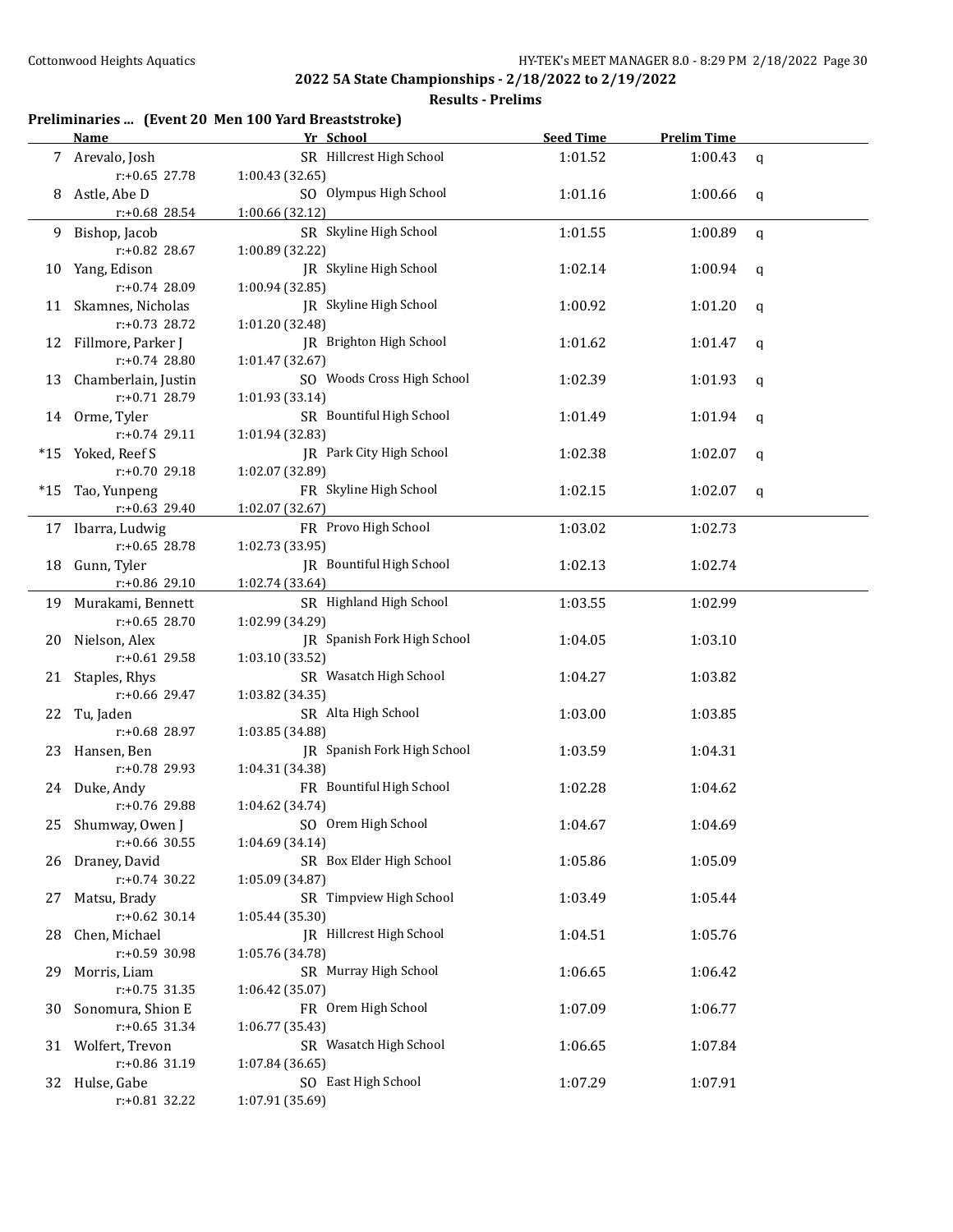|     | Event 21 Women 400 Yard Freestyle Relay<br>UT HS State: |                  |        | $3:32.07$ # $2/11/2005$          | <b>Kearns High School</b>              | <b>Kearn</b>                                                  |                                                              |
|-----|---------------------------------------------------------|------------------|--------|----------------------------------|----------------------------------------|---------------------------------------------------------------|--------------------------------------------------------------|
|     |                                                         |                  |        |                                  | N. Edge, M. Raby, T. Huff, J. Fredsall |                                                               |                                                              |
|     | <b>5A HS State:</b>                                     | 3:32.07          | $\ast$ | 2/11/2005                        | <b>Kearns High School</b>              | <b>Kearns</b>                                                 |                                                              |
|     |                                                         |                  |        |                                  | N. Edge, M. Raby, T. Huff, J. Fredsall |                                                               |                                                              |
|     |                                                         |                  |        | 3:27.65 ALLA All-American Auto   |                                        |                                                               |                                                              |
|     |                                                         |                  |        | 3:31.02 ALLC All-American Consid |                                        |                                                               |                                                              |
|     | <b>Team</b>                                             |                  |        |                                  | <b>Relay</b>                           | <b>Seed Time</b>                                              | <b>Prelim Time</b>                                           |
|     | <b>Preliminaries</b><br>1 Olympus High School           |                  |        |                                  |                                        | 3:40.16                                                       | 3:41.08                                                      |
|     | 1) MacWilliams, Colleen J SR                            |                  |        |                                  | 2) r:+0.25 Keller, Campbell SO         | 3) r:+0.38 Hooton, Taylar SO                                  | $\mathsf{q}$<br>4) r:+0.27 Lawson, Kaiya SR                  |
|     |                                                         | r:+0.69 26.07    |        | 53.79 (53.79)                    | 1:20.65 (26.86)                        | 1:51.34 (57.55)                                               |                                                              |
|     |                                                         | 2:17.21 (25.87)  |        | 2:46.28 (54.94)                  | 3:12.31 (26.03)                        | 3:41.08 (54.80)                                               |                                                              |
| 2   | Brighton High School                                    |                  |        |                                  |                                        | 3:42.15                                                       | 3:44.44<br>$\mathsf{q}$                                      |
|     | 1) Bradley, Audrey M SO                                 |                  |        |                                  | 2) r:+0.36 Cline, Chloe FR             | 3) r:+0.48 Kokeny, Lucy SO                                    | 4) r:+0.42 Sasivarevic, Hanna JR                             |
|     |                                                         | r:+0.66 26.89    |        | 55.87 (55.87)                    | 1:23.39 (27.52)                        | 1:53.63 (57.76)                                               |                                                              |
|     |                                                         | 2:20.63 (27.00)  |        | 2:50.35 (56.72)                  | 3:16.02 (25.67)                        | 3:44.44 (54.09)                                               |                                                              |
| 3   | Park City High School                                   |                  |        |                                  |                                        | 3:43.31                                                       | 3:45.43<br>$\mathbf{q}$                                      |
|     | 1) Wall, Sara T JR                                      |                  |        |                                  | 2) r:+0.53 Evans, Kathleen JR          | 3) r:+0.28 Dietrichson, Abby JR                               | 4) r:+0.30 Lane, Gretchen FR                                 |
|     |                                                         | $r: +0.69$ 26.13 |        | 55.14 (55.14)                    | 1:22.61 (27.47)                        | 1:52.33 (57.19)                                               |                                                              |
|     |                                                         | 2:19.35 (27.02)  |        | 2:49.19 (56.86)                  | 3:16.04(26.85)                         | 3:45.43 (56.24)                                               |                                                              |
|     | 4 Wasatch High School                                   |                  |        |                                  |                                        | 3:46.22                                                       | 3:47.83<br>a                                                 |
|     | 1) Harris, Meg E JR                                     |                  |        |                                  | 2) r:+0.20 Brooks, Emercynn SO         | 3) r:+0.31 Snyder, Lauren SR                                  | 4) r:+0.13 Moulton, Isabelle SR                              |
|     |                                                         | r:+0.62 27.02    |        | 56.64 (56.64)                    | 1:23.94 (27.30)                        | 1:54.11 (57.47)                                               |                                                              |
|     |                                                         | 2:21.43 (27.32)  |        | 2:51.55 (57.44)                  | 3:18.13 (26.58)                        | 3:47.83 (56.28)                                               |                                                              |
| 5   | Cottonwood High School                                  |                  |        |                                  |                                        | 3:54.06                                                       | 3:47.98<br>$\mathbf{q}$                                      |
|     | 1) Cole, Lily JR                                        |                  |        |                                  | 2) r:+0.27 Talbot, Adessa SO           | 3) r:+0.19 Salisbury, Ashleigh SO 4) r:+0.50 Alonso, Natty SO |                                                              |
|     |                                                         | $r: +0.67$ 26.17 |        | 54.94 (54.94)                    | 1:22.24 (27.30)                        | 1:52.95 (58.01)                                               |                                                              |
|     |                                                         | 2:21.66 (28.71)  |        | 2:53.21 (1:00.26)                | 3:19.23 (26.02)                        | 3:47.98 (54.77)                                               |                                                              |
| 6   | Timpview High School                                    |                  |        |                                  |                                        | 3:47.66                                                       | 3:49.15<br>$\mathsf{q}$                                      |
|     | 1) Reichner, Annie JR                                   |                  |        |                                  | 2) r:+0.22 Phillips, Sydney SR         |                                                               | 3) r:+0.62 Turagavou, Lavenia JR 4) r:NRT Robinson, Annie SR |
|     |                                                         | r:+0.77 28.31    |        | 59.07 (59.07)                    | 1:27.52 (28.45)                        | 1:58.47 (59.40)                                               |                                                              |
|     |                                                         | 2:25.01 (26.54)  |        | 2:54.64 (56.17)                  | 3:20.83 (26.19)                        | 3:49.15 (54.51)                                               |                                                              |
| 7   | Alta High School                                        |                  |        |                                  |                                        | 3:55.54                                                       | 3:50.02<br>$\mathbf{q}$                                      |
|     | 1) Degering, Kate JR                                    |                  |        |                                  | 2) r:+0.33 McDonough, Clara FR         | 3) r:+0.32 North, Elle JR                                     | 4) r:+0.29 Gassman, Lauren SR                                |
|     |                                                         | r:+0.70 28.12    |        | 58.42 (58.42)                    | 1:25.95 (27.53)                        | 1:55.61 (57.19)                                               |                                                              |
|     |                                                         | 2:23.67 (28.06)  |        | 2:55.24 (59.63)                  | 3:21.17 (25.93)                        | 3:50.02 (54.78)                                               |                                                              |
| 8   | Provo High School                                       |                  |        |                                  |                                        | 3:50.77                                                       | 3:51.06<br>$\mathbf q$                                       |
|     | 1) Bonnett, Kaitlyn FR                                  |                  |        |                                  | 2) r:+0.32 Weeks, Sydney SO            | 3) r:+0.12 Fisher, Lydia FR                                   | 4) r:+0.24 Eatough, Savannah JR                              |
|     |                                                         | 27.85            |        | 57.85 (57.85)                    | 1:25.11 (27.26)                        | 1:54.35 (56.50)                                               |                                                              |
|     |                                                         | 2:24.34 (29.99)  |        | 2:56.15 (1:01.80)                | 3:22.20 (26.05)                        | 3:51.06 (54.91)                                               |                                                              |
| 9   | Salem Hills High School                                 |                  |        |                                  |                                        | 3:53.98                                                       | 3:51.65<br>$\mathbf q$                                       |
|     | 1) Nelson, Linnea S FR                                  |                  |        |                                  | 2) r:+0.06 Nelson, Eva JR              | 3) r:-0.12 Stout, Olivia SO                                   | 4) r:+0.39 Graham, Madi JR                                   |
|     |                                                         | r:+0.77 28.03    |        | 57.89 (57.89)                    | 1:26.29 (28.40)                        | 1:58.96 (1:01.07)                                             |                                                              |
|     |                                                         | 2:25.69 (26.73)  |        | 2:55.34 (56.38)                  | 3:22.06 (26.72)                        | 3:51.65 (56.31)                                               |                                                              |
| 10  | Highland High School                                    |                  |        |                                  |                                        | 3:52.15                                                       | 3:52.05<br>$\mathbf q$                                       |
|     | 1) Dunn, Olivia SR                                      |                  |        |                                  | 2) r:+0.11 Murdock, Kate SR            | 3) r:+0.35 Humbert, Grace SR                                  | 4) r:+0.38 Black, Veronica FR                                |
|     |                                                         | r:+0.59 28.24    |        | 58.89 (58.89)                    | 1:26.92 (28.03)                        | 1:57.91 (59.02)                                               |                                                              |
|     |                                                         | 2:26.30 (28.39)  |        | 2:57.21 (59.30)                  | 3:23.70 (26.49)                        | 3:52.05 (54.84)                                               |                                                              |
| *11 | Springville High School                                 |                  |        |                                  |                                        | 3:52.73                                                       | 3:52.56<br>$\mathsf{q}$                                      |
|     | 1) Boyer, Ellie SO                                      |                  |        |                                  |                                        | 2) r:+0.27 Maccabee, Madelyn SO 3) r:+0.24 McLean, Reece JR   | 4) r:+0.22 Weight, Brinley SO                                |
|     |                                                         | r:+0.66 27.43    |        | 57.85 (57.85)                    | 1:25.63 (27.78)                        | 1:55.33 (57.48)                                               |                                                              |
|     |                                                         | 2:23.30 (27.97)  |        | 2:55.12 (59.79)                  | 3:11.22 (16.10)                        | 3:52.56 (57.44)                                               |                                                              |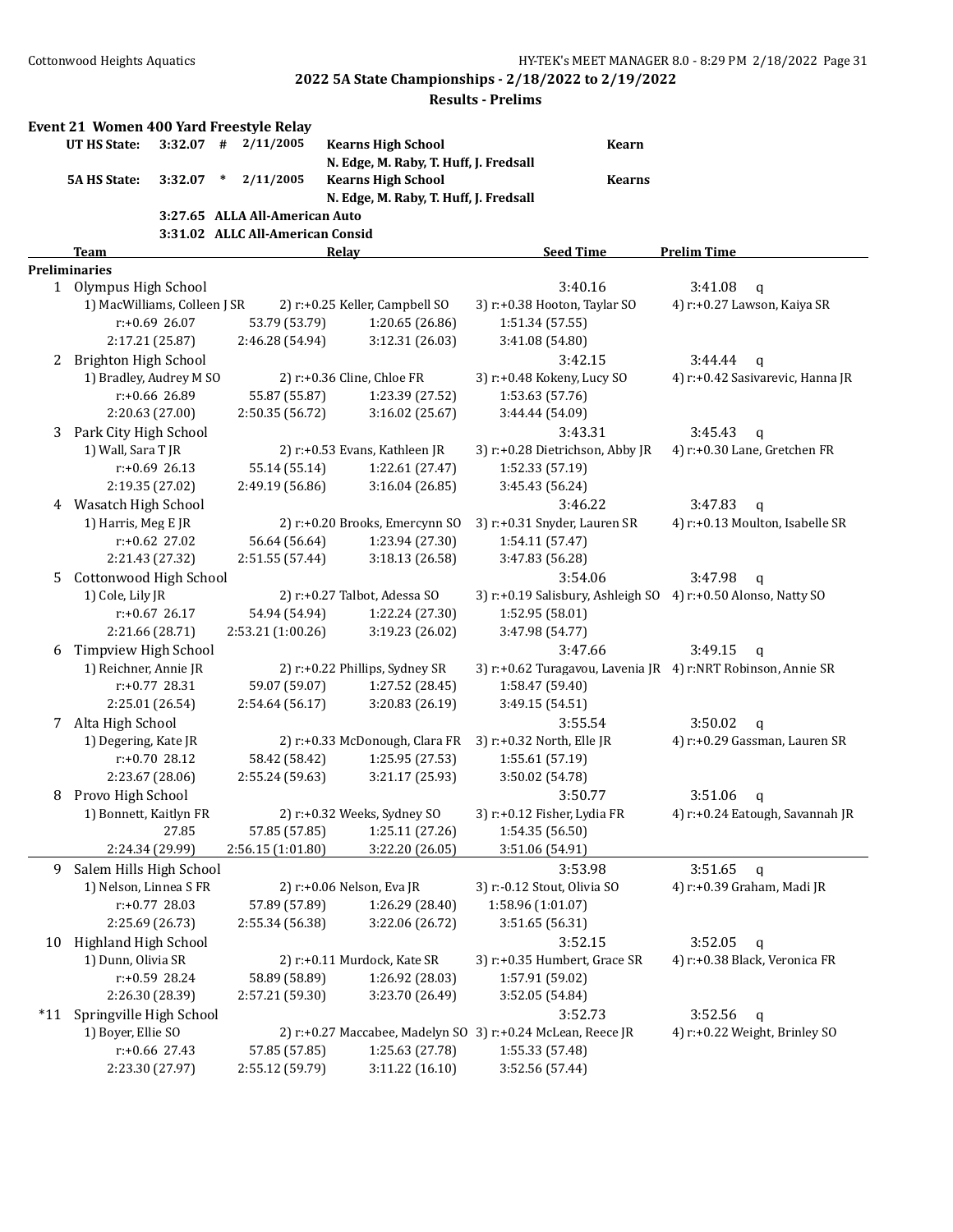|  |  |  | Preliminaries  (Event 21 Women 400 Yard Freestyle Relay) |
|--|--|--|----------------------------------------------------------|
|--|--|--|----------------------------------------------------------|

|                       | <b>Team</b>                                            |                                  | <b>Relay</b>                     | <b>Seed Time</b>                                              | <b>Prelim Time</b>                                                 |
|-----------------------|--------------------------------------------------------|----------------------------------|----------------------------------|---------------------------------------------------------------|--------------------------------------------------------------------|
| $*11$                 | Viewmont High School                                   |                                  |                                  | 3:49.40                                                       | 3:52.56<br>$\mathbf q$                                             |
|                       | 1) Howe, Malin FR                                      |                                  |                                  | 2) r:+0.53 Spangenberg, Sarah SR 3) r:+0.70 Decker, Elle SR   | 4) r:NRT Henry, Gabby SO                                           |
|                       | r:+0.75 27.60                                          | 57.99 (57.99)                    | 1:25.42 (27.43)                  | 1:57.36 (59.37)                                               |                                                                    |
|                       | 2:24.73 (27.37)                                        | 2:54.43 (57.07)                  | 3:22.19 (27.76)                  | 3:52.56 (58.13)                                               |                                                                    |
| 13                    | Timpanogos High School                                 |                                  |                                  | 3:53.86                                                       | 3:53.22<br>$\mathsf{q}$                                            |
|                       | 1) Harris, Raiden R FR                                 |                                  | 2) r:+0.52 Murdock, Evie SO      | 3) r:-0.21 Pickard, Abby JR                                   | 4) r:+0.23 Riser, Taya SR                                          |
|                       | r:+0.71 28.34                                          | 59.44 (59.44)                    | 1:28.92 (29.48)                  | 2:01.90 (1:02.46)                                             |                                                                    |
|                       | 2:29.71 (27.81)                                        | 3:00.48 (58.58)                  | 3:25.68 (25.20)                  | 3:53.22 (52.74)                                               |                                                                    |
|                       | 14 Murray High School                                  |                                  |                                  | 3:55.48                                                       | 3:56.13<br>$\mathsf{q}$                                            |
|                       | 1) Richter, Kathleen FR                                |                                  | 2) r:+0.33 Walton, Maren SO      |                                                               | 3) r:+0.33 Poprzenovic, Stephanie [4] r:+0.22 Bernstein, Lauren JR |
|                       | r:+0.80 27.32                                          | 57.18 (57.18)                    | 1:26.37 (29.19)                  | 1:58.11 (1:00.93)                                             |                                                                    |
|                       | 2:26.53 (28.42)                                        | 2:58.19 (1:00.08)                | 3:25.27 (27.08)                  | 3:56.13 (57.94)                                               |                                                                    |
| 15                    | Box Elder High School                                  |                                  |                                  | 3:56.03                                                       | 3:57.22<br>$\mathbf q$                                             |
|                       | 1) Weyand, Ashlynn JR                                  |                                  |                                  | 2) r:+0.16 Hodgkinson, Bailey SR 3) r:+0.17 Jensen, Alexis SR | 4) r:+0.27 Dixon, Ellie SR                                         |
|                       | $r: +0.83$ 28.13                                       | 58.78 (58.78)                    | 1:27.71 (28.93)                  | 2:00.44 (1:01.66)                                             |                                                                    |
|                       | 2:29.01 (28.57)                                        | 3:01.57(1:01.13)                 | 3:27.81 (26.24)                  | 3:57.22 (55.65)                                               |                                                                    |
| 16                    | Spanish Fork High School                               |                                  |                                  | 3:56.06                                                       | 4:00.30<br>$\mathbf q$                                             |
|                       | 1) Riding, Sophie JR                                   |                                  | 2) r:+0.06 Thomas, Kaitlyn JR    | 3) r:+0.44 Colton, Anna SR                                    | 4) r:+0.16 Erickson, Mara JR                                       |
|                       | r:+0.70 28.40                                          | 1:00.06 (1:00.06)                | 1:16.82(16.76)                   | 2:01.11 (1:01.05)                                             |                                                                    |
|                       | 2:29.91 (28.80)                                        | 3:01.81 (1:00.70)                | 3:29.29 (27.48)                  | 4:00.30 (58.49)                                               |                                                                    |
| 17                    | Maple Mountain High School                             |                                  |                                  | 3:55.44                                                       | 4:05.54                                                            |
|                       | 1) Pierce, Aurora SO                                   |                                  | 2) r:+0.16 Brady, Samantha SR    | 3) r:+0.46 Christensen, Anna SO                               | 4) r:+0.49 Cazier, Megan SO                                        |
|                       | r:+0.72 28.27                                          | 58.76 (58.76)                    | 1:29.69 (30.93)                  | 2:04.43 (1:05.67)                                             |                                                                    |
|                       | 2:32.67 (28.24)                                        | 3:04.65 (1:00.22)                | 3:33.27 (28.62)                  | 4:05.54 (1:00.89)                                             |                                                                    |
| 18                    | Lehi High School                                       |                                  |                                  | 4:03.11                                                       | 4:05.55                                                            |
|                       | 1) Smith, Rilynn M SO                                  |                                  | 2) r:+0.15 Ford, Liesel SO       | 3) r:+0.38 Zurmely, Sydney SO                                 | 4) r:+0.11 Zobrist, Addison SO                                     |
|                       | r:+0.86 29.65                                          | 1:02.04 (1:02.04)                | 1:30.77 (28.73)                  | 2:05.09 (1:03.05)                                             |                                                                    |
|                       | 2:33.51 (28.42)                                        | 3:05.64(1:00.55)                 | 3:33.53 (27.89)                  | 4:05.55 (59.91)                                               |                                                                    |
| $---$                 | Skyline High School                                    |                                  |                                  | 3:50.80                                                       | DQ 3:52.78                                                         |
|                       | Early take-off swimmer #4                              |                                  |                                  |                                                               |                                                                    |
|                       | 1) Sweney, Allison SR                                  |                                  | 2) r:+0.09 Williams, Isabella FR | 3) r:-0.06 Thredgold, Audrey FR                               | 4) r:NRT Bringard, Beca SO                                         |
|                       | r:+0.68 28.49                                          | 59.03 (59.03)                    | 1:26.82 (27.79)                  | 1:58.06 (59.03)                                               |                                                                    |
|                       | 2:25.11 (27.05)                                        | 2:55.90 (57.84)                  | 3:22.63 (26.73)                  | DQ 3:52.78 (56.88)                                            |                                                                    |
|                       | Woods Cross High School                                |                                  |                                  | 3:53.52                                                       | DQ 3:55.53                                                         |
|                       | Early take-off swimmer #3                              |                                  |                                  |                                                               |                                                                    |
|                       | 1) Hall, Elle N SR                                     |                                  | 2) $r: +0.30$ Hilbig, Gabi SR    | 3) r:-0.03 Holzer, Alanna SO                                  | 4) r:+0.52 Kamauu, Nohea SR                                        |
|                       | $r: +0.71$ 27.14                                       | 57.07 (57.07)                    | 1:26.42 (29.35)                  | 2:01.37 (1:04.30)                                             |                                                                    |
|                       | 2:27.52 (26.15)                                        | 2:59.00 (57.63)                  | 3:25.29 (26.29)                  | DQ 3:55.53 (56.53)                                            |                                                                    |
|                       | Event 22 Men 400 Yard Freestyle Relay                  |                                  |                                  |                                                               |                                                                    |
|                       | <b>UT HS State:</b>                                    | $3:08.65$ # $2/18/2022$          | <b>Olympus High School</b>       | <b>Olympus</b> -HS                                            |                                                                    |
|                       |                                                        |                                  |                                  | E VanBrocklin, I Conner, E Astle, M Quackenbush               |                                                                    |
|                       | <b>5A HS State:</b><br>3:08.65                         | 2/18/2022<br>$\ast$              | <b>Olympus High School</b>       | Olympus -HS                                                   |                                                                    |
|                       |                                                        |                                  |                                  | E VanBrocklin, I Conner, E Astle, M Quackenbush               |                                                                    |
|                       |                                                        | 3:06.28 ALLA All-American Auto   |                                  |                                                               |                                                                    |
|                       |                                                        | 3:09.26 ALLC All-American Consid |                                  |                                                               |                                                                    |
|                       | Team                                                   |                                  | Relay                            | <b>Seed Time</b>                                              | <b>Prelim Time</b>                                                 |
|                       | <b>Preliminaries</b>                                   |                                  |                                  |                                                               |                                                                    |
| 1 Olympus High School |                                                        |                                  |                                  | 3:08.81                                                       | $3:08.65#$ qALLC                                                   |
|                       | 1) VanBrocklin, Evan M SR<br>2) r:+0.44 Conner, Ian JR |                                  |                                  | 3) r:+0.36 Astle, Ethan SR                                    | 4) r:+0.28 Quackenbush, Matt SR                                    |
|                       | $r: +0.63$ 21.64                                       | 45.69 (45.69)                    | 1:07.84 (22.15)                  | 1:32.32 (46.63)                                               |                                                                    |
|                       | 1:54.89 (22.57)                                        | 2:19.87 (47.55)                  | 2:43.19 (23.32)                  | 3:08.65 (48.78)                                               |                                                                    |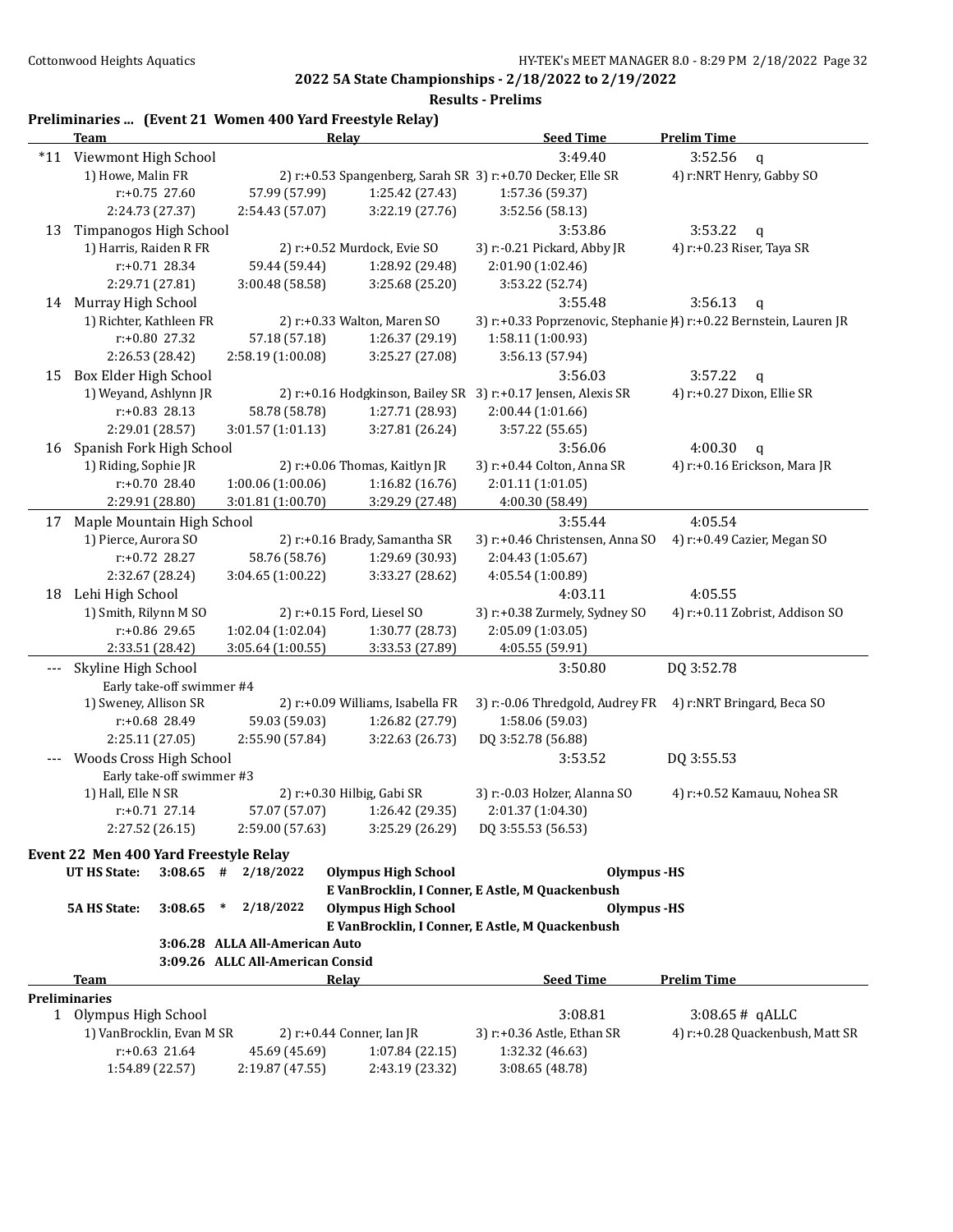**Results - Prelims**

## **Preliminaries ... (Event 22 Men 400 Yard Freestyle Relay)**

|    | <u>Team</u>                | <u>Relav</u>                    |                                  | <b>Seed Time</b>                                               | <b>Prelim Time</b>                           |
|----|----------------------------|---------------------------------|----------------------------------|----------------------------------------------------------------|----------------------------------------------|
|    | 2 Brighton High School     |                                 |                                  | 3:11.04                                                        | 3:13.57<br>$\mathbf q$                       |
|    | 1) Kim, Bruce J SR         |                                 | 2) $r.+0.19$ Nielson, Bridger JR | 3) r:+0.14 Nelson, Xander SR                                   | 4) r:+0.40 Detjen, Daniel SR                 |
|    | $r: +0.65$ 23.01           | 48.10 (48.10)                   | 1:10.70 (22.60)                  | 1:36.19 (48.09)                                                |                                              |
|    | 1:59.29 (23.10)            | 2:24.89 (48.70)                 | 2:48.20 (23.31)                  | 3:13.57 (48.68)                                                |                                              |
| 3  | Skyline High School        |                                 |                                  | 3:18.61                                                        | 3:15.15<br>$\mathsf{q}$                      |
|    | 1) Stewart, Alexander SO   |                                 | 2) r:+0.61 Keele, Lukas JR       | 3) r:+0.16 Sinclair, Adam JR                                   | 4) r:+0.03 Tu, Kevin FR                      |
|    | $r: +0.72$ 23.65           | 48.59 (48.59)                   | 1:11.61 (23.02)                  | 1:37.11 (48.52)                                                |                                              |
|    | 2:00.46 (23.35)            | 2:26.04 (48.93)                 | 2:49.57 (23.53)                  | 3:15.15 (49.11)                                                |                                              |
|    | 4 Timpview High School     |                                 |                                  | 3:22.80                                                        | 3:17.94                                      |
|    | 1) Honey, Sean JR          |                                 | 2) r:+0.52 Sanft, Isaac SR       | 3) r:+0.47 Whitney, Alijah SR                                  | $\mathbf q$<br>4) r:+0.12 McFarland, Sebi SR |
|    | r:+0.70 23.38              | 48.42 (48.42)                   | 1:12.36 (23.94)                  | 1:38.37 (49.95)                                                |                                              |
|    |                            | 2:28.26 (49.89)                 | 2:51.42 (23.16)                  |                                                                |                                              |
|    | 2:01.97 (23.60)            |                                 |                                  | 3:17.94 (49.68)                                                |                                              |
| 5  | Springville High School    |                                 |                                  | 3:19.73                                                        | 3:20.35<br>$\mathsf{q}$                      |
|    | 1) Riley, Oggie JR         | 2) r:+0.14 Mousser, Easton FR   |                                  | 3) r:+0.25 Jepperson, Kolby SO                                 | 4) r:+0.11 Anderson, Nathan FR               |
|    | r:+0.69 23.29              | 48.76 (48.76)                   | 1:13.11 (24.35)                  | 1:40.03 (51.27)                                                |                                              |
|    | 2:03.93 (23.90)            | 2:30.49 (50.46)                 | 2:53.82 (23.33)                  | 3:20.35 (49.86)                                                |                                              |
| 6  | Spanish Fork High School   |                                 |                                  | 3:21.95                                                        | 3:20.48<br>$\mathsf{q}$                      |
|    | 1) Feland, Kaleb SR        |                                 | 2) r:+0.34 Jones, Carter SR      | 3) r:+0.31 Hansen, Ben JR                                      | 4) r:+0.12 Czarnecki, Feliks JR              |
|    | $r: +0.61$ 22.95           | 47.85 (47.85)                   | 1:13.84 (25.99)                  | 1:41.62 (53.77)                                                |                                              |
|    | 2:05.93 (24.31)            | 2:33.10 (51.48)                 | 2:55.55 (22.45)                  | 3:20.48 (47.38)                                                |                                              |
|    | 7 Park City High School    |                                 |                                  | 3:22.53                                                        | 3:21.16<br>$\mathsf{q}$                      |
|    | 1) Elgie, Keegan M FR      |                                 | 2) r:+0.49 Fiscus, Ralph JR      | 3) r:+0.31 Taylor, Jaimeson FR                                 | 4) r:+0.26 Wrona, Sebastian FR               |
|    | $r: +0.63$ 23.93           | 50.91 (50.91)                   | 1:14.69 (23.78)                  | 1:40.46 (49.55)                                                |                                              |
|    | 2:05.48 (25.02)            | 2:32.97 (52.51)                 | 2:55.61 (22.64)                  | 3:21.16 (48.19)                                                |                                              |
| 8  | Alta High School           |                                 |                                  | 3:29.29                                                        | 3:22.56<br>$\mathbf q$                       |
|    | 1) Ridge, Isaac SO         | 2) r:+0.65 Watt, Ryan SR        |                                  | 3) r:+0.32 Tasker, Griffin SO                                  | 4) r:+0.34 Smith, Josh SO                    |
|    | $r: +0.77$ 23.73           | 49.59 (49.59)                   | 1:14.17 (24.58)                  | 1:41.18 (51.59)                                                |                                              |
|    | 2:05.97 (24.79)            | 2:33.54 (52.36)                 | 2:57.46 (23.92)                  | 3:22.56 (49.02)                                                |                                              |
|    | 9 Jordan High School       |                                 |                                  | 3:31.84                                                        | 3:23.97<br>$\mathbf q$                       |
|    | 1) Dulong, Ben JR          |                                 | 2) r:+0.08 Leavitt, Ethan JR     | 3) r:+0.26 Brockbank, Isaac SR                                 | 4) r:+0.17 Barton, Robs SO                   |
|    | r:+0.73 24.68              | 52.44 (52.44)                   | 1:16.71 (24.27)                  | 1:43.39 (50.95)                                                |                                              |
|    | 2:07.81 (24.42)            | 2:35.05(51.66)                  | 2:58.24 (23.19)                  | 3:23.97 (48.92)                                                |                                              |
| 10 | Box Elder High School      |                                 |                                  | 3:24.76                                                        | 3:24.72<br>q                                 |
|    | 1) Draney, David SR        |                                 | 2) r:+0.09 Bodily, Cale SR       | 3) r:+0.21 Nowell, Roman JR                                    | 4) r:+0.44 Ward, Ethan SR                    |
|    | $r: +0.75$ 25.52           | 53.08 (53.08)                   | 1:17.94 (24.86)                  | 1:45.59 (52.51)                                                |                                              |
|    | 2:02.19 (16.60)            | 2:35.30 (49.71)                 | 2:59.11 (23.81)                  | 3:24.72 (49.42)                                                |                                              |
|    | 11 Highland High School    |                                 |                                  | 3:27.34                                                        | 3:24.80<br>q                                 |
|    | 1) Vorwaller, Asher SO     |                                 | 2) r:+0.20 Mayeda, Joshua SR     | 3) r:+0.07 Baucom, Charlie JR                                  | 4) r:+0.14 Browne, Logan SR                  |
|    | $r: +0.65$ 24.04           | 50.52 (50.52)                   | 1:14.92 (24.40)                  | 1:42.48 (51.96)                                                |                                              |
|    | 2:07.88 (25.40)            | 2:36.24 (53.76)                 | 2:59.53 (23.29)                  | 3:24.80 (48.56)                                                |                                              |
|    | 12 Lehi High School        |                                 |                                  | 3:28.50                                                        | 3:25.56<br>$\mathbf q$                       |
|    | 1) Pendleton, Matthew N JR | 2) r:+0.36 Bergstrom, Tanner SR |                                  | 3) r:+0.22 Smith, Bridger JR                                   | 4) r:+0.32 Broadhead, Bryce JR               |
|    | $r: +0.66$ 24.54           | 51.91 (51.91)                   | 1:17.62 (25.71)                  | 1:46.81 (54.90)                                                |                                              |
|    | 2:10.79 (23.98)            | 2:38.27 (51.46)                 | 3:00.60 (22.33)                  | 3:25.56 (47.29)                                                |                                              |
| 13 | Wasatch High School        |                                 |                                  | 3:25.97                                                        | 3:26.76<br>$\mathbf q$                       |
|    | 1) Simis, Morgan M SR      | 2) r:+0.10 Moore, Davis SR      |                                  | 3) r:+0.24 Orr, Stockton JR                                    | 4) r:+0.42 James, Max SO                     |
|    | r:+0.68 24.29              | 50.85 (50.85)                   | 1:14.97 (24.12)                  | 1:41.83 (50.98)                                                |                                              |
|    | 2:06.23 (24.40)            | 2:33.94 (52.11)                 | 2:58.77 (24.83)                  | 3:26.76 (52.82)                                                |                                              |
|    | 14 Woods Cross High School |                                 |                                  | 3:26.71                                                        | 3:27.04<br>q                                 |
|    | 1) Hunter, Lee G SR        |                                 |                                  | 2) r:+0.33 Chamberlain, Justin SO 3) r:+0.49 Chomjak, Isaac SO | 4) r:+0.31 Chomjak, Abel SR                  |
|    | r:+0.68 24.96              | 51.34 (51.34)                   | 1:16.16 (24.82)                  | 1:43.43 (52.09)                                                |                                              |
|    | 2:08.59 (25.16)            | 2:36.31 (52.88)                 | 3:00.15 (23.84)                  | 3:27.04 (50.73)                                                |                                              |
|    |                            |                                 |                                  |                                                                |                                              |